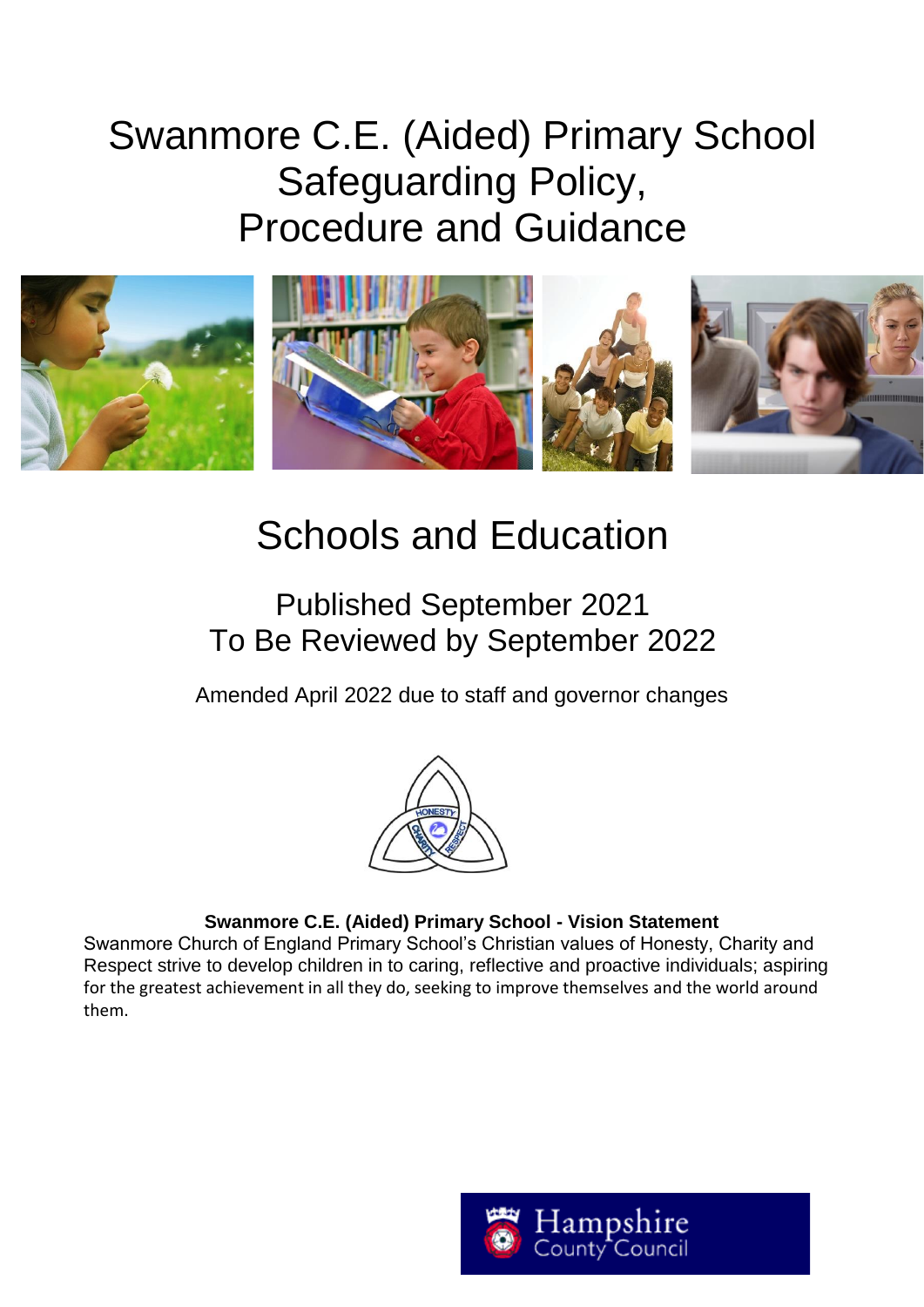# Table of Contents

| Perplexing presentations (PP) / Fabricated or induced illness (FII) 31             |  |
|------------------------------------------------------------------------------------|--|
|                                                                                    |  |
| Part 3 – Other safeguarding issues that may potentially have an impact on pupils33 |  |
|                                                                                    |  |
|                                                                                    |  |
|                                                                                    |  |
|                                                                                    |  |
|                                                                                    |  |
|                                                                                    |  |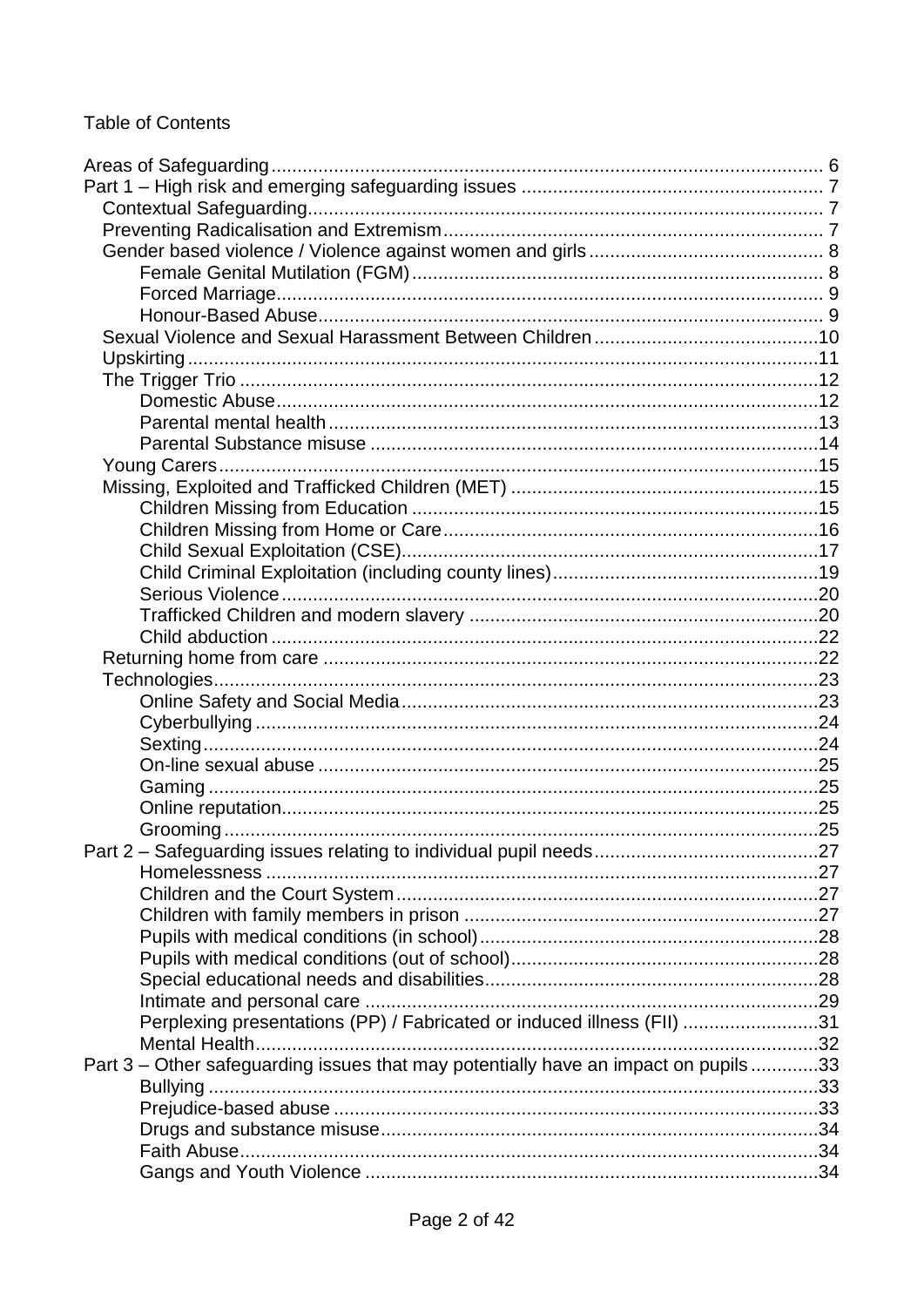Any links to local or national advice and guidance can be accessed via the safeguarding in education webpages:

[www.hants.gov.uk/educationandlearning/safeguardingchildren/guidance](http://www.hants.gov.uk/educationandlearning/safeguardingchildren/guidance)

Links to online specific advice and guidance can be found at [https://www.hants.gov.uk/socialcareandhealth/childrenandfamilies/safeguardingchildren/onli](https://www.hants.gov.uk/socialcareandhealth/childrenandfamilies/safeguardingchildren/onlinesafety) [nesafety](https://www.hants.gov.uk/socialcareandhealth/childrenandfamilies/safeguardingchildren/onlinesafety)

Links to other pages from the local authority on safeguarding can be found at <https://www.hants.gov.uk/socialcareandhealth/childrenandfamilies/safeguardingchildren>

The procedures of the Hampshire Safeguarding Children Partnership can be accessed at <http://hipsprocedures.org.uk/page/contents>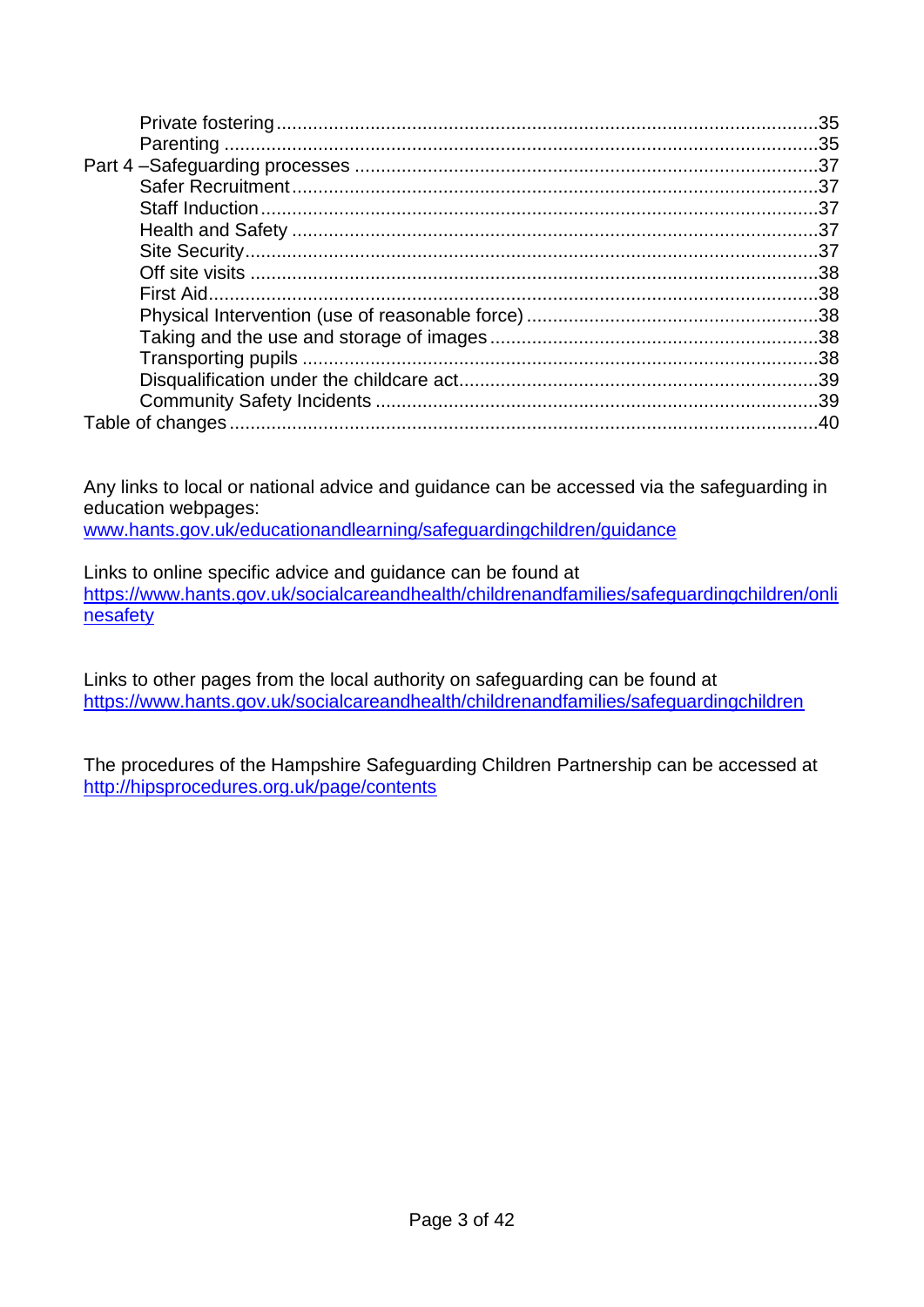### **Swanmore Primary School Safeguarding Policy**

This policy should be read in conjunction with the school's Child Protection Policy and Staff Behaviour Policy/Code of Conduct

### Policy Statement

Safeguarding determines the actions that we take to keep children safe and protect them from harm in all aspects of their school life. As a school we are committed to safeguarding and promoting the welfare of all our pupils.

The actions that we take to prevent harm; to promote wellbeing; to create safe environments; to educate on rights, respect and responsibilities; to respond to specific issues and vulnerabilities all form part of the safeguarding responsibilities of the school. As such, this overarching policy will link to other policies which will provide more information and greater detail.

#### Aims

- To provide staff with the framework to promote and safeguard the wellbeing of children and in so doing ensure they meet their statutory responsibilities.
- To ensure consistent good practice across the school.
- To demonstrate our commitment to protecting children.

#### Principles and Values

Safeguarding and promoting the welfare of children is everyone's responsibility. Everyone who comes into contact with children and their families has a role to play. In order to fulfil this responsibility effectively, all staff should make sure their approach is child-centred. This means that they should consider, at all times, what is in the best interests of the child.

Safeguarding measures are put in place to minimise harm to children. There may be occasions where gaps or deficiencies in our policies and processes will be highlighted. In these situations, a review will be carried out in order to identify learning and inform the policy, practice and culture of the school.

All pupils in our school can talk to any member of staff about situations, or to share concerns, which are causing them worries. The staff will listen to the pupil, take their worries seriously and share the information with the safeguarding lead.

In addition, we provide pupils with information about who they can talk to outside of school, both within the community and with local or national organisations that can provide support or help.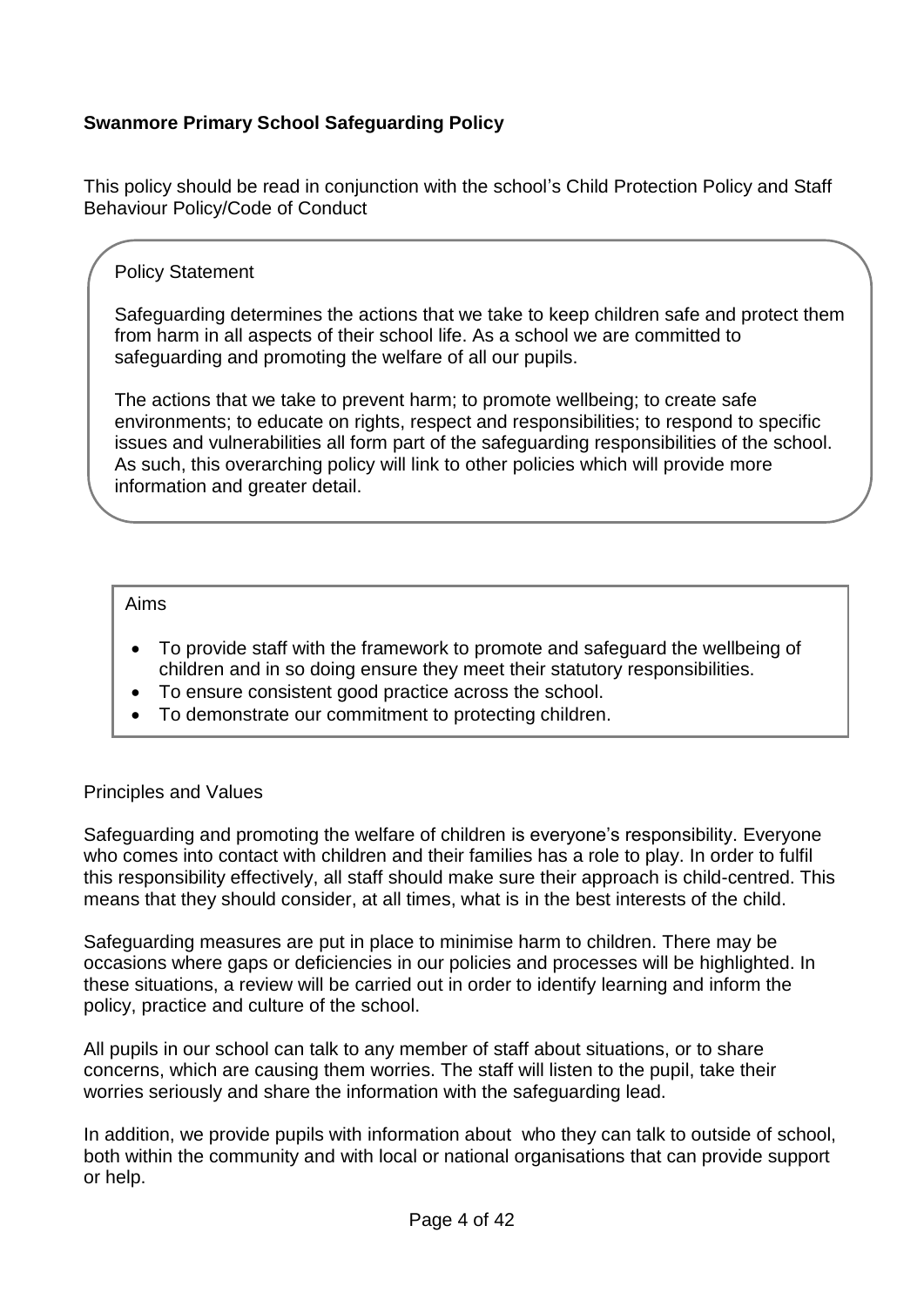As a school, we review this policy at least annually in line with DfE, HSCP, HCC and any other relevant guidance.

Date Approved by Governing Body: 14<sup>th</sup> September 2021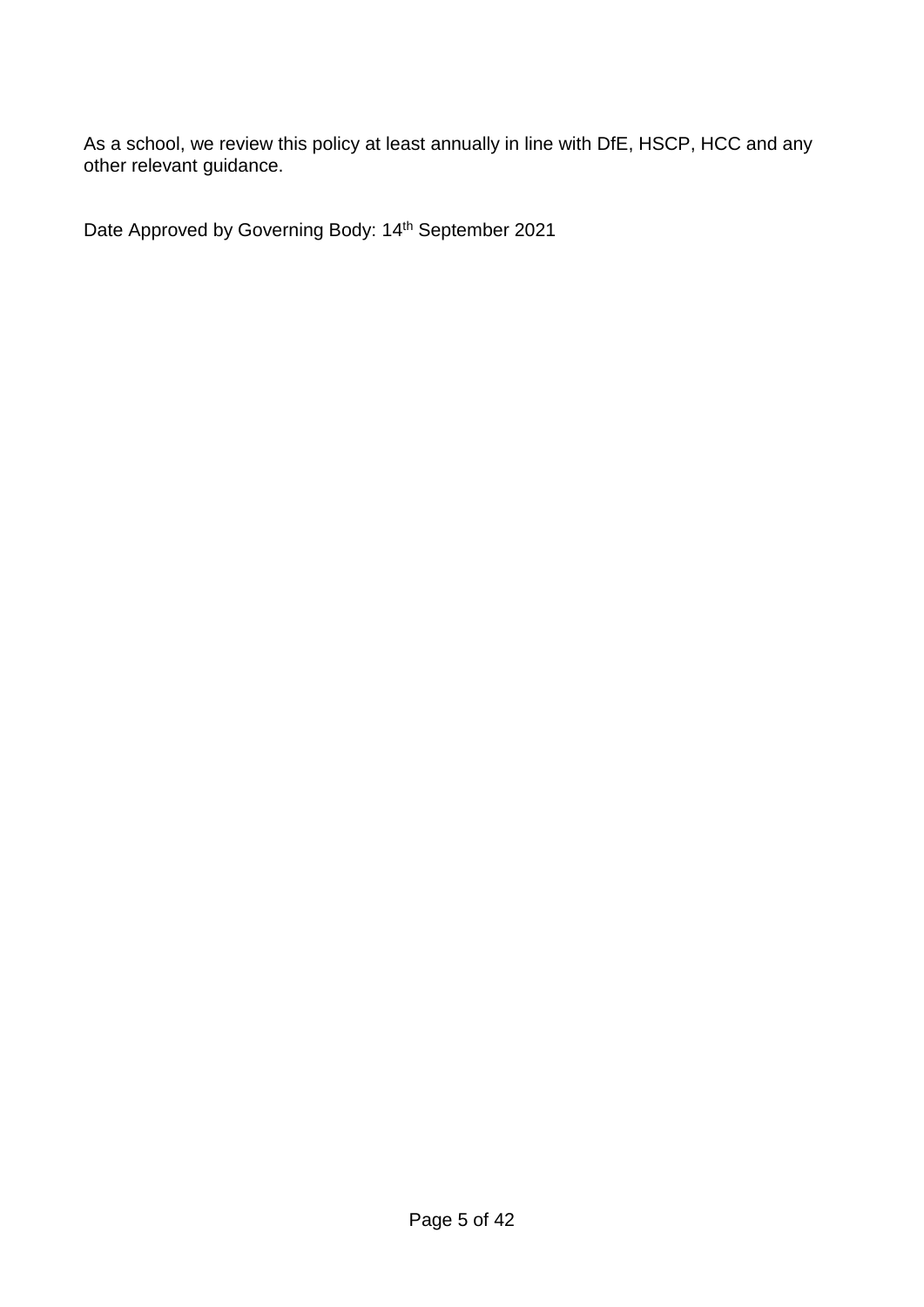# <span id="page-5-0"></span>**Areas of Safeguarding**

Keeping Children Safe in Education (2021) and the Ofsted inspection guidance (2021), have highlighted and separated a number of safeguarding areas:-

Emerging or high risk issues (part 1); Those related to the pupils as an individual (part 2); other safeguarding issues affecting pupils (part 3); and those related to the running of the school (part 4).

### **Definitions**

Within this document:

'*Safeguarding'* is defined in the Children Act 2004 as protecting from maltreatment; preventing impairment of health and development; ensuring that children grow up with the provision of safe and effective care; and work in a way that gives the best life chances and transition to adult hood. Our safeguarding practice applies to every child.

The term *Staff* applies to all those working for or on behalf of the school, full time or part time, in either a paid or voluntary capacity. This also includes parent volunteers and Governors.

*Child* refers to all young people who have not yet reached their 18th birthday. On the whole, this will apply to pupils of our school; however, the policy will extend to visiting children and students from other establishments

**Parent** refers to birth parents and other adults in a parenting role for example adoptive parents, guardians, step parents and foster carers.

Key personnel

The designated safeguarding lead for the school is:

Bex Parker

The deputy designated safeguarding lead is:

John Paterson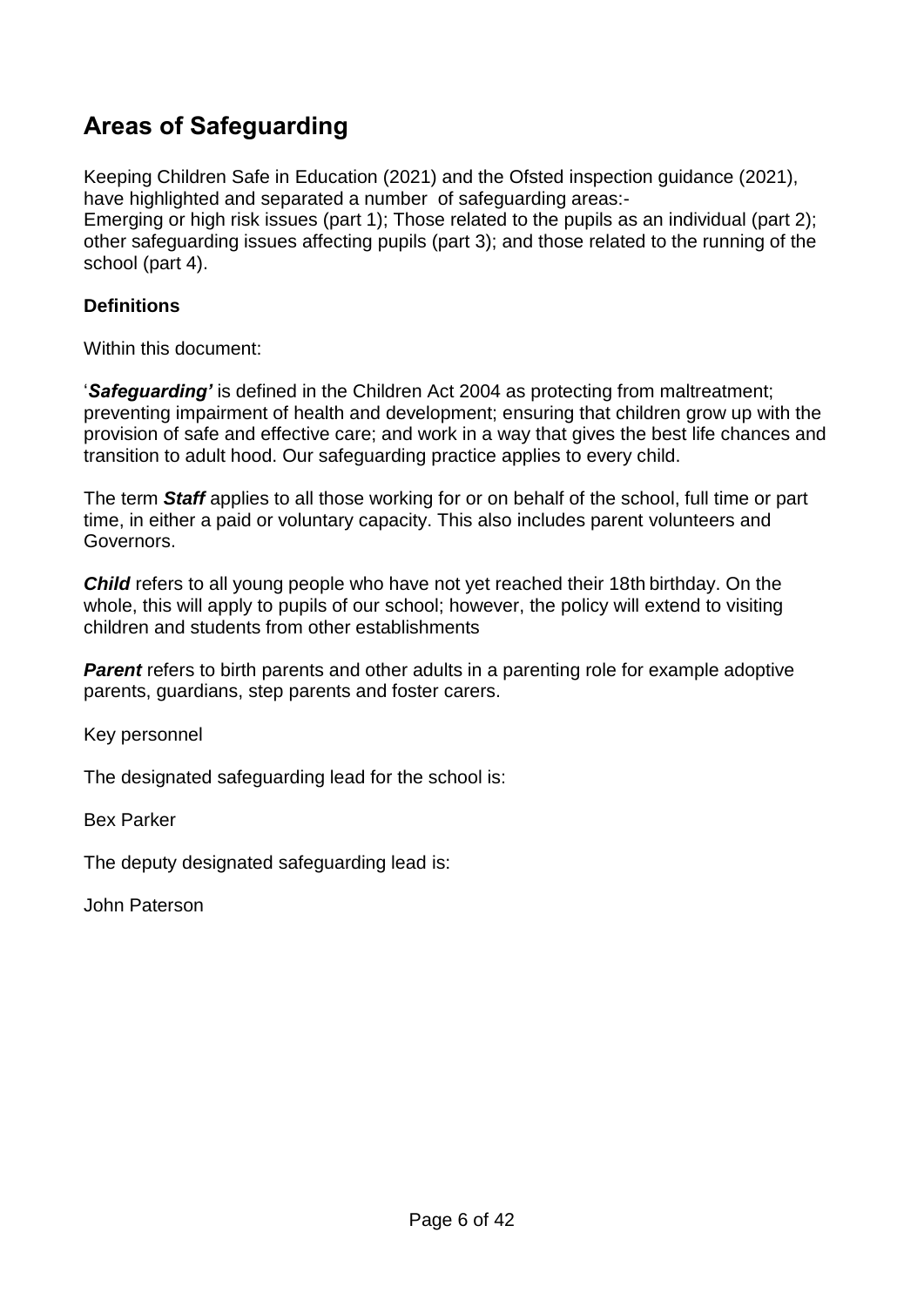# <span id="page-6-0"></span>**Part 1 – High risk and emerging safeguarding issues**

# <span id="page-6-1"></span>*Contextual Safeguarding*

All staff should be aware that safeguarding incidents and/or behaviours can be associated with factors outside the school and/or can occur between children outside of our school. All staff, but especially the designated and deputy safeguarding leads should consider whether children are at risk of abuse or exploitation in situations outside their families. Risk and harm outside of the family can take a variety of different forms and children can be vulnerable to sexual exploitation, criminal exploitation, and serious youth violence in addition to other risks.

As a school, we will consider the various factors that can impact the life of any pupil about whom we have concerns. We will consider the level of influence that these factors have on their ability to be protected and remain free from harm, particularly around child exploitation or criminal activity.

What life is like for a child outside the school gates, within the home, within the family and within the community are key considerations when the DSL is looking at any concerns.

# <span id="page-6-2"></span>*Preventing Radicalisation and Extremism*

The prevent duty requires that all staff are aware of the signs that a child may be vulnerable to radicalisation. The risks include, but are not limited to, political, environmental, animal rights, or faith based extremism that may lead to a child becoming radicalised. All staff have received prevent WRAP training/undertaken e-learning/received awareness training in order that they can identify the signs of children being radicalised.

There is no single way of identifying whether a child is likely to be susceptible to an extremist ideology. Background factors combined with specific influences such as family and friends may contribute to a child's vulnerability. Similarly, radicalisation and the grooming of children can occur through many different methods, such as social media or the internet, and at different settings.

As part of the preventative process resilience to radicalisation will be built through the promotion of fundamental British values through the curriculum.

Any child who is considered vulnerable to radicalisation will be referred by the DSL to Hampshire children's social care, where the concerns will be considered in the MASH process. If the police prevent officer considers the information to be indicating a level of risk a "channel panel" will be convened and the school will attend and support this process.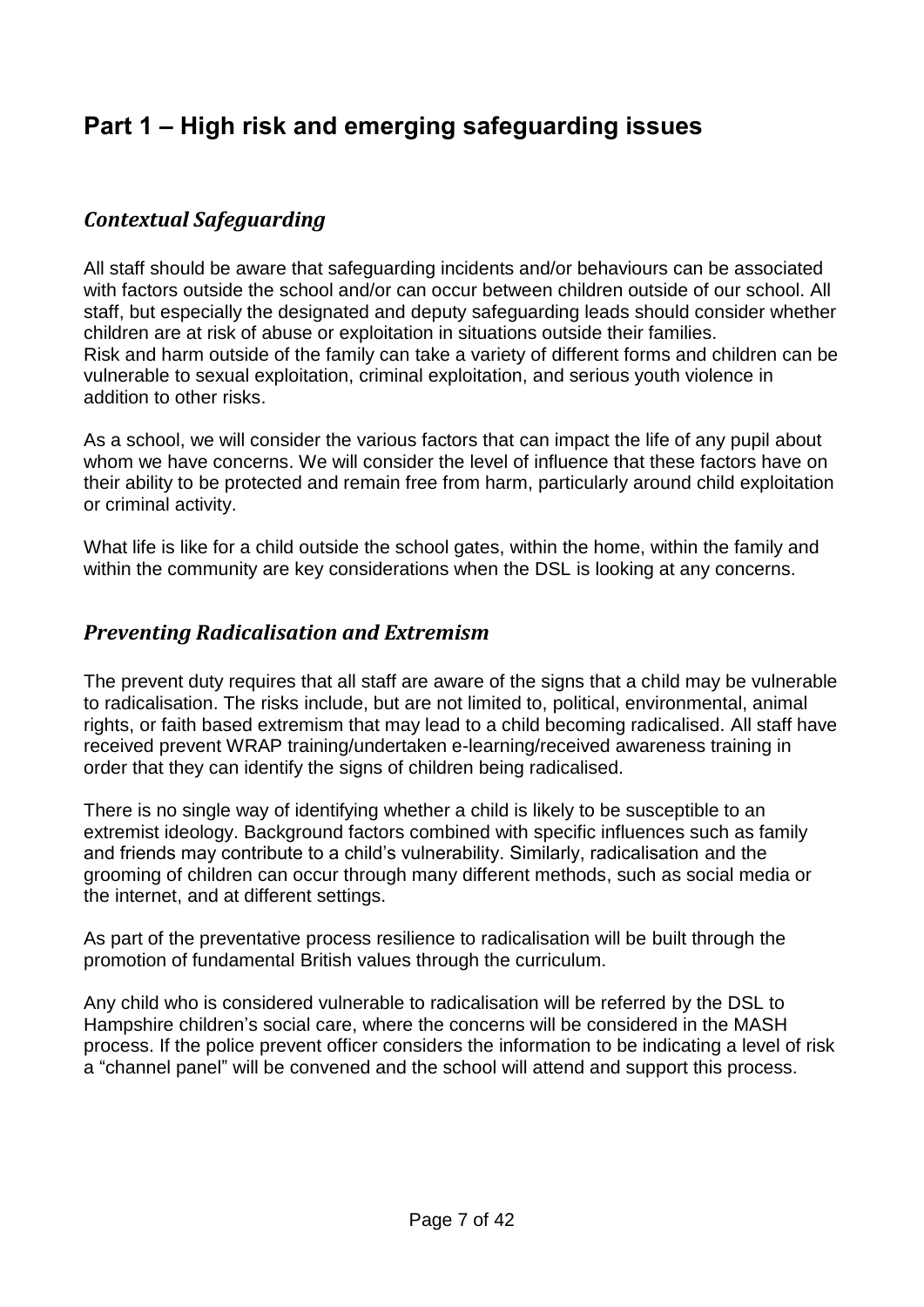# <span id="page-7-0"></span>*Gender based violence / Violence against women and girls*

### *<https://www.gov.uk/government/policies/violence-against-women-and-girls>*

The government has a strategy looking at specific issues faced by women and girls. Within the context of this safeguarding policy the following sections are how we respond to violence against girls: female genital mutilation, forced marriage, honour-based violence and teenage relationship abuse all fall under this strategy.

# <span id="page-7-1"></span>**Female Genital Mutilation (FGM)**

FGM comprises all procedures involving partial or total removal of the external female genitalia or other injury to the female genital organs for non-medical reasons. It has no health benefits and harms girls and women in many ways. It involves removing and damaging healthy and normal female genital tissue, and hence interferes with the natural function of girls' and women's bodies.

The age at which girls undergo FGM varies enormously according to the community. The procedure may be carried out when the girl is newborn, during childhood or adolescence, just before marriage or during the first pregnancy. However, the majority of cases of FGM are thought to take place between the ages of 5 and 8 and therefore girls within that age bracket are at a higher risk.

FGM is illegal in the UK.

On the 31 October 2015, it became mandatory for teachers to report known cases of FGM to the police. 'Known' cases are those where either a girl informs the person that an act of FGM – however described – has been carried out on her, or where the person observes physical signs on a girl appearing to show that an act of FGM has been carried out and the person has no reason to believe that the act was, or was part of, a surgical operation within section 1(2)(a) or (b) of the FGM Act. In these situations, the DSL and/or headteacher will be informed and the member of teaching staff must called the police to report suspicion that FGM has happened.

At no time will staff examine pupils to confirm concerns

For cases where it is believed that a girl may be vulnerable to FGM or there is a concern that she may be about to be genitally mutilated, the staff will inform the DSL who will report it as with any other child protection concern.

While FGM has a specific definition, there are other abusive cultural practices which can be considered harmful to women and girls. Breast ironing is one of five UN defined 'forgotten crimes against women'. It is a practice whereby the breasts of girls typically aged 8-16 are pounded using tools such as spatulas, grinding stones, hot stones, and hammers to delay the appearance of puberty. This practice is considered to be abusive and should be referred to children's social care.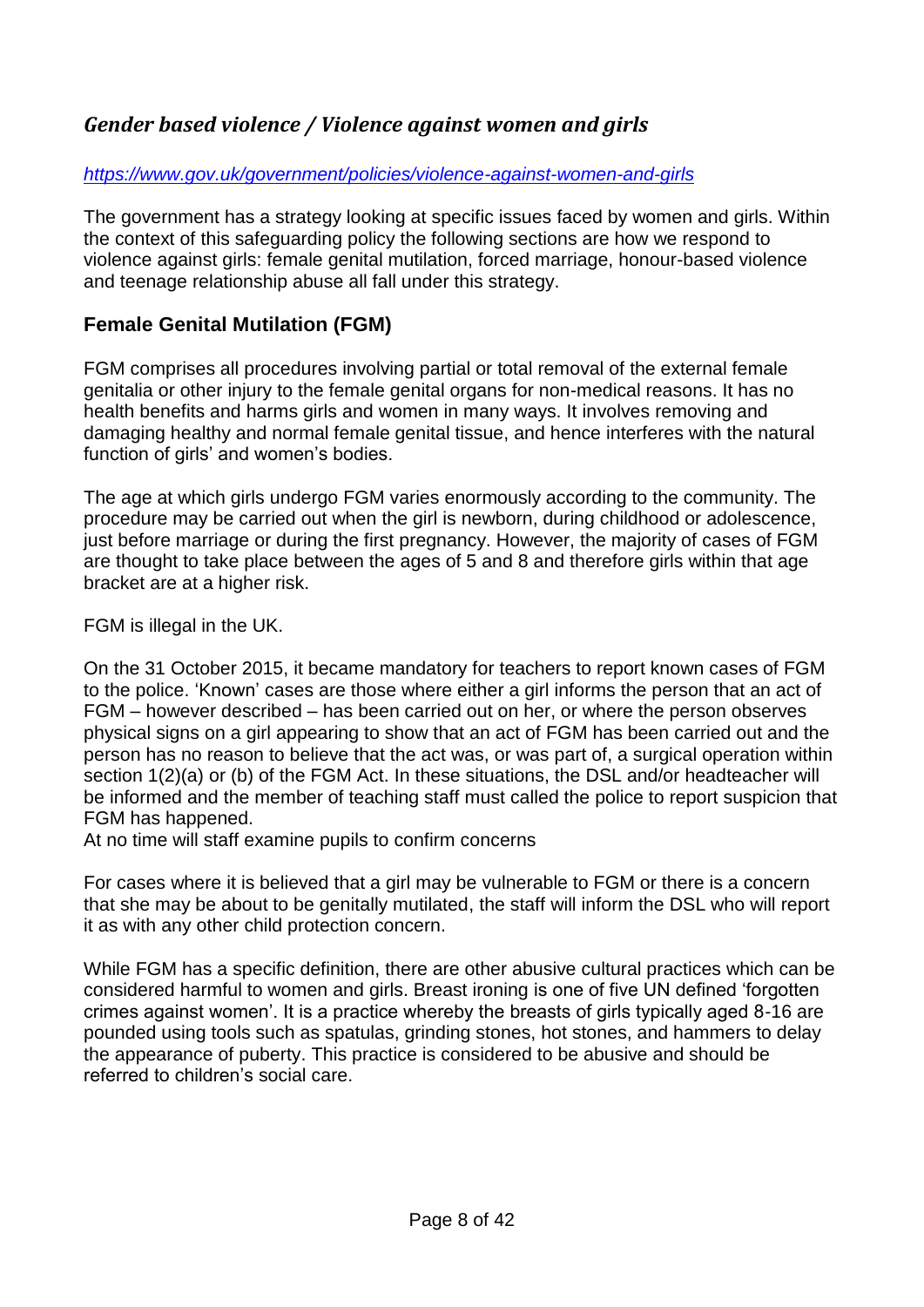# <span id="page-8-0"></span>**Forced Marriage**

In the case of children: 'a forced marriage is a marriage in which one or both spouses cannot consent to the marriage and duress is involved. Duress can include physical, *psychological, financial, sexual and emotional pressure.'* In developing countries 11% of girls are married before the age of 15. One in 3 victims of forced marriage in the U.K. is under 18.

It is important that all members of staff recognise the presenting symptoms, how to respond if there are concerns and where to turn for advice.

Advice and help can be obtained nationally through the Forced Marriage Unit and locally through the local police safeguarding team or children's social care.

Policies and practices in this school reflect the fact that while all members of staff, including teachers, have important responsibilities with regard to pupils who may be at risk of forced marriage, teachers and school leaders should not undertake roles in this regard that are most appropriately discharged by other children's services professionals such as police officers or social workers.

Characteristics that may indicate forced marriage

While individual cases of forced marriage, and attempted forced marriage, are often very particular, they are likely to share a number of common and important characteristics, including:

- an extended absence from school/college, including truancy;
- a drop in performance or sudden signs of low motivation;
- excessive parental restriction and control of movements;
- a history of siblings leaving education to marry early;
- poor performance, parental control of income and students being allowed only limited career choices;
- evidence of self-harm, treatment for depression, attempted suicide, social isolation, eating disorders or substance abuse; and/or
- evidence of family disputes/conflict, domestic violence/abuse or running away from home.

On their own, these characteristics may not indicate forced marriage. However, it is important to be satisfied that where these behaviours occur, they are not linked to forced marriage. It is also important to avoid making assumptions about an individual pupil's circumstances or act on the basis of stereotyping. For example, an extended holiday may be taken for entirely legitimate reasons and may not necessarily represent a pretext for forced marriage*.* 

### <span id="page-8-1"></span>**Honour-Based Abuse**

So-called 'honour'-based abuse (HBA) encompasses incidents or crimes which have been committed to protect or defend the honour of the family and/or the community, including female genital mutilation (FGM), forced marriage, and practices such as breast ironing. Abuse committed in the context of preserving 'honour' often involves a wider network of family or community pressure and can include multiple perpetrators. It is important to be aware of this dynamic and additional risk factors when deciding what form of safeguarding action to take.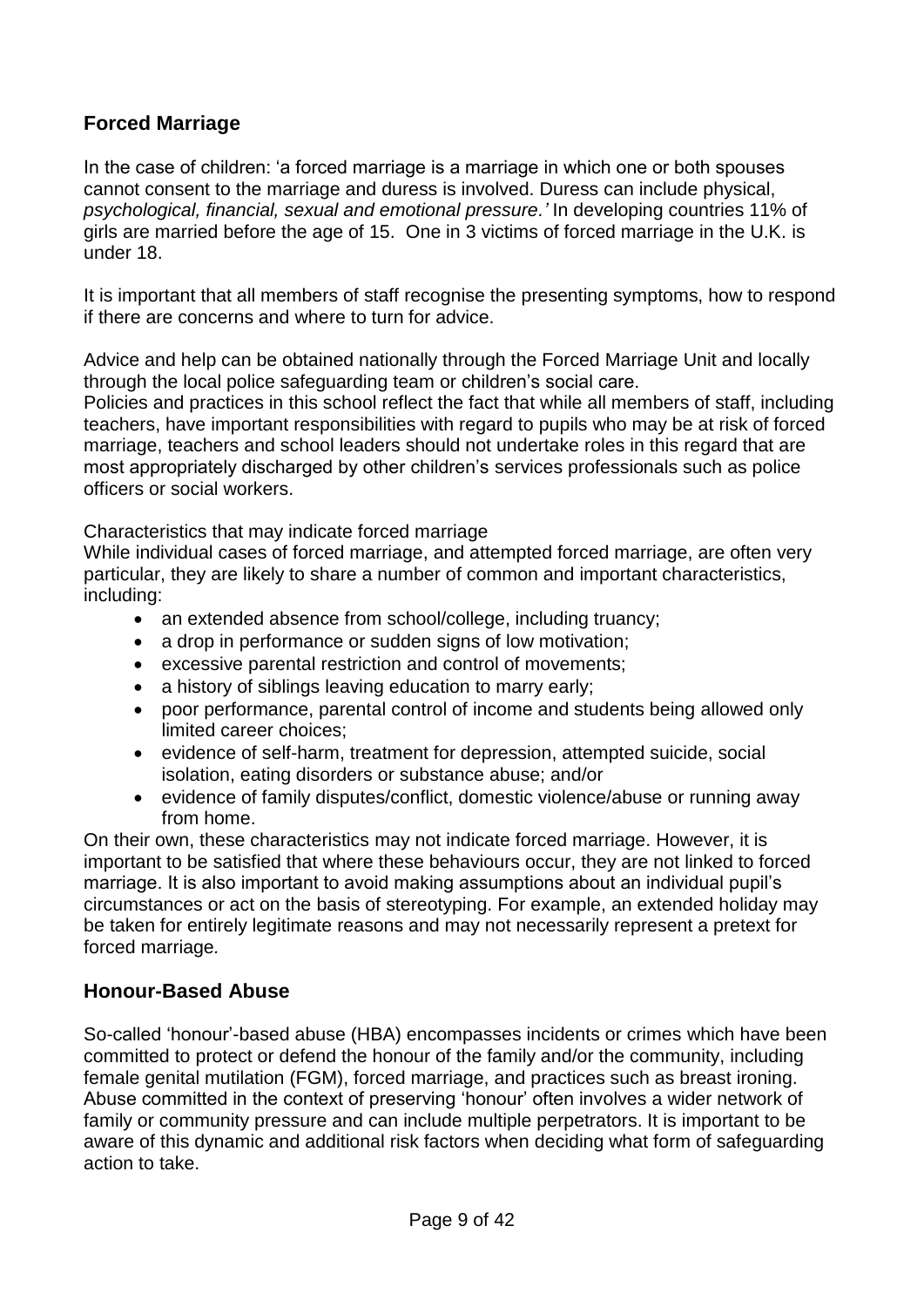It is often linked to family or community members who believe someone has brought shame to their family or community by doing something that is not in keeping with their unwritten rule of conduct. For example, honour-based abuse might be committed against people who:

- become involved with a boyfriend or girlfriend from a different culture or religion
- want to get out of an arranged marriage
- want to get out of a forced marriage
- wear clothes or take part in activities that might not be considered traditional within a particular culture
- convert to a different faith from the family
- are exploring their sexuality or identity

Women and girls are the most common victims of honour-based abuse however, it can also affect men and boys. Crimes of 'honour' do not always include violence. Crimes committed in the name of 'honour' might include:

- domestic abuse
- threats of violence
- sexual or psychological abuse
- forced marriage
- being held against your will or taken somewhere you don't want to go
- assault

All forms of honour-based abuse are abusive (regardless of the motivation) and should be handled and escalated as such. If staff believe that a pupil is at risk or has already suffered from honour based abuse, they will report to the DSL who will follow the usual safeguarding referral process; however, if it is clear that a crime has been committed or the pupil is at immediate risk, the police will be contacted in the first instance. It is important that, if honour based abuse is known or suspected, communities and family members are NOT spoken to prior to referral to the police or social care as this could increase risk to the child.

# <span id="page-9-0"></span>*Sexual Violence and Sexual Harassment Between Children*

Sexual violence and sexual harassment (SVSH) can occur between two children of any age and sex from primary to secondary stage and into colleges. It can also occur through a group of children sexually assaulting or sexually harassing a single child or group of children.

Within our school all staff training receive about sexual violence and sexual harassment and what to do if they have a concern or receive a report. Whilst any report of sexual violence or sexual harassment should be taken seriously, staff are aware it is more likely that girls will be the victims of sexual violence and sexual harassment and more likely it will be perpetrated by boys. This pattern of prevalence will not, however, be an obstacle to ALL concerns being treated seriously.

This school has a zero tolerance approach to SVSH. We are clear that sexual violence and sexual harassment is not acceptable, will never be tolerated and is not an inevitable part of growing up. It cannot be described as 'banter', 'having a laugh' or 'boys being boys'.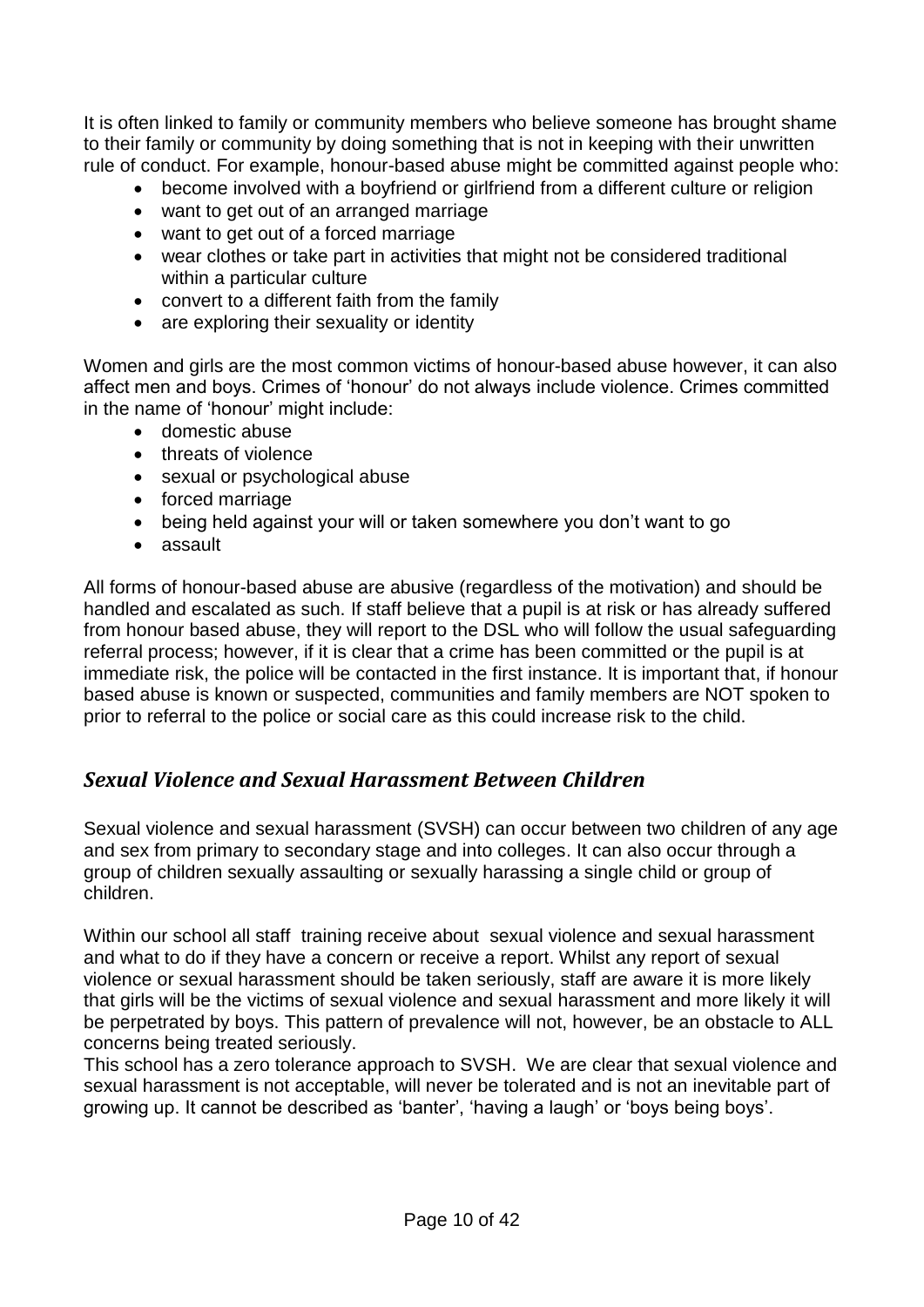We will also take seriously any sharing of sexual images (photos, pictures or drawings) and videos; sexual jokes, comments or taunting either in person or on social media; or on-line sexual harassment.

The child protection policy has a clear procedure dealing with SVSH.

We will follow the "Sexual violence and sexual harassment between children in schools and colleges" advice provided by the DfE.

We will challenge all contact behaviours that have a sexual nature to them such as pushing or rubbing against, grabbing bottoms, breasts or genitals, pinging or flicking bras, lifting skirts or pulling down trousers and impose appropriate levels of disciplinary action, to be clear that these behaviours are not tolerated or acceptable. Support will be provided to victims of sexual violence and sexual harassment and we will ensure that they are kept safe.

It is clear from the 2021 Ofsted review into SVSH in schools and colleges that the prevalence of abusive and unwanted behaviour is wide spread. As such staff in the school will remain vigilant and intervene early to prevent low level behaviours from becoming abusive experiences.

All staff will maintain the attitude that "It could happen here"

# <span id="page-10-0"></span>*Upskirting*

In 2019 the Voyeurism Offences Act came into force and made the practice of upskirting illegal.

Upskirting is defined as someone taking a picture under another person's clothing without their knowledge, with the intention of viewing their genitals or buttocks, with or without underwear. The intent of upskirting is to gain sexual gratification or to cause the victim humiliation, distress or alarm. It is a criminal offence. Anyone of any gender, can be a victim.

If staff become aware that upskirting has occurred, this will be treated as a sexual offence and reported accordingly to the DSL and onwards to the police.

Behaviours that would be considered as sexual harassment which may be pre-cursors to upskirting, such as the use of reflective surfaces or mirrors to view underwear or genitals, will not be tolerated and the school will respond to these with appropriate disciplinary action and education.

Pupils who place themselves in positions that could allow them to view underwear, genitals or buttocks, will be moved on. Repeat offenders will be disciplined. These locations could include stairwells, under upper floor walkways, outside changing areas and toilets or sitting on the floor or laying down in corridors.

If technology that is designed for covert placement and could be used to take upskirting or indecent images is discovered in the school, it will be confiscated. If the technology is in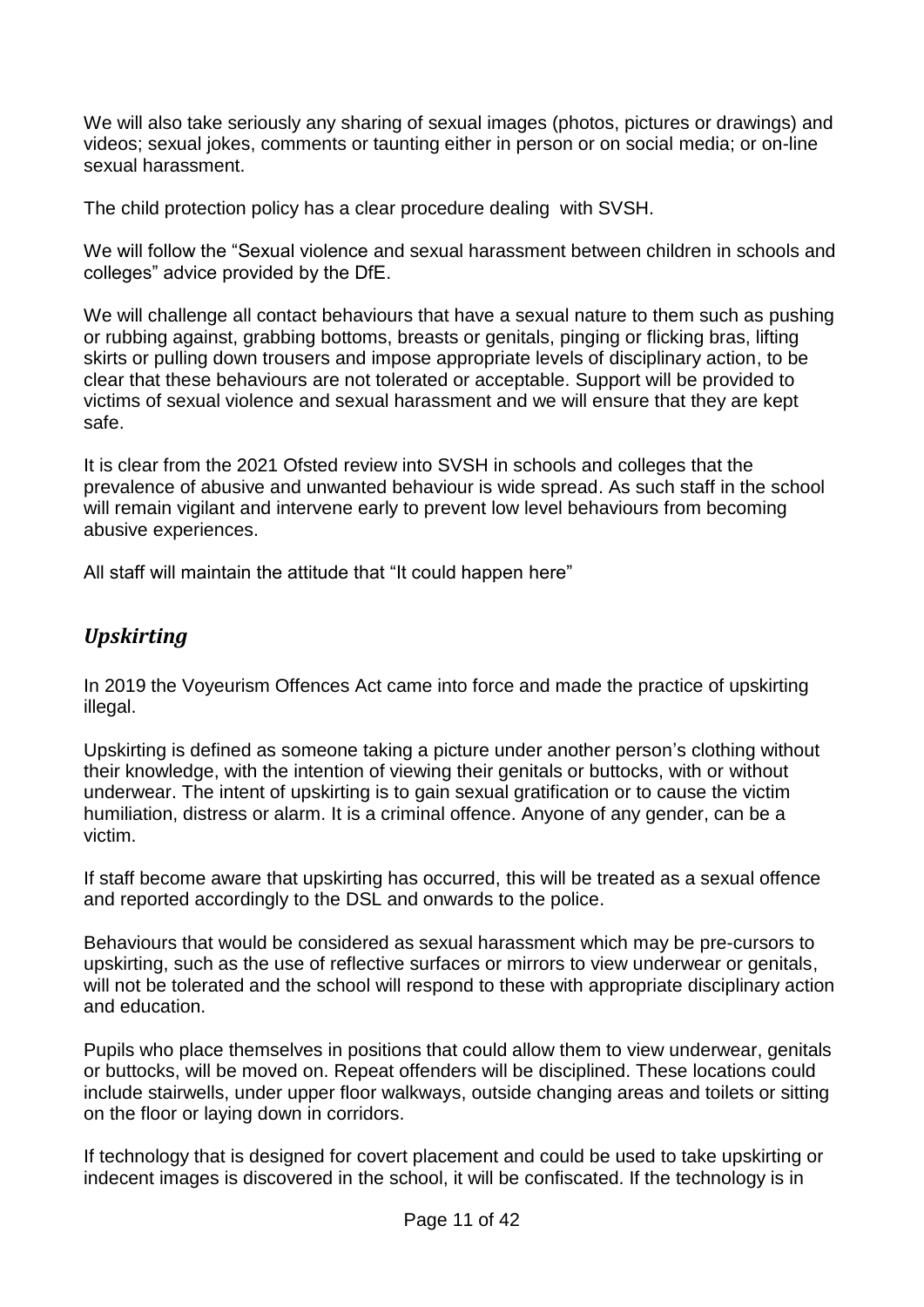location and potentially may have captured images, this will be reported to the police and left in situ so that appropriate forensic measures may be taken to gather evidence.

Any confiscated technology will be passed to the headteacher to make a decision about what happens to the items. This will be carried out under the principles set out in the government guidance on [searching, screening and confiscation.](https://assets.publishing.service.gov.uk/government/uploads/system/uploads/attachment_data/file/674416/Searching_screening_and_confiscation.pdf)

If the image is taken on a mobile phone, the phone will be confiscated under the same principles. This may need to be passed to the police for them to investigate, if there is evidence that a crime has been committed.

# <span id="page-11-0"></span>*The Trigger Trio*

The term 'Trigger Trio' has replaced the previous phrase 'Toxic Trio' which was used to describe the issues of domestic violence, mental ill-health and substance misuse which have been identified as common features of families where harm to adults and children has occurred.

The Trigger Trio are viewed as indicators of increased risk of harm to children and young people. In an analysis of Serious Cases Reviews undertaken by Ofsted in 2011, they found that in nearly 75% of these cases two or more of the triggers were present. These factors will have a contextual impact on the safeguarding of children and young people.

### <span id="page-11-1"></span>**Domestic Abuse**

The Domestic Abuse Act 2021 received Royal Assent on 29 April 2021. The Act introduces the first ever statutory definition of domestic abuse and recognises the impact of domestic abuse on children, as victims in their own right, if they see, hear or experience the effects of abuse. The statutory definition of domestic abuse, based on the previous cross-government definition, ensures that different types of relationships are captured, including ex-partners and family members. The definition captures a range of different abusive behaviours, including physical, emotional and economic abuse and coercive and controlling behaviour. Both the person who is carrying out the behaviour and the person to whom the behaviour is directed towards must be aged 16 or over and they must be "personally connected" Types of domestic abuse include intimate partner violence, abuse by family members, teenage relationship abuse and child/adolescent to parent violence and abuse. Anyone can be a victim of domestic abuse, regardless of sexual identity, age, ethnicity, socioeconomic status, sexuality or background and domestic abuse can take place inside or outside of the home. The government will issue statutory guidance to provide further information for those working with domestic abuse victims and perpetrators, including the impact on children.

All children can witness and be adversely affected by domestic abuse in the context of their home life where domestic abuse occurs between family members. Experiencing domestic abuse and/or violence can have a serious, long lasting emotional and psychological impact on children. In some cases, a child may blame themselves for the abuse or may have had to leave the family home as a result.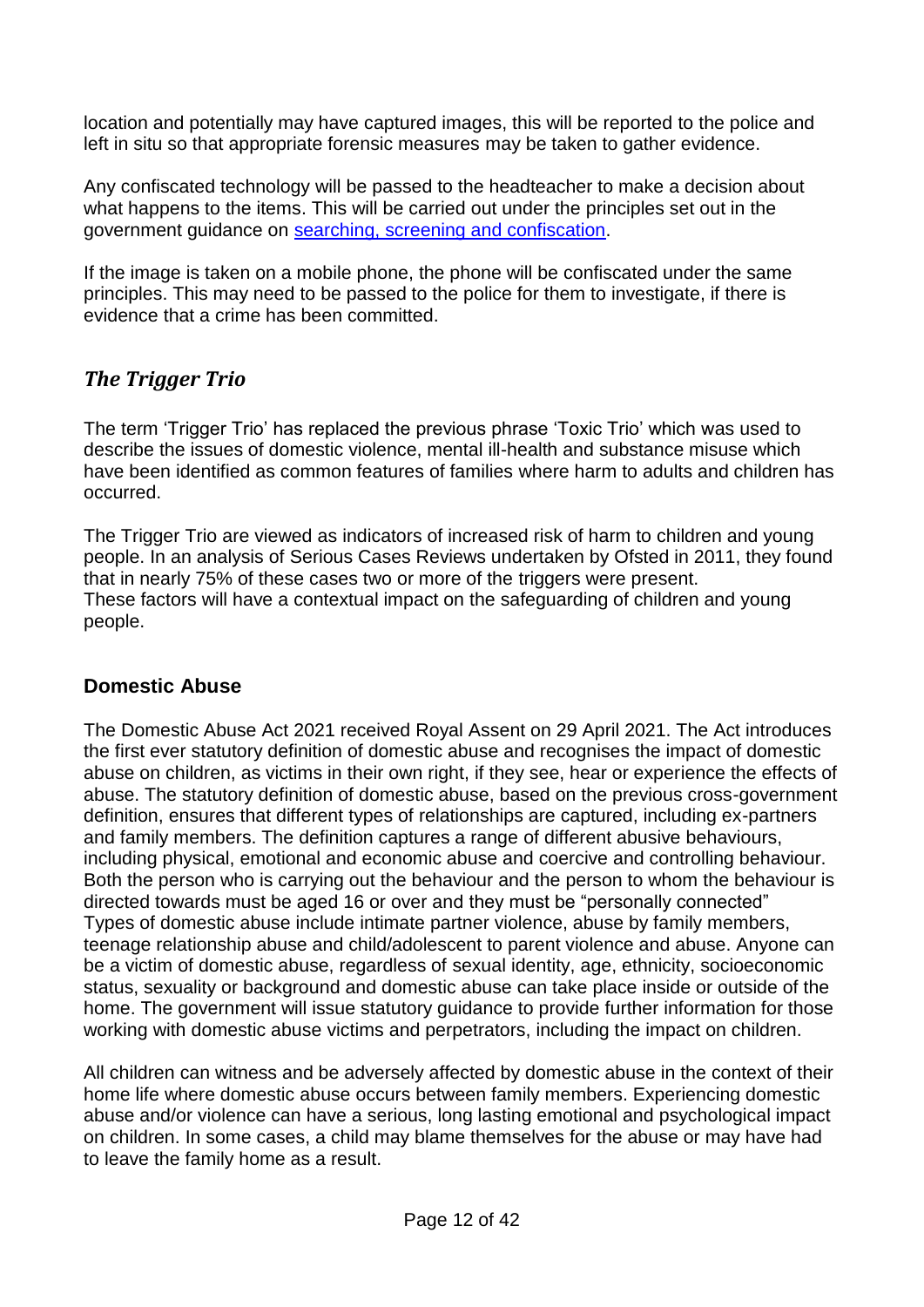Controlling behaviour is a range of acts designed to make a person subordinate and/or dependent by isolating them from sources of support, exploiting their resources and capacities for personal gain, depriving them of the means needed for independence, resistance and escape and regulating their everyday behaviour.

Coercive behaviour is an act or a pattern of acts of assault, threats, humiliation and intimidation or other abuse that is used to harm, punish, or frighten their victim.

Indicators that a child is living within a relationship with domestic abuse may include:

- being withdrawn
- suddenly behaving differently
- anxiety
- being clingy
- depression
- aggression
- problems sleeping
- eating disorders
- bed wetting
- soiling clothes
- excessive risk taking
- missing school
- changes in eating habits
- obsessive behaviour
- experiencing nightmares
- taking drugs
- use of alcohol
- self-harm
- thoughts about suicide

These behaviours themselves do not indicate that a child is living with domestic abuse but should be considered as indicators that this may be the case.

If staff believe that a child is living with domestic abuse, this will be reported to the DSL for referral, to be considered by children's social care.

### <span id="page-12-0"></span>**Parental mental health**

The term 'mental ill health' is used to cover a wide range of conditions, from eating disorders, mild depression and anxiety to psychotic illnesses such as schizophrenia or bipolar disorder. Parental mental illness does not necessarily have an adverse impact on a child's developmental needs, but it is essential to always assess its implications for each child in the family. It is essential that the diagnosis of a parent's/carer's mental health is not seen as defining the level of risk. Similarly, the absence of a diagnosis does not equate to there being little or no risk.

For children, the impact of poor parental mental health can include:

- The parent's/carer's needs or illnesses taking precedence over the child's needs
- The child's physical and emotional needs being neglected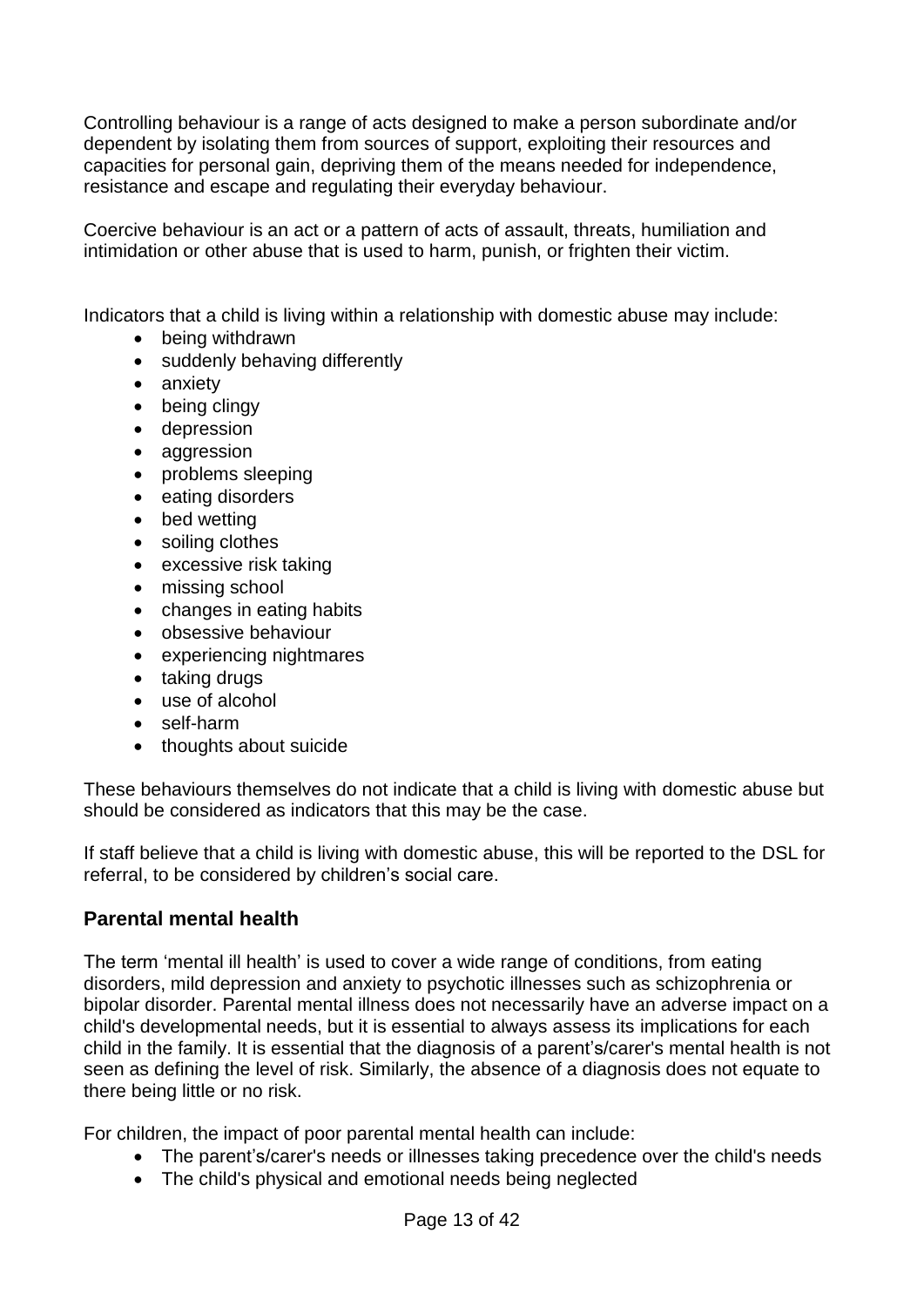- The child acting as a young carer for a parent or a sibling
- The child having restricted social and recreational activities
- The child finding it difficult to concentrate, potentially having an impact on educational achievement
- The child missing school regularly as (s)he is being kept home as a companion for a parent/carer
- The child adopting paranoid or suspicious behaviour as they believe their parent's delusions
- Witnessing self-harming behaviour and suicide attempts (including attempts that involve the child)
- Obsessional compulsive behaviours involving the child.

If staff become aware of any of the above indicators, or others that suggest a child is suffering due to parental mental health, the information will be shared with the DSL to consider a referral to children's social care.

### <span id="page-13-0"></span>**Parental Substance misuse**

Substance misuse applies to the misuse of alcohol as well as 'problem drug use', defined by the Advisory Council on the Misuse of Drugs as drug use which has: 'serious negative consequences of a physical, psychological, social and interpersonal, financial or legal nature for users and those around them.

Parental substance misuse of drugs or alcohol becomes relevant to child protection when substance misuse and personal circumstances indicate that their parenting capacity is likely to be seriously impaired or that undue caring responsibilities are likely to be falling on a child in the family.

For children, the impact of parental substance misuse can include:

- Inadequate food, heat and clothing for children (family finances used to fund adult's dependency)
- Lack of engagement or interest from parents in their development, education or wellbeing
- Behavioural difficulties- inappropriate display of sexual and/or aggressive behaviour
- Bullying (including due to poor physical appearance)
- Isolation finding it hard to socialise, make friends or invite them home
- Tiredness or lack of concentration
- Child talking of or bringing into school drugs or related paraphernalia
- Injuries /accidents (due to inadequate adult supervision)
- Taking on a caring role
- Continued poor academic performance including difficulties completing homework on time
- Poor attendance or late arrival.

These behaviours themselves do not indicate that a child's parent is misusing substances but should be considered as indicators that this may be the case.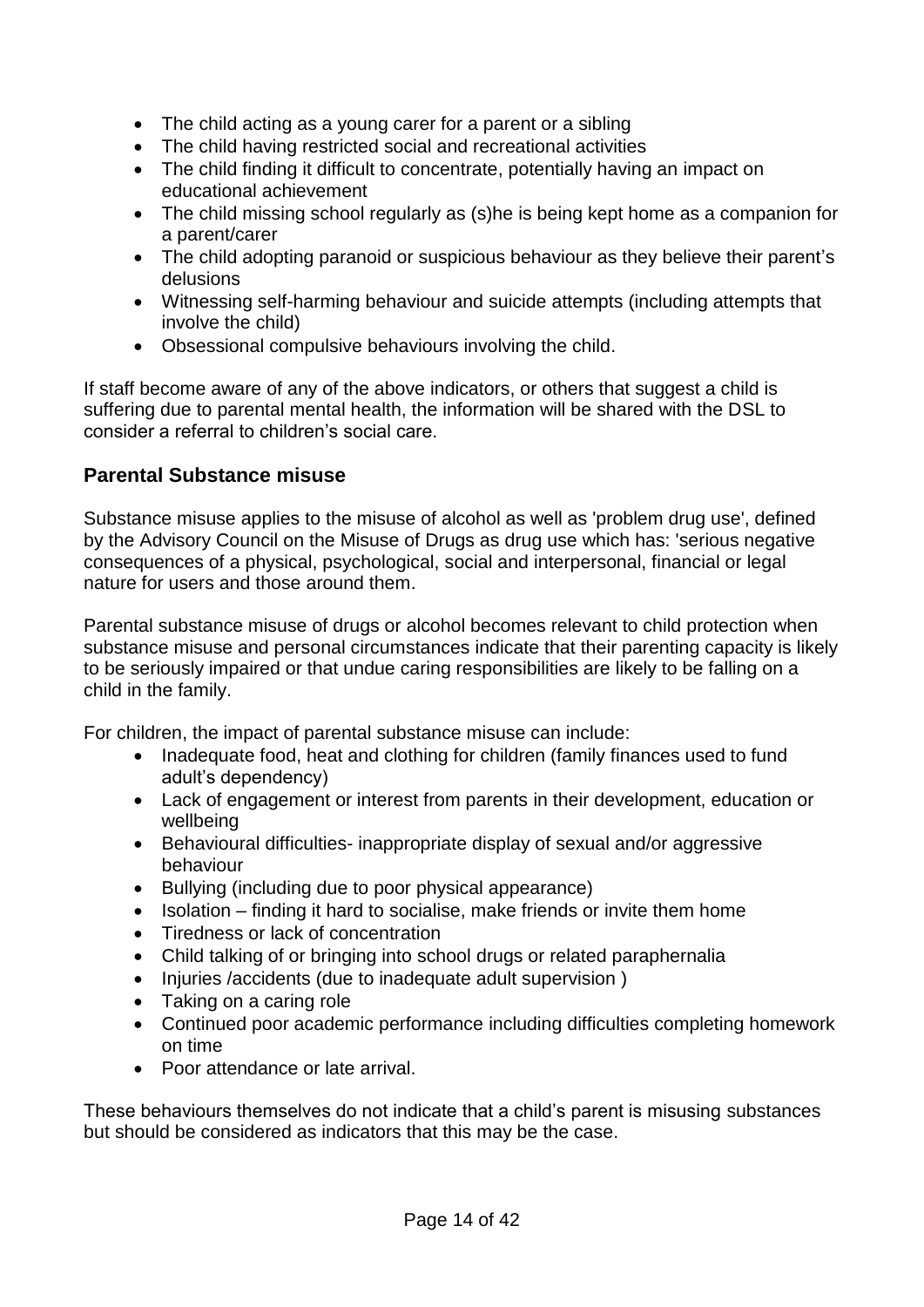If staff believe that a child is living with parental substance misuse, this will be reported to the designated safeguarding lead for referral to children's social care to be considered.

# <span id="page-14-0"></span>*Young Carers*

As many as 1 in 12 children and young people provide care for another person. This could be a parent, a relative or a sibling and for different reasons such as disability, chronic illness, mental health needs, or adults who are misusing drugs or alcohol. Pupils who provide care for another are Young Carers. These young people can miss out on opportunities, and the requirement to provide care can impact on school attendance or punctuality, limit time for homework, leisure activities and social time with friends.

As a school we may refer a young carer to childrens social care for a carers assessment to be carried out. We will consider support that can be offered and make use of the resources and guidance from Save the Children in their young carers work.

# <span id="page-14-1"></span>*Missing, Exploited and Trafficked Children (MET)*

Within Hampshire, the acronym MET is used to identify all children who are missing; believed to be at risk of or are being exploited; or who are at risk of or are being trafficked. Given the close links between all these issues, there has been a considered response to view them as potentially linked, so that cross over of risk is not missed.

### <span id="page-14-2"></span>**Children Missing from Education**

Patterns of children missing education can be an indicator of either abuse or safeguarding risks. A relatively short length of time a child is missing does not reduce risk of harm to that child, and all absence or non-attendance should be considered with other known factors or concerns.

Early intervention is necessary to identify the existence of any underlying safeguarding risk and to help prevent the risks of a child going missing in future. Staff should be aware of their school's or college's unauthorised absence and children missing from education procedures.

DSL's and staff should consider:

Missing lessons: Are there patterns in the lessons that are being missed? Is this more than avoidance of a subject or a teacher? Does the child remain on the school site or are they absent from the site?

- Is the child being exploited during this time?
- Are they late because of a caring responsibility?
- Have they been directly or indirectly affected by substance misuse?
- Are other pupils routinely missing the same lessons and does this raise other risks or concerns such as SVSH between pupils, exploitation, gang behaviour or substance misuse?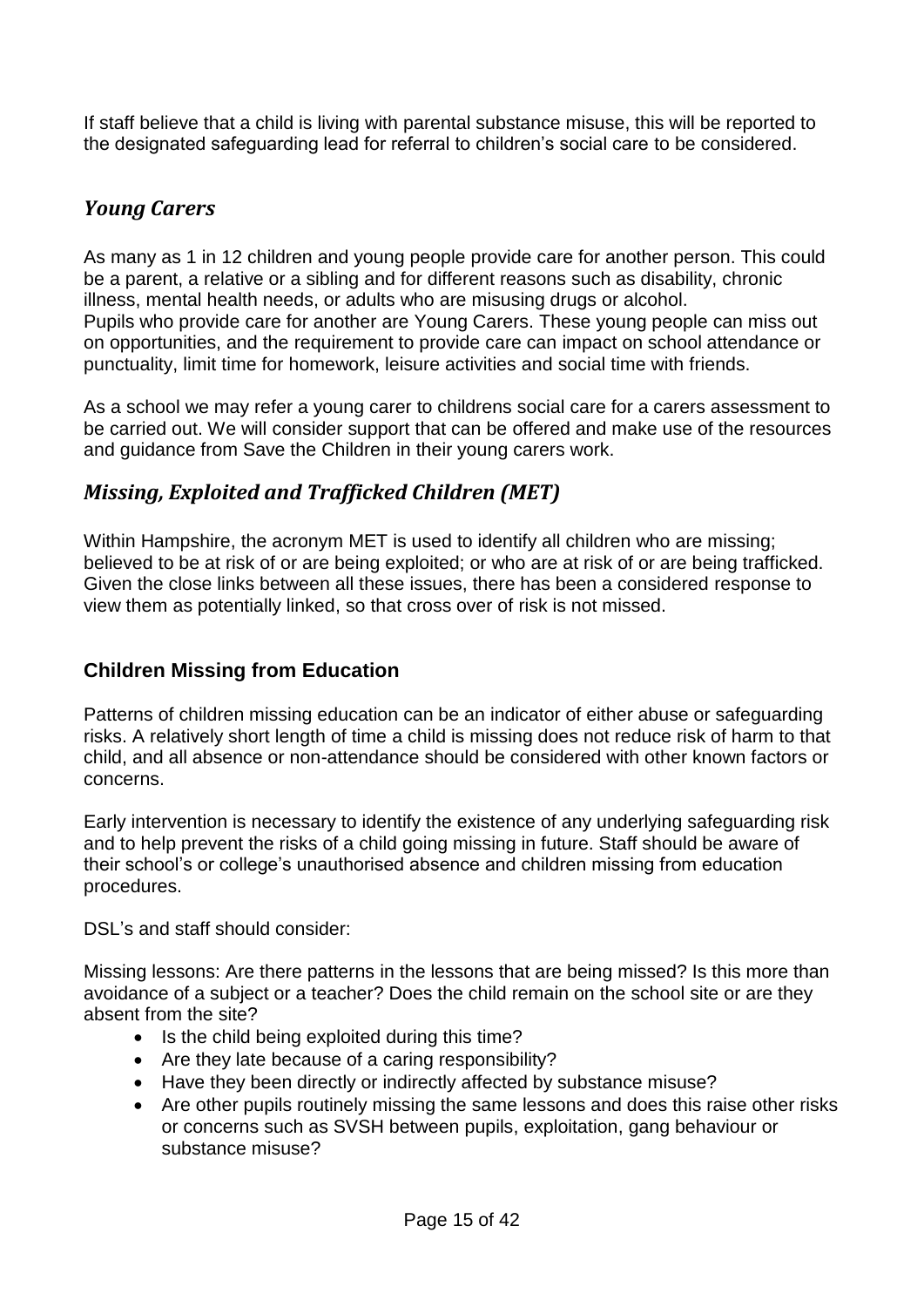• Is the lesson being missed one that would cause bruising or injuries to become visible?

Single missing days: Is there a pattern in the day missed? Is it before or after the weekend suggesting the child is away from the area? Are there specific lessons or members of staff on these days? Is the parent informing the school of the absence on the day? Are missing days reported back to parents to confirm their awareness?

- Is the child being sexually exploited during this day?
- Is the child avoiding abusive behaviour from peers or staff on this day?
- Do the parents appear to be aware and are they condoning the behaviour?
- Are the pupil's peers making comments or suggestions as to where the pupil is?
- Can the parent be contacted and made aware?

Continuous missing days: Has the school been able to make contact with the parent(s)? Is medical evidence being provided? Are siblings attending school (either our or local schools)?

- Did we have any concerns about radicalisation, FGM, forced marriage, honourbased violence, sexual exploitation?
- Have we had any concerns about physical or sexual abuse?
- Does the parent have any known medical needs? Is the child safe?

The school will view absence as both a safeguarding issue and an educational outcomes issue. The school may take steps that could result in legal action for attendance, or a referral to children's social care, or both.

### <span id="page-15-0"></span>**Children Missing from Home or Care**

It is known that children who go missing are at risk of suffering significant harm, and there are specific risks around children running away and the risk of sexual exploitation. The Hampshire Police Force, as the lead agency for investigating and finding missing children, will respond to children going missing based on on-going risk assessments in line with current guidance.

The police definition of 'missing' is: "Anyone whose whereabouts cannot be established will be considered as missing until located, and their well-being or otherwise confirmed."

Various categories of risk should be considered and Hampshire Local Safeguarding Children's Partnership provides further guidance:

Local authorities have safeguarding duties in relation to children missing from home and should work with the police to risk assess and analyse data for patterns that indicate particular concerns and risks.

The police will prioritise all incidents of missing children as medium or high risk. Where a child is recorded as being absent, the details will be recorded by the police, who will also agree review times and any on-going actions with person reporting.

A missing child incident would be prioritised as 'high risk' where:

- the risk posed is immediate and there are substantial grounds for believing that the child is in danger through their own vulnerability; or
- the child may have been the victim of a serious crime; or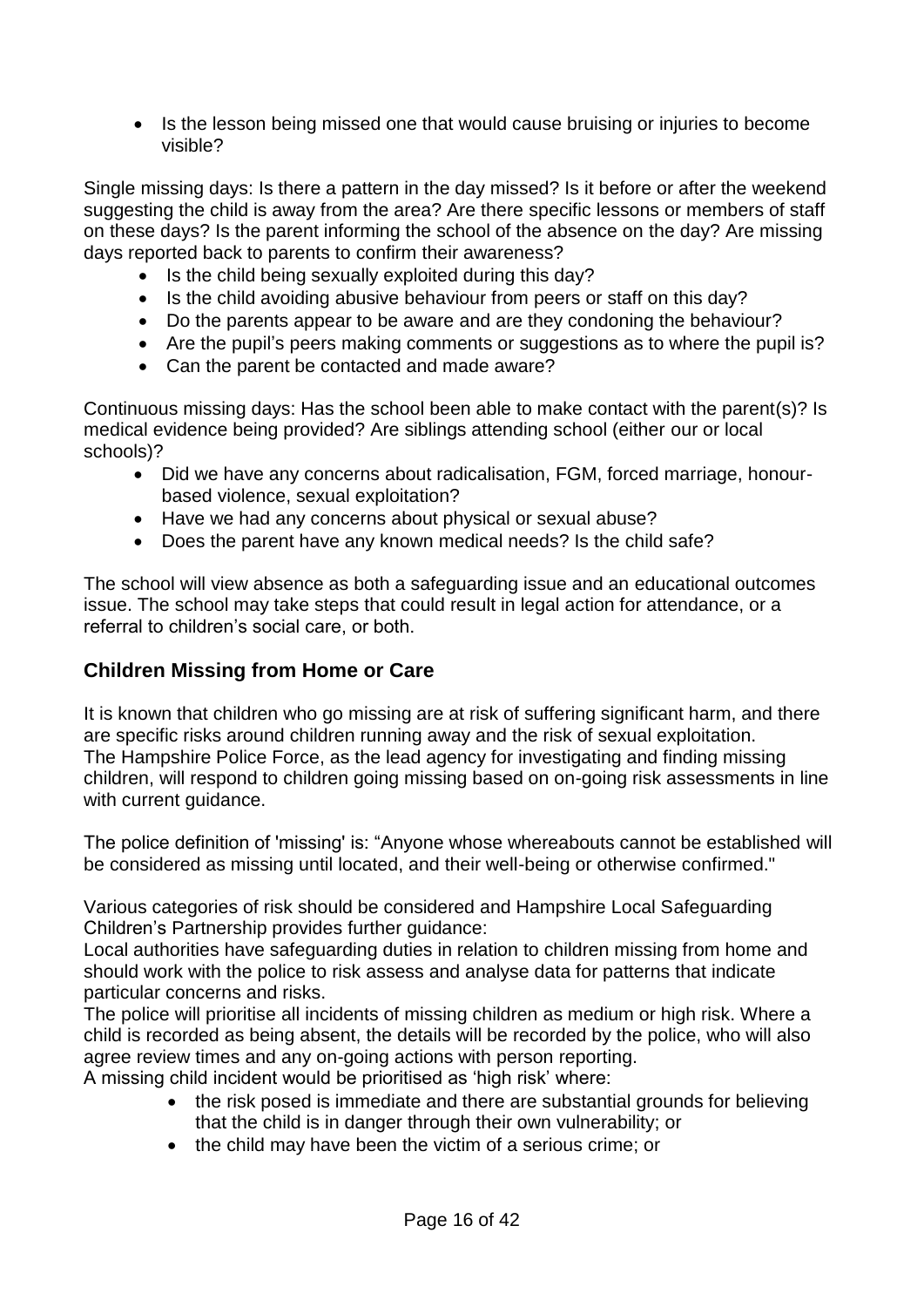• the risk posed is immediate and there are substantial grounds for believing that the public is in danger.

The high-risk category requires the immediate deployment of police resources.

Authorities need to be alert to the risk of sexual exploitation or involvement in drugs, gangs or criminal activity, trafficking and to be aware of local "hot spots", as well as concerns about any individuals with whom children might runaway.

Child protection procedures must be initiated in collaboration with children's social care services whenever there are concerns that a child who is missing may be suffering, or likely to suffer, significant harm.

Within any case of children who are missing both push and pull factors will need to be considered.

Push factors include:

- Conflict with parents/carers
- Feeling powerless
- Being bullied/abused
- Being unhappy/not being listened to
- The Trigger Trio (domestic abuse, parental mental ill health and parental substance misuse)

Pull factors include:

- Wanting to be with family/friends
- Drugs, money and any exchangeable item
- Peer pressure
- For those who have been trafficked into the United Kingdom as unaccompanied asylum-seeking children, there will be pressure to make contact with their trafficker.

We will inform all parents of children who are absent (unless the parent has informed us). If the parent is also unaware of the location of their child, and the definition of missing is met, we will either support the parent to contact the police to inform them or do so ourselves with urgency.

# <span id="page-16-0"></span>**Child Sexual Exploitation (CSE)**

CSE is a form of child sexual abuse. Sexual abuse may involve physical contact, including assault by penetration (for example, rape or oral sex) or nonpenetrative acts such as masturbation, kissing, rubbing, and touching outside clothing. It may include non-contact activities, such as involving children in the production of sexual images, forcing children to look at sexual images or watch sexual activities, encouraging children to behave in sexually inappropriate ways or grooming a child in preparation for abuse including via the internet.

CSE can occur over time or be a one-off occurrence, and may happen without the child's immediate knowledge e.g. through others sharing videos or images of them on social media.

CSE can affect any child, who has been coerced into engaging in sexual activities. This includes 16 and 17 year olds who can legally consent to have sex. Some children may not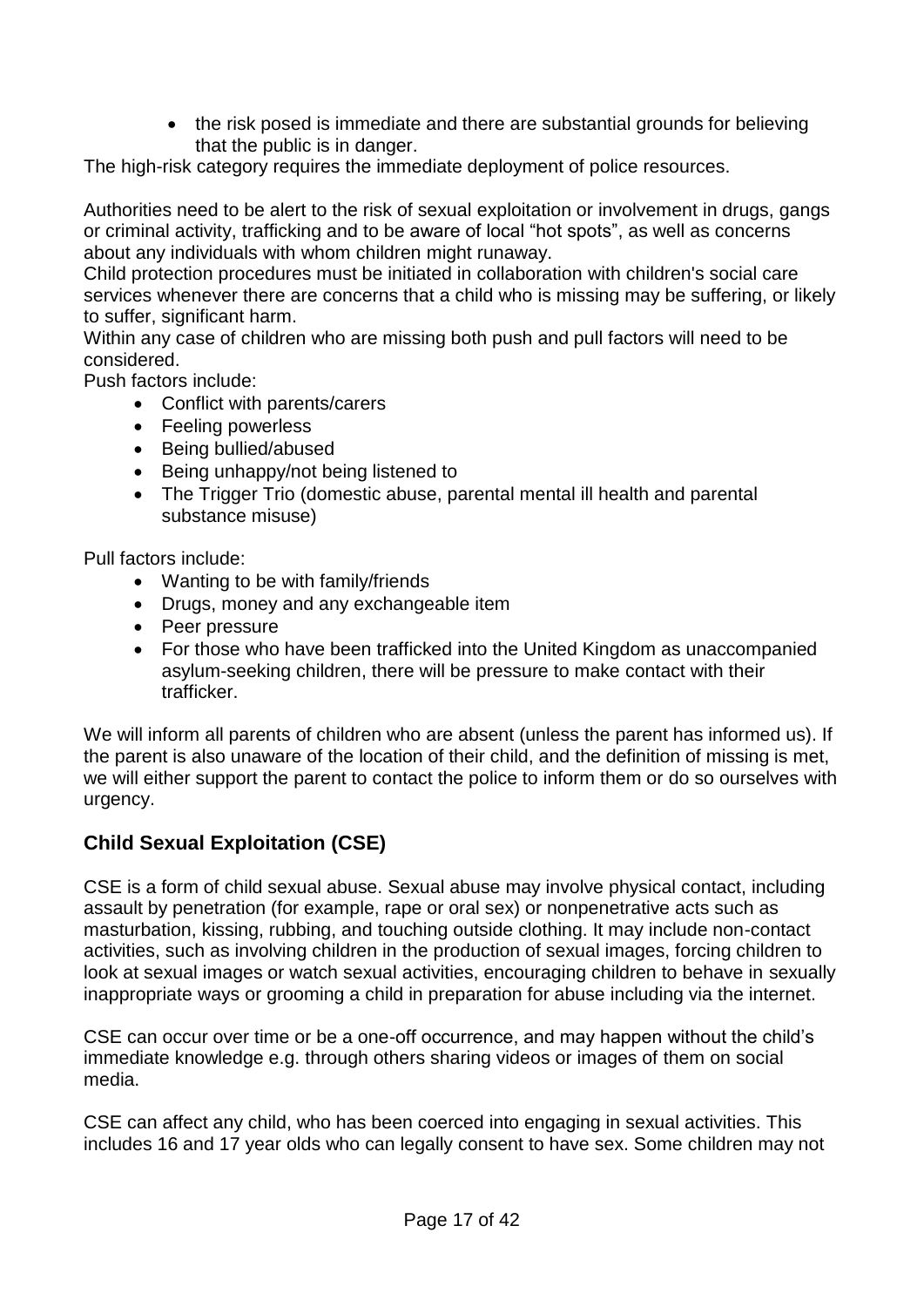realise they are being exploited e.g. they believe they are in a genuine romantic relationship. (from KCSiE)

•Exploitation can be isolated (one-on-one) or organised group/criminal activity •There can be a big age gap between victim and perpetrator, but it can also be peer-onpeer

•Boys can be targeted just as easily as girls – this is not gender specific •Perpetrators can be women and not just men

•Exploitation can be between males and females or between the same genders •Children with learning difficulties can be particularly vulnerable to exploitation as can children from particular groups, e.g. looked after children, young carers, children who have a history of physical, sexual emotional abuse or neglect or mental health problems; children who use drugs or alcohol, children who go missing from home or school, children involved in crime, children with parents/carers who have mental health problems, learning difficulties/other issues, children who associate with other children involved in exploitation. However, it is important to recognise that any child can be targeted

Indicators a child may be at risk of CSE include:

- going missing for periods of time or regularly coming home late;
- regularly missing school or education or not taking part in education;
- appearing with unexplained gifts or new possessions;
- associating with other young people involved in exploitation;
- having older boyfriends or girlfriends;
- suffering from sexually transmitted infections or becomes pregnant;
- mood swings or changes in emotional wellbeing;
- drug and alcohol misuse;
- displaying inappropriate sexualised behaviour.

CSE can happen to a child of any age, gender, ability or social status. Often the victim of CSE is not aware that they are being exploited and do not see themselves as a victim.

CSE can be a one-off occurrence or a series of incidents over time and range from opportunistic to complex organised abuse. It can involve force and/or enticement-based methods of compliance and may, or may not, be accompanied by violence or threats of violence.

We educate all staff in the signs and indicators of sexual exploitation. Children who have been exploited will need additional support to help maintain them in education. We use the child exploitation risk assessment form [\(CERAF\)](http://www.hampshiresafeguardingchildrenboard.org.uk/user_controlled_lcms_area/uploaded_files/SERAF%20Risk%20Assessment%20Form%20UPDATED%20Sept%202015%20%282%29.doc) and [associated guidance](http://www.hampshiresafeguardingchildrenboard.org.uk/user_controlled_lcms_area/uploaded_files/SERAF%20Risk%20Assessment%20-%20Scoring%20Guidance_%28HF000005713337%29.doc) from the Hampshire Safeguarding Children Partnership to identify pupils who are at risk; the DSL will share this information as appropriate with children's social care.

<span id="page-17-0"></span>We recognise that we may have information or intelligence that could be used to both protect children and prevent risk. Any relevant information that we have will be shared on the community partnership information (CPI) form which can be downloaded from <https://www.safe4me.co.uk/portfolio/sharing-information/>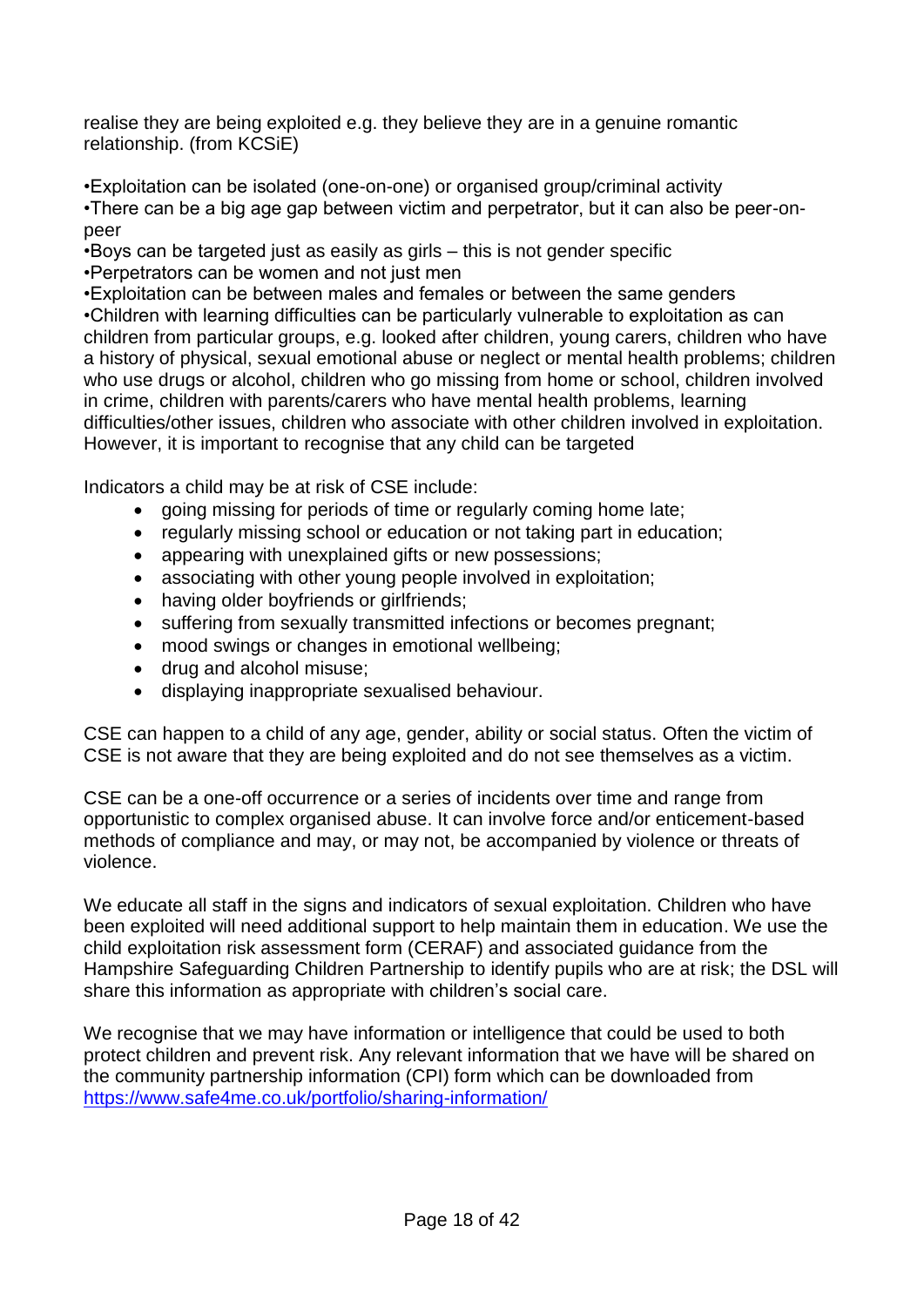# **Child Criminal Exploitation (including county lines)**

Child Criminal Exploitation (CCE) is defined as:- 'where an individual or group takes advantage of an imbalance of power to coerce, control, manipulate or deceive a child or young person under the age of 18 into any criminal activity (a) in exchange for something the victim needs or wants, and/or (b) for the financial or other advantage of the perpetrator or facilitator and/or (c) through violence or threat of violence. The victim may have been criminally exploited even if the activity appears consensual. Child Criminal Exploitation does not always involve physical contact, it can occur through the use of technology'

The exploitation of children and young people for crime is not a new phenomenon as evidenced by Fagan's gang in Charles Dickens book, Oliver Twist. Children under the age of criminal responsibility, or young people who have increased vulnerability due to push:pull factors who are manipulated, coerced or forced into criminal activity provide opportunity for criminals to distance themselves from crime.

It is important to note that the experience of girls who are criminally exploited can be very different to that of boys. The indicators may not be the same, however professionals should be aware that girls are at risk of criminal exploitation too. It is also important to note that both boys and girls being criminally exploited may be at higher risk of sexual exploitation

A current trend in criminal exploitation of children and young people is 'county lines' which refer to a 'phone line through which drug deals can be made. An order is placed on the number and typically a young person will deliver the drugs to the specified address and collect the money for the deal. These lines are owned and managed by organised crime gangs, often from larger cities, who are expanding their markets into rural areas. Children are often recruited to move drugs and money between locations and are known to be exposed to techniques such as 'plugging', where drugs are concealed internally to avoid detection. Children can easily become trapped by this type of exploitation, as county lines gangs create drug debts and can threaten serious violence and kidnap towards victims (and their families) if they attempt to leave the county lines network.

Indicators that a child may be criminally exploited include:

- Increase in **Missing episodes**  particular key as children can be missing for days and drug run in other counties
- Having unexplained amounts of money, **new high cost items** and multiple mobile phones
- Increased social media and phone/text use, almost always secretly
- **Older males** in particular seen to be hanging around and driving
- Having injuries that are unexplained and being unwilling to have them looked at
- Increase in aggression, violence and fighting
- Carrying **weapons** knives, baseball bats, hammers, acid
- Travel receipts that are unexplained
- **Significant missing** from education and disengaging from previous positive peer groups
- Association with other young people involved in exploitation
- Children who misuse drugs and alcohol
- Parent concerns and significant changes in behaviour that affect emotional wellbeing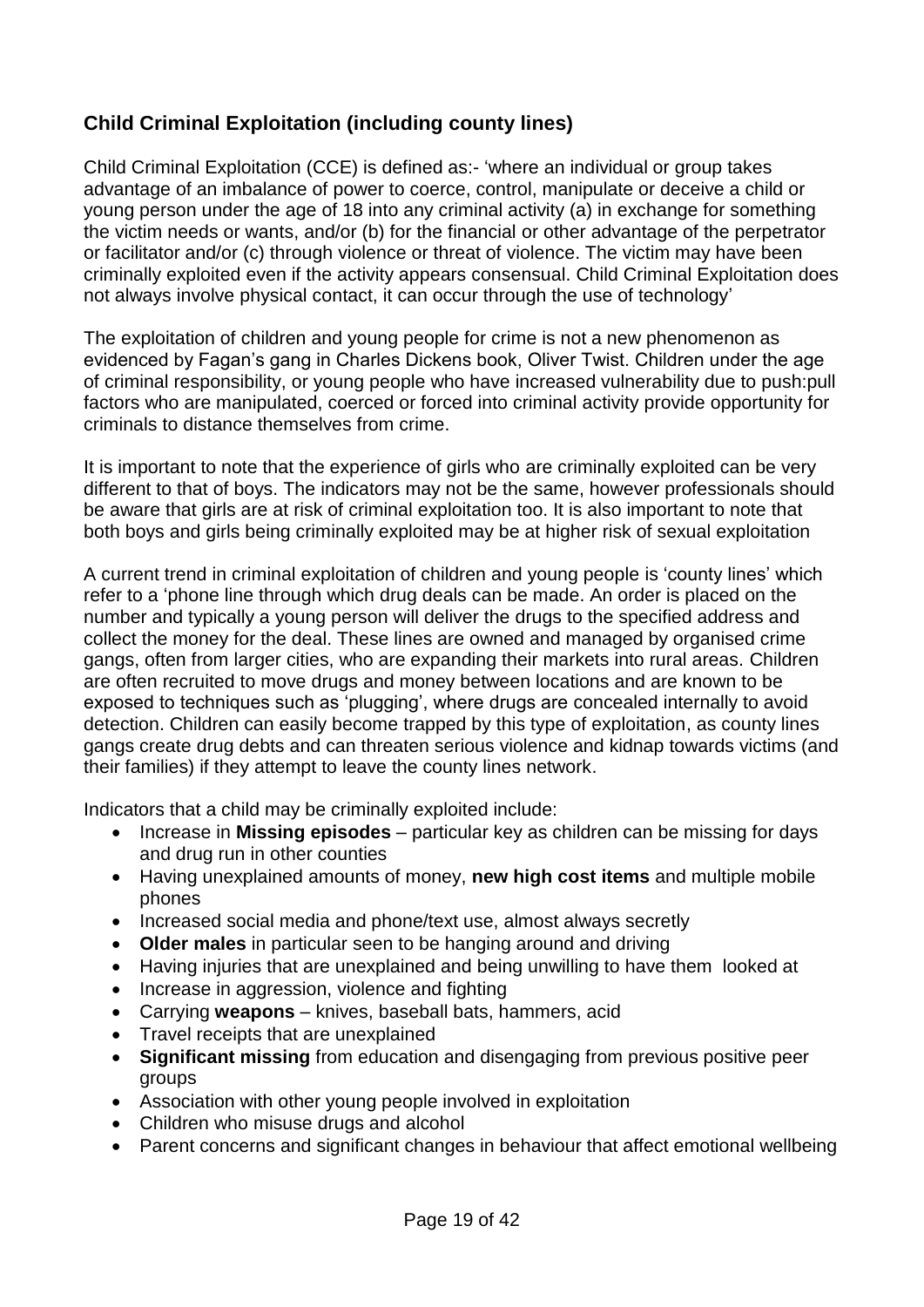We will treat any child who may be criminally exploited as a victim in the first instance and using the CERAF form and guidance in our referal to children's social care. If a referral to the police is also required, as crimes have been committed on the school premises, these will also be made. Children who have been exploited will need additional support to help maintain them in education

If there is information or intelligence about child criminal exploitation, we will report this to the police via the community partnership information form. <https://www.safe4me.co.uk/portfolio/sharing-information/>

### <span id="page-19-0"></span>**Serious Violence**

Serious violence is becoming a factor for those who are involved in criminal exploitation. It can also be an indication of gang involvement and criminal activity. All staff will be made aware of indicators, which may signal that pupils, or members of their families, are at risk from or involved with serious violent crime.

These indications can include but are not limited to: increased absence from school; a change in friendships or relationships with older individuals or groups; a significant decline in performance; signs of self-harm; significant change in wellbeing; signs of assault; unexplained injuries; unexplained gifts and/or new possessions; possession of weapons.

Staff should be aware of the range of risk factors which increase the likelihood of involvement in serious violence, such as being male, having been frequently absent or permanently excluded from school, having experienced child maltreatment and having been involved in offending, such as theft or robbery.

Advice for staff can be found in in the Home Office's Preventing youth violence and gang [involvement.](https://www.gov.uk/government/publications/advice-to-schools-and-colleges-on-gangs-and-youth-violence)

We have a duty to not only prevent the individual from engaging in criminal activity, but also to safeguard others who may be harmed by their actions. We will report concerns of serious violence to police and social care.

If there is information or intelligence about potential serious violence, we will report this to the police via the community partnership information form. <https://www.safe4me.co.uk/portfolio/sharing-information/>

# <span id="page-19-1"></span>**Trafficked Children and modern slavery**

Modern slavery encompasses human trafficking and slavery, servitude and forced or compulsory labour. Exploitation can take many forms, including: sexual exploitation, forced labour, slavery, servitude, forced criminality and the removal of organs.

Human trafficking is defined by the UNHCR in respect of children as a process that is a combination of:

- Movement (including within the UK)
- Control, through harm / threat of harm or fraud
- For the purpose of exploitation

Any child transported for exploitative reasons is considered to be a trafficking victim.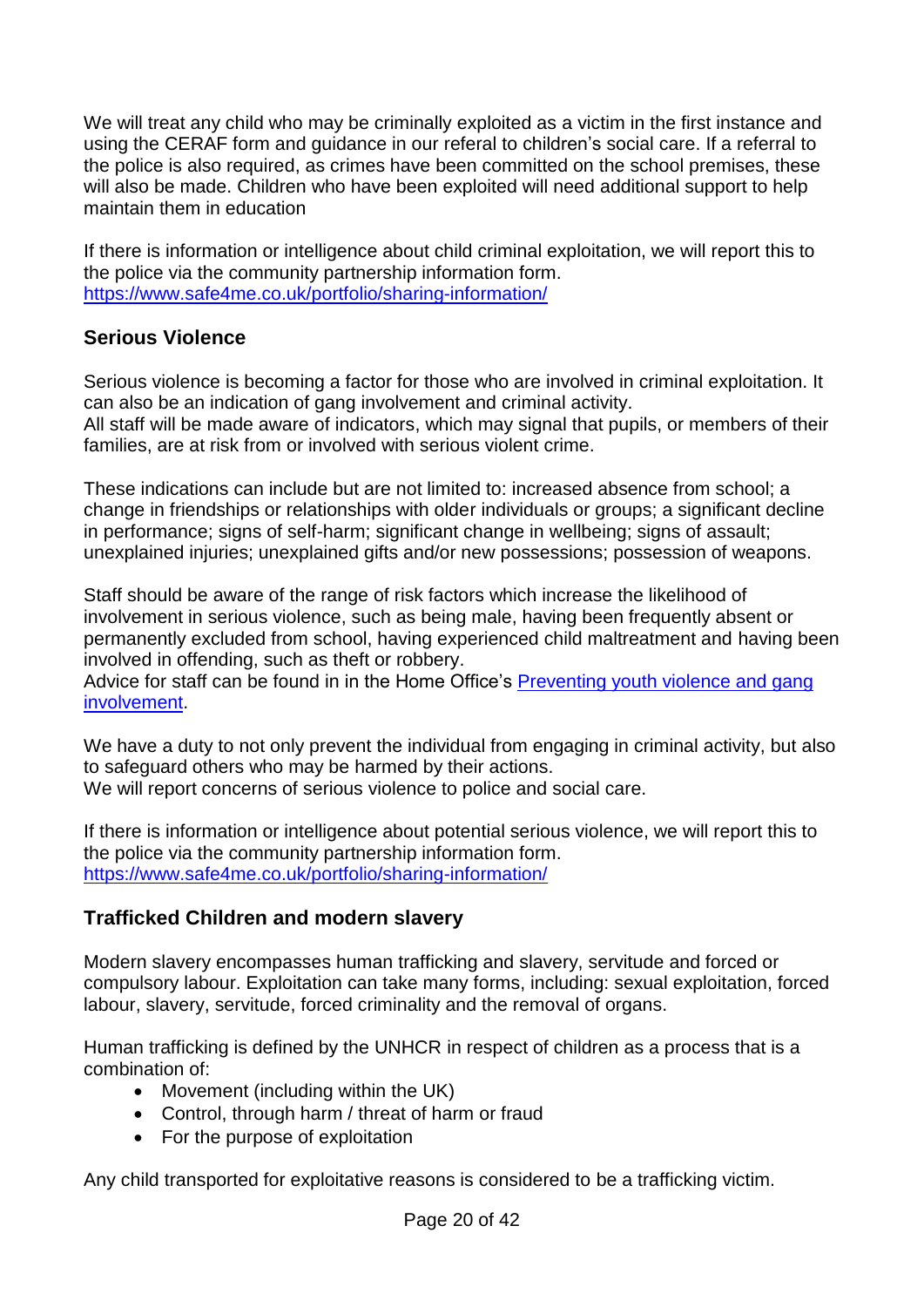There is significant evidence that children (both of UK and other citizenship) are being trafficked internally within the UK and this is regarded as a more common form of trafficking in the UK.

There are a number of indicators which suggest that a child may have been trafficked into the UK, and may still be controlled by the traffickers or receiving adults. These are as follows:

- Shows signs of physical or sexual abuse, and/or has contracted a sexually transmitted infection or has an unwanted pregnancy
- Has a history of going missing and unexplained moves
- Is required to earn a minimum amount of money every day
- Works in various locations
- Has limited freedom of movement
- Appears to be missing for periods
- Is known to beg for money
- Is being cared for by adult/s who are not their parents and the quality of the relationship between the child and their adult carers is not good
- Is one among a number of unrelated children found at one address
- Has not been registered with or attended a GP practice
- Is excessively afraid of being deported.

For those children who are internally trafficked within the UK indicators include:

- Physical symptoms (bruising indicating either physical or sexual assault)
- Prevalence of a sexually transmitted infection or unwanted pregnancy
- Reports from reliable sources suggesting the likelihood of involvement in sexual exploitation/the child has been seen in places known to be used for sexual exploitation
- Evidence of drug, alcohol or substance misuse
- Being in the community in clothing unusual for a child i.e. inappropriate for age, or borrowing clothing from older people
- Relationship with a significantly older partner
- Accounts of social activities, expensive clothes, mobile phones or other possessions with no plausible explanation of the source of necessary funding
- Persistently missing, staying out overnight or returning late with no plausible explanation
- Returning after having been missing, looking well cared for despite having not been at home
- Having keys to premises other than those known about
- Low self- image, low self-esteem, self-harming behaviour including cutting, overdosing, eating disorder, promiscuity
- Truancy / disengagement with education
- Entering or leaving vehicles driven by unknown adults
- Going missing and being found in areas where the child or young person has no known links; and/or
- Possible inappropriate use of the internet and forming on-line relationships, particularly with adults.

These behaviours themselves do not indicate that a child is being trafficked but should be considered as indicators that this may be the case.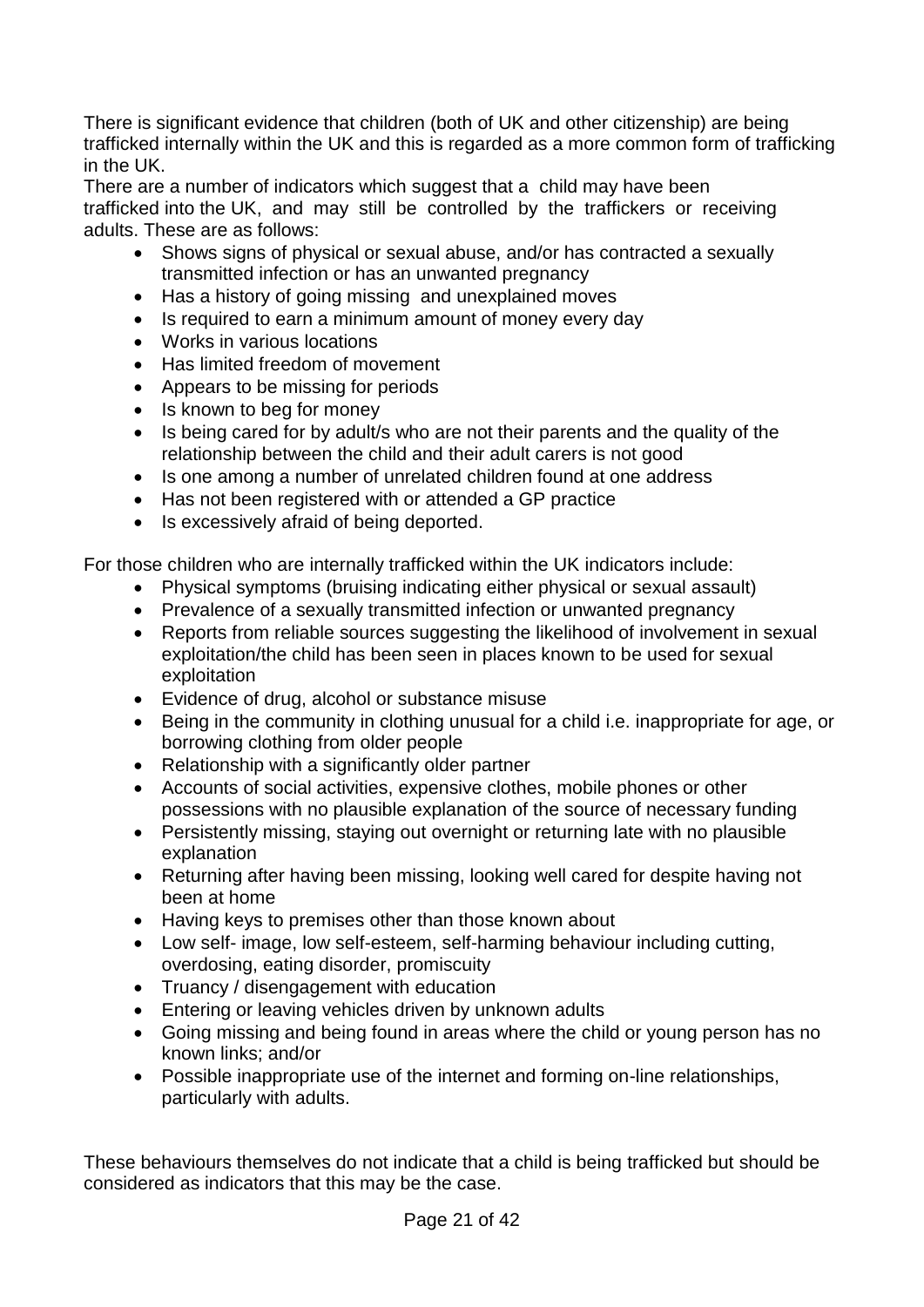When considering modern slavery, there is a perception that this is taking place overseas. The government estimates that tens of thousands of slaves are in the UK today.

Young people being forced to work in restaurants, nail bars, car washes and harvesting fruit, vegetables or other foods may have all been slaves 'hiding in plain sight' within the U.K and rescued from slavery. Other forms of slavery such as sex slaves or household slaves are more hidden but have also been rescued within the UK.

If staff believe that a child is being trafficked or is a slave, this will be reported to the designated safeguarding lead for referral to be considered to children's social care.

# <span id="page-21-0"></span>**Child abduction**

Child abduction is the unauthorised removal or retention of a minor from a parent or anyone with legal responsibility for the child. Child abduction can be committed by parents or other family members; by people known but not related to the victim (such as neighbours, friends and acquaintances); and by strangers. Further information is available at: www.actionagainstabduction.org

When we consider who is abducted and who abducts

- Nearly three-quarters of children abducted abroad by a parent are aged between 0 and 6 years-old
- Roughly equal numbers are boys and girls
- Two-thirds of children are from minority ethnic groups.
- 70% of abductors are mothers. The vast majority have primary care or joint primary care for the child abducted.
- Many abductions occur during school holidays when a child is not returned following a visit to the parent's home country (so-called 'wrongful retentions')

If we become aware of an abduction we will follow the HIPS procedure and contact the police and childrens social care (if they are not already aware).

If we are made aware of a potential risk of abduction we will seek advice and support from police and childrens social care to confirm that they are aware and seek clarity on what actions we are able to take.

### <span id="page-21-1"></span>*Returning home from care*

When children are taken into care, consideration may be given in the future to those children being returned to the care of their parents, or one of their parents. Other children are placed in care on a voluntary basis by the parents and they are able to removed their voluntary consent.

While this is a positive experience for many children who have returned to their families, for some there are different challenges and stresses in this process.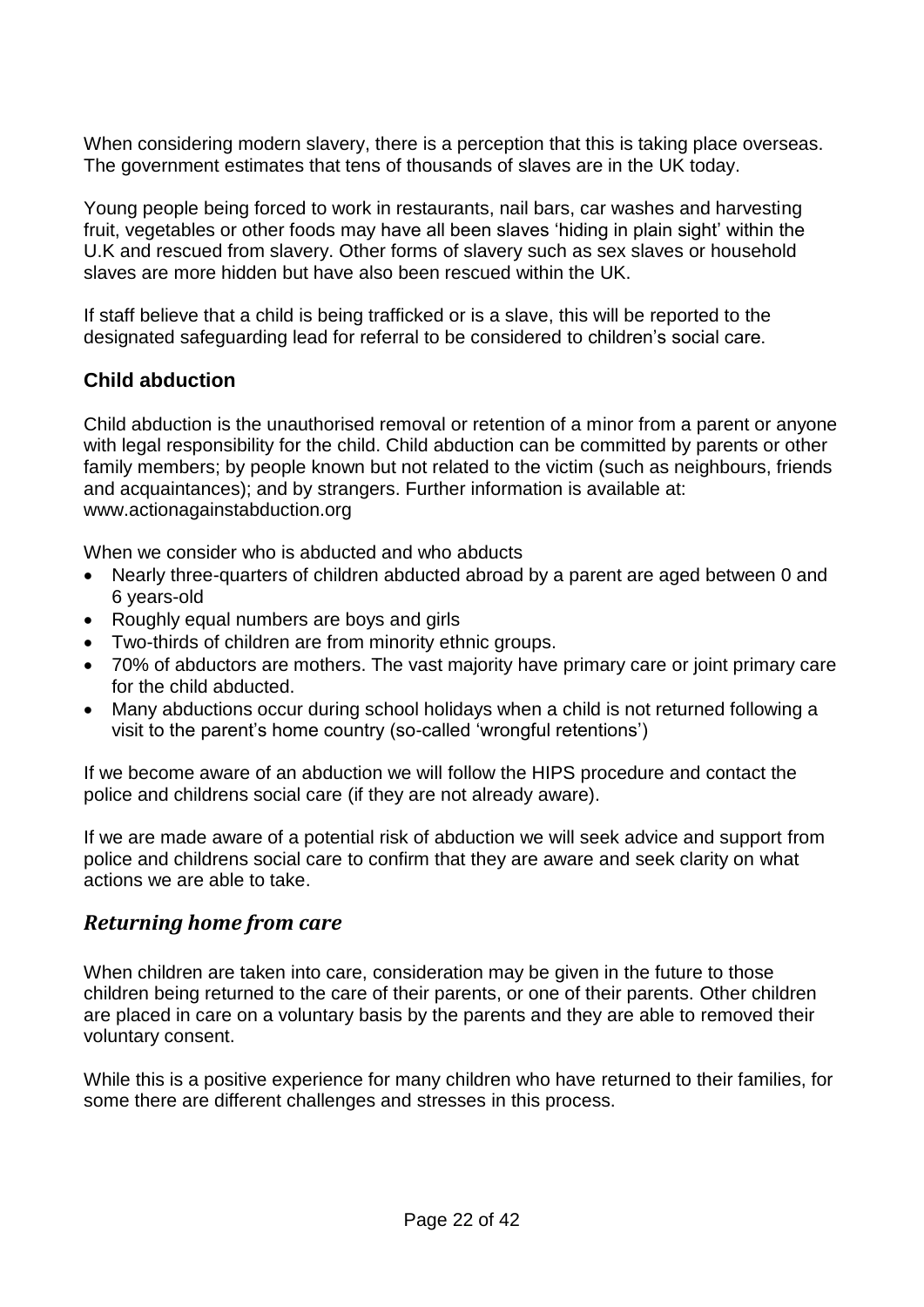As a school, if we are aware of one of our children who is looked after is returning to their home, we will consider what support we can offer and ensure as a minimum that the child has a person, that they trust, who they can talk to or share their concerns with.

# <span id="page-22-0"></span>*Technologies*

Technological hardware and software is developing continuously with an increase in functionality of devices that people use. The majority of children use online tools to communicate with others locally, nationally and internationally. Access to the Internet and other tools that technology provides is an invaluable way of finding, sharing and communicating information. While technology itself is not harmful, it can be used by others to make children vulnerable and to abuse them.

The breadth of issues classified within online safety is considerable, but can be categorised into four areas of risk:

- content: being exposed to illegal, inappropriate or harmful content, for example: pornography, fake news, racism, misogyny, self-harm, suicide, anti-Semitism, radicalisation and extremism.
- contact: being subjected to harmful online interaction with other users; for example: peer to peer pressure, commercial advertising and adults posing as children or young adults with the intention to groom or exploit them for sexual, criminal, financial or other purposes'.
- conduct: personal online behaviour that increases the likelihood of, or causes, harm; for example, making, sending and receiving explicit images (e.g consensual and nonconsensual sharing of nudes and semi-nudes and/or pornography, sharing other explicit images and online bullying; and
- commerce risks such as online gambling, inappropriate advertising, phishing and or financial scams.

# <span id="page-22-1"></span>**Online Safety and Social Media**

With the current speed of on-line change, some parents and carers have only a limited understanding of online risks and issues. Parents may underestimate how often their children come across potentially harmful and inappropriate material on the internet and may be unsure about how to respond. Some of the risks could be:

- unwanted contact
- grooming
- online bullying including sexting
- digital footprint
- accessing and generating inappropriate content

The school will therefore seek to provide information and awareness to both pupils and their parents through:

- Acceptable use agreements for children, teachers, parents/carers and governors
- Curriculum activities involving raising awareness around staying safe online
- Information included in letters, newsletters, web site, VLE
- Parents evenings / sessions
- High profile events / campaigns e.g. Safer Internet Day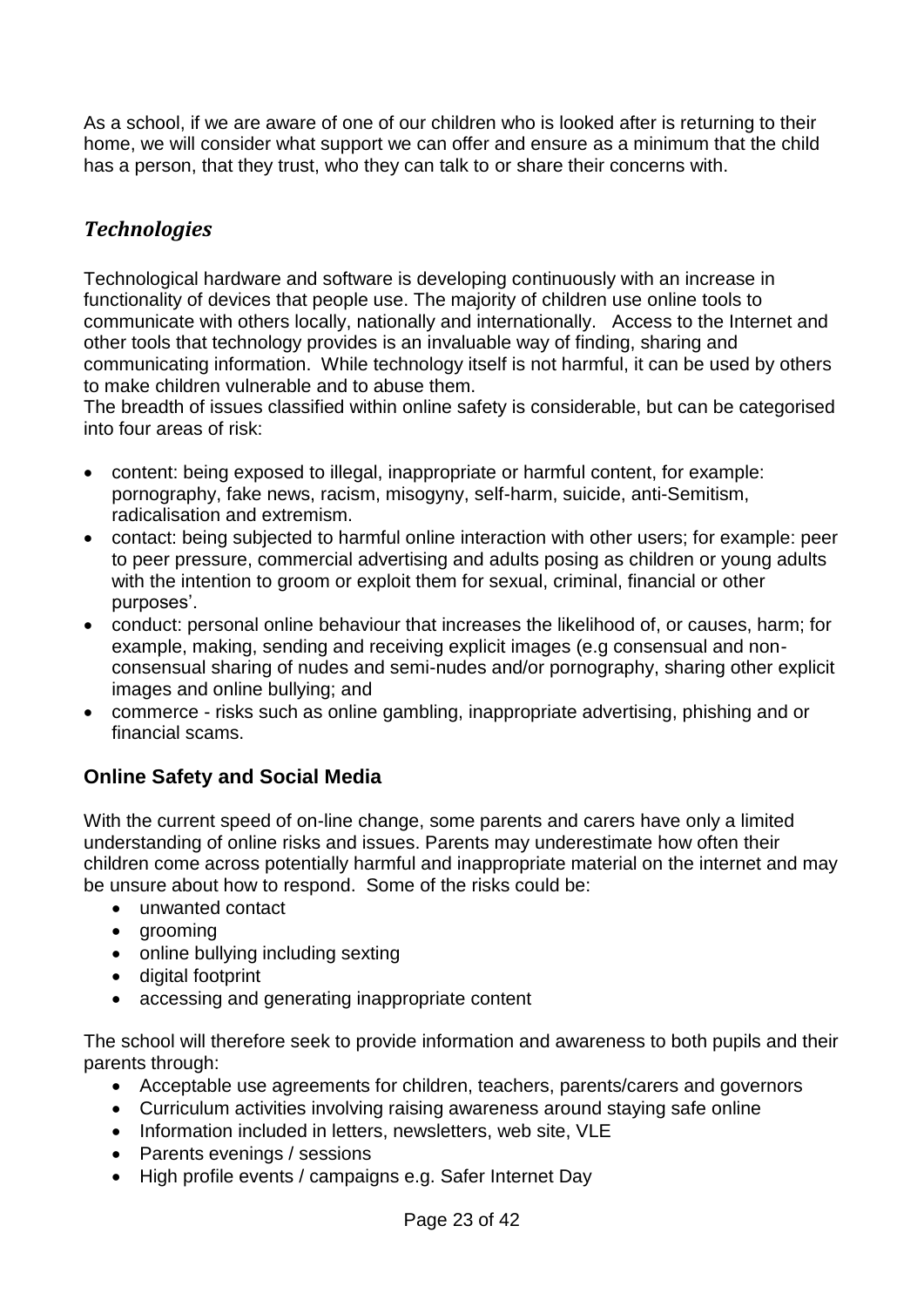- Building awareness around information that is held on relevant web sites and or publications
- Social media policy

# <span id="page-23-0"></span>**Cyberbullying**

Central to the school's anti-bullying policy is the principle that '*bullying is always unacceptable'* and that '*all pupils have a right not to be bullied*'.

The school also recognises that it must take note of bullying perpetrated outside school which has an impact within the school; therefore once aware we will respond to any cyberbullying carried out by pupils when they are away from the site.

Cyber-bullying is defined as 'an aggressive, intentional act carried out by a group or individual using electronic forms of contact repeatedly over time against a victim who cannot easily defend himself/herself.'

By cyber-bullying, we mean bullying by electronic media:

- Bullying by texts or messages or calls on mobile 'phones
- The use of mobile 'phone cameras to cause distress, fear or humiliation
- Posting threatening, abusive, defamatory or humiliating material on websites, to include blogs, personal websites, social networking sites
- Using e-mail to message others
- Hijacking/cloning e-mail accounts
- Making threatening, abusive, defamatory or humiliating remarks in on-line forums

Cyber-bullying may be at a level where it is criminal in character. It is unlawful to disseminate defamatory information in any media including internet sites. Section 127 of the Communications Act 2003 makes it an offence to send, by public means of a public electronic communications network, a message or other matter that is grossly offensive or one of an indecent, obscene or menacing character.

The Protection from Harassment Act 1997 makes it an offence to knowingly pursue any course of conduct amounting to harassment.

If we become aware of any incidents of cyberbullying, we will need to consider each case individually as to any criminal act that may have been committed. The school will pass on information to the police if it feels that it is appropriate or is required to do so.

# <span id="page-23-1"></span>**Sexting**

'Sexting' often refers to the sharing of naked or 'nude' pictures or video through mobile phones and/or the internet. It also includes underwear shots, sexual poses and explicit text messaging is it sometimes referred to as youth produced sexual imagery.

While sexting often takes place in a consensual relationship between two young people, the use of sexted images in revenge following a relationship breakdown is becoming more commonplace. Sexting can also be used as a form of sexual exploitation and take place between strangers.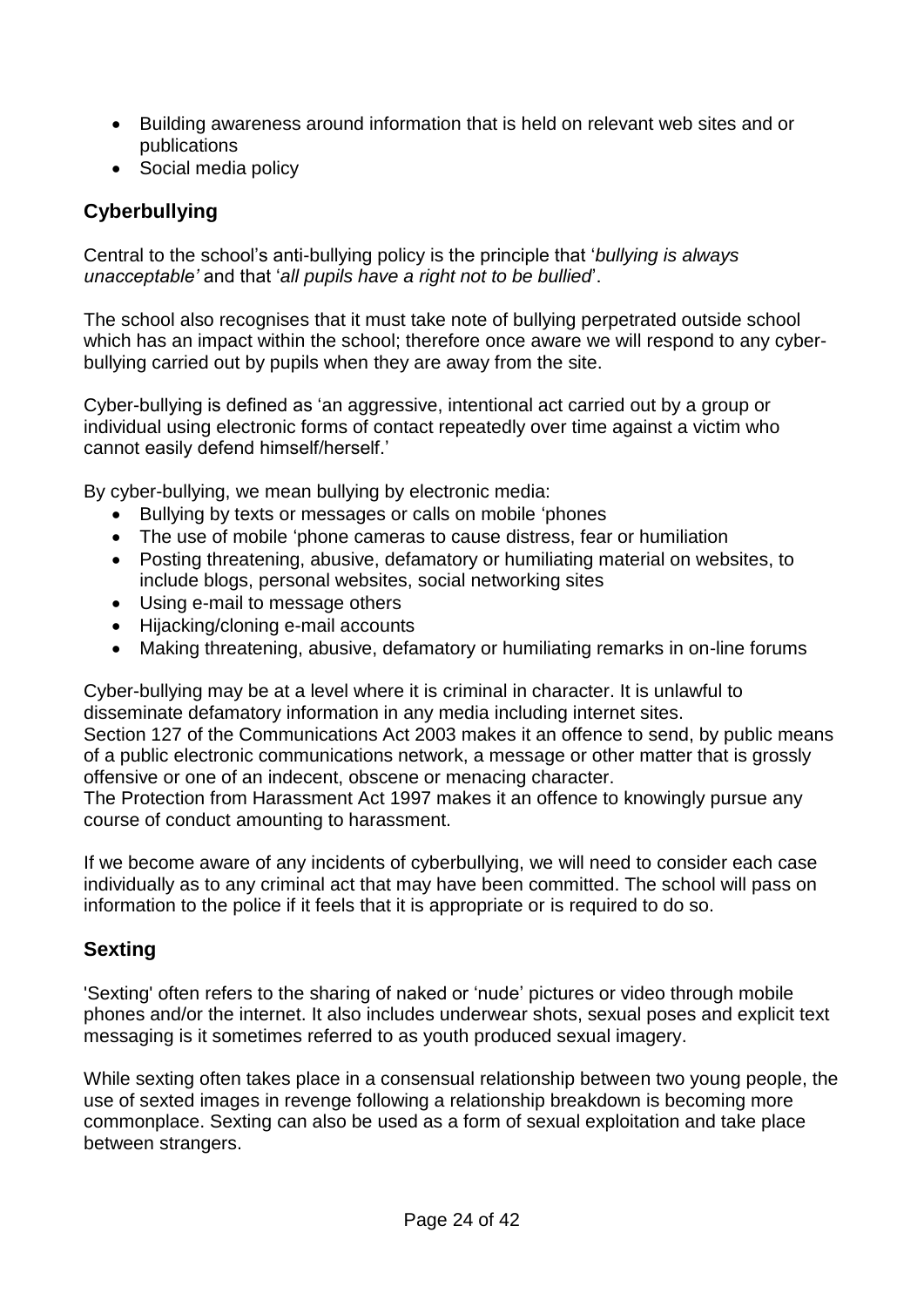As the average age of first smartphone or camera enabled tablet usage for a child is 6 years old, sexting is an issue that requires awareness raising across all ages.

The school will use age appropriate educational material to raise awareness, to promote safety and deal with pressure. Parents should be aware that they can come to the school for advice.

### <span id="page-24-0"></span>**On-line sexual abuse**

As a school we will:

- **Report** to the police, CEOP or any other relevant body any on-line sexual abuse or harmful content we are made aware of. This could include sending abusive, harassing and misogynistic messages; sharing nude and semi-nude images and videos; and coercing others to make and share sexual imagery. We will seek guidance from the NPCC ['when to call the police'](https://www.npcc.police.uk/documents/Children%20and%20Young%20people/When%20to%20call%20the%20police%20guidance%20for%20schools%20and%20colleges.pdf) document and the internet watch foundations ['report](https://reportharmfulcontent.com/?lang=en)  [harmful content'](https://reportharmfulcontent.com/?lang=en) website
- **Educate** to raise awareness of what on-line sexual abuse is, how it can happen, how to limit the impact and what to do if you become aware of it.
- **Support** victims of on-line abuse within the school community

# <span id="page-24-1"></span>**Gaming**

Online gaming is an activity in which the majority of children and many adults get involved. The school will raise awareness:

- By talking to parents and carers about the games their children play and help them identify whether they are appropriate
- By supporting parents in identifying the most effective way to safeguard their children by using parental controls and child safety mode
- By talking to parents about setting boundaries and time limits when games are played
- By highlighting relevant resources.

### <span id="page-24-2"></span>**Online reputation**

Online reputation is the opinion others get of a person when they encounter them on-line. It is formed by posts, photos that have been uploaded and comments made by others on people's profiles. It is important that children and staff are aware that anything that is posted could influence their future professional reputation. The majority of organisations and work establishments now check digital footprint before considering applications for positions or places on courses.

# <span id="page-24-3"></span>**Grooming**

On-line grooming is the process by which one person with an inappropriate sexual interest in children will approach a child on-line, with the intention of developing a relationship with that child, to be able to meet them in person and intentionally cause harm.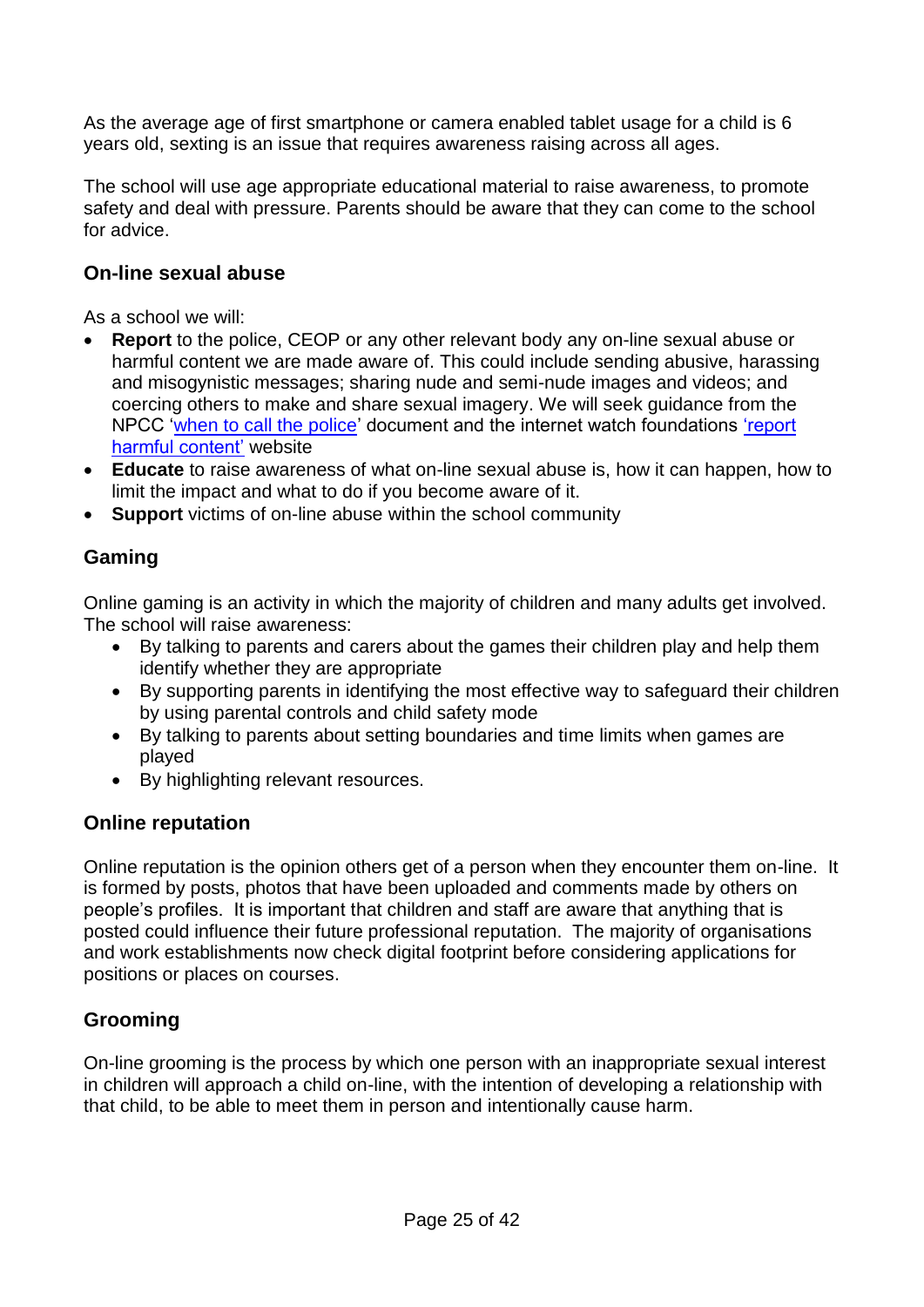The school will build awareness amongst children and parents about ensuring that the child:

- Only has friends on-line that they know in real life
- Is aware that if they communicate with somebody that they have met on-line, that relationship should stay on-line.

That the school will support parents to:

- Recognise the signs of grooming
- Have regular conversations with their children about on-line activity and how to stay safe on-line

The school will raise awareness by:

- Running sessions for parents
- Including awareness of grooming as part of their curriculum
- Identifying with parents and children how they can be safeguarded against grooming.

Additionally to being targeted for sexual motivations, some young people are also groomed online for exploitation or radicalisation. While the drivers and objectives are different, the actual process is broadly similar to radicalisation, with the exploitation of a person's vulnerability usually being the critical factor. Those who are targeted are often offered something ideological, such as an eternal spiritual reward, or sometimes something physical, such as an economic incentive, that will make them 'feel better' about themselves or their situation.

Anyone can be at risk. Age, social standing and education do not necessarily matter as much as we previously thought, and we have seen all kinds of people become radicalised, from young men and women with learning difficulties to adults in well-respected professions. What is clear is that, the more vulnerable the person, the easier it is to influence their way of thinking.

Signs of grooming can include:

- isolating themselves from family and friends;
- becoming secretive and not wanting to talk or discuss their views;
- closing computers down when others are around;
- refusing to say who they are talking to; using technology such as anonymous browsing to hide their activity; and
- sudden changes in mood, such as becoming angry or disrespectful.

Of course, none of these behaviours necessarily mean someone is being radicalised and, when displayed, could be a symptom of bullying or other emotional issues.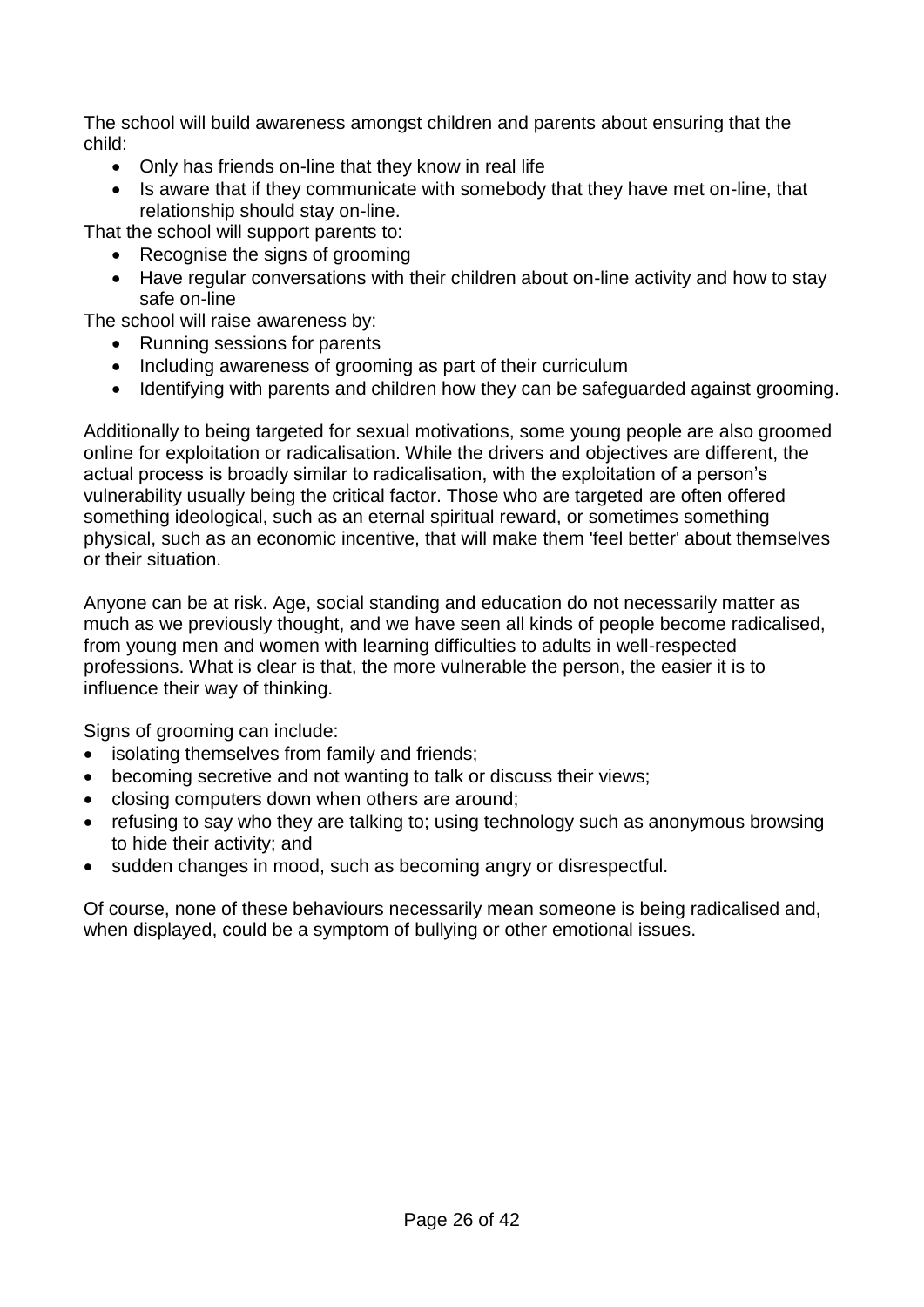# <span id="page-26-0"></span>**Part 2 – Safeguarding issues relating to individual pupil needs**

### <span id="page-26-1"></span>**Homelessness**

We recognise that being homeless or being at risk of becoming homeless presents a real risk to a child's welfare. The impact of losing a place of safety and security can affect a child's behaviour and attachments.

In line with the Homelessness Reduction Act 2017, this school will promote links into the Local Housing Authority for the parent or care giver in order to raise/progress concerns at the earliest opportunity.

We recognise that whilst referrals and/or discussion with the Local Housing Authority should be progressed as appropriate, this does not, and should not, replace a referral into children's social care where a child has been harmed or is at risk of harm.

### <span id="page-26-2"></span>**Children and the Court System**

We recognise that children are sometimes required to give evidence in criminal courts, either for crimes committed against them or for crimes they have witnessed. We know that this can be a stressful experience and therefore the school will aim to support children through this process.

Along with pastoral support, the school will use age-appropriate materials published by HM Courts and Tribunals Services (2017) that explain to children what it means to be a witness, how to give evidence and the help they can access.

We recognise that making child arrangements via the family courts following separation can be stressful and entrench conflict in families. This can be stressful for children. This school will support children going through this process.

Alongside pastoral support this school will use online materials published by The Ministry of Justice (2018) which offers children information & advice on the dispute resolution service.

These materials will also be offered to parents and carers if appropriate.

### <span id="page-26-3"></span>**Children with family members in prison**

Children who have a family member in prison are at greater risk of poor outcomes including poverty, stigma, isolation and poor mental health.

This school aims to:

- understand and respect the child's wishes. We will respect the child's wishes about sharing information. If other children become aware, the school will be vigilante to potential bullying or harassment
- keep as much contact as possible with the parent/caregiver.

We will maintain good links with the remaining caregiver in order to foresee and manage any developing problems. Following discussions, we will develop appropriate systems for keeping the imprisoned caregiver updates about their child's education.

be sensitive in lessons. This school will consider the needs of any child with an imprisoned parent/caregiver during lesson planning.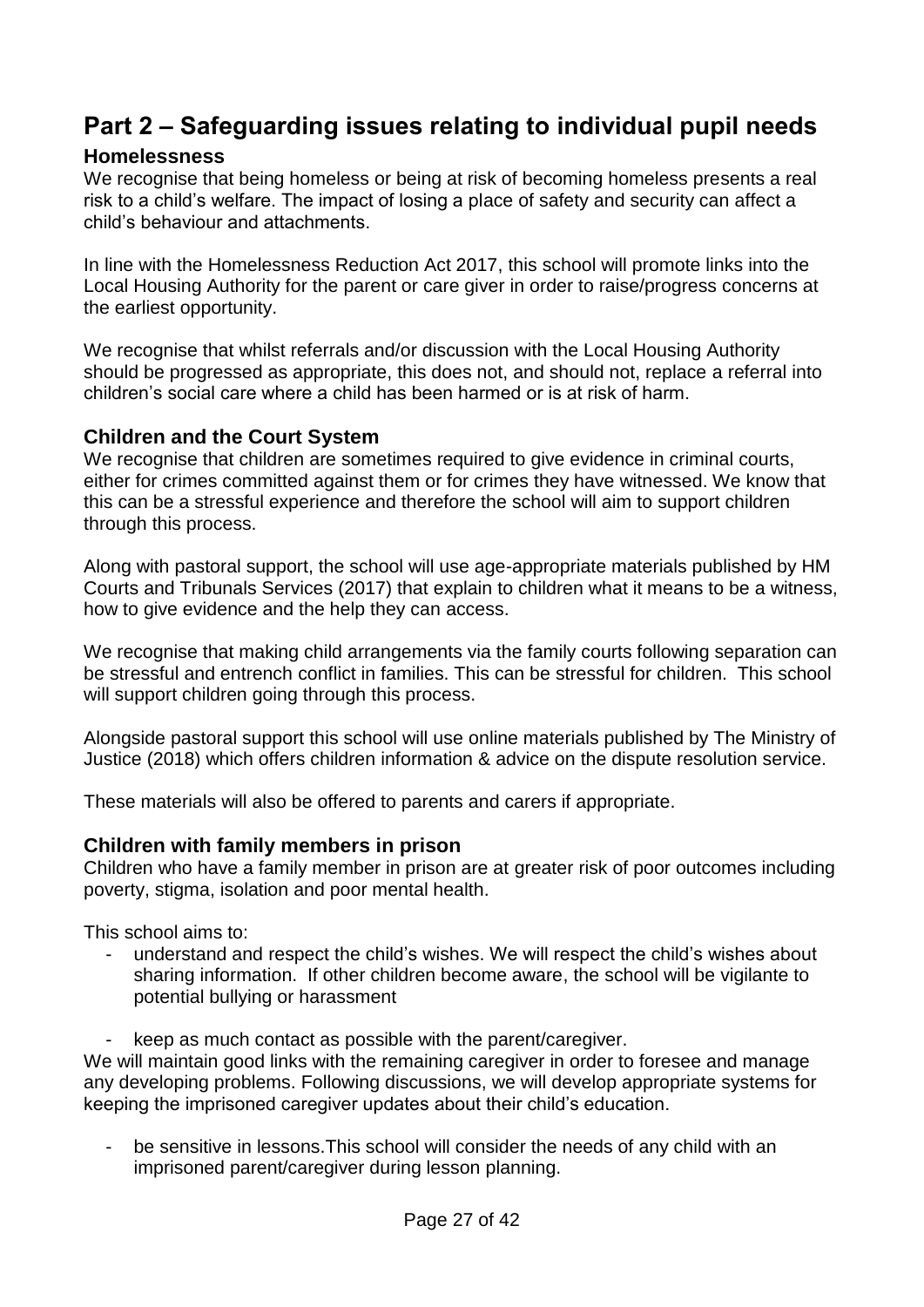- Provide extra support. We recognise that having a parent in prison can attach a real stigma to a child, particularly if the crime is known and serious. We will provide support and mentoring to help a child work through their feelings on the issue.

Alongside pastoral care the school will use the resources provided by the National Information Centre on Children of Offender in order to support and mentor children in these circumstances.

### <span id="page-27-0"></span>**Pupils with medical conditions (in school)**

There is a separate policy and procedure outlining the school's position on this and a copy in kept in the Staff Room.

We will make ensure that sufficient staff are trained to support any pupil with a medical condition.

All relevant staff will be made aware of the condition to support the child and be aware of medical needs and risks to the child.

An individual healthcare plan may be put in place to support the child and their medical needs.

# <span id="page-27-1"></span>**Pupils with medical conditions (out of school)**

There will be occasions when children are temporarily unable to attend our school on a fulltime basis because of their medical needs. These children and young people are likely to be:

- children and young people suffering from long-term illnesses
- children and young people with long-term post-operative or post-injury recovery periods
- children and young people with long-term mental health problems (emotionally vulnerable).

Where it is clear that an absence will be for more than 15 continuous school days, the Education and Inclusion branch of Children Services will be contacted to advise on the pupil's education.

### <span id="page-27-2"></span>**Special educational needs and disabilities**

Children who have special educational needs and/or disabilities can have additional vulnerabilities when recognising abuse and neglect. These can include:

• Assumptions that indicators of possible abuse such as behaviour, mood and injury relate to the child's disability without further exploration

• The potential for a disproportionate impact on children with SEND, for example by behaviours such as bullying, without outwardly showing any signs

- Communication barriers and difficulties in overcoming these barriers
- Having fewer outside contacts than other children

• Receiving intimate care from a considerable number of carers, which may increase the risk of exposure to abusive behaviour and make it more difficult to set and maintain physical boundaries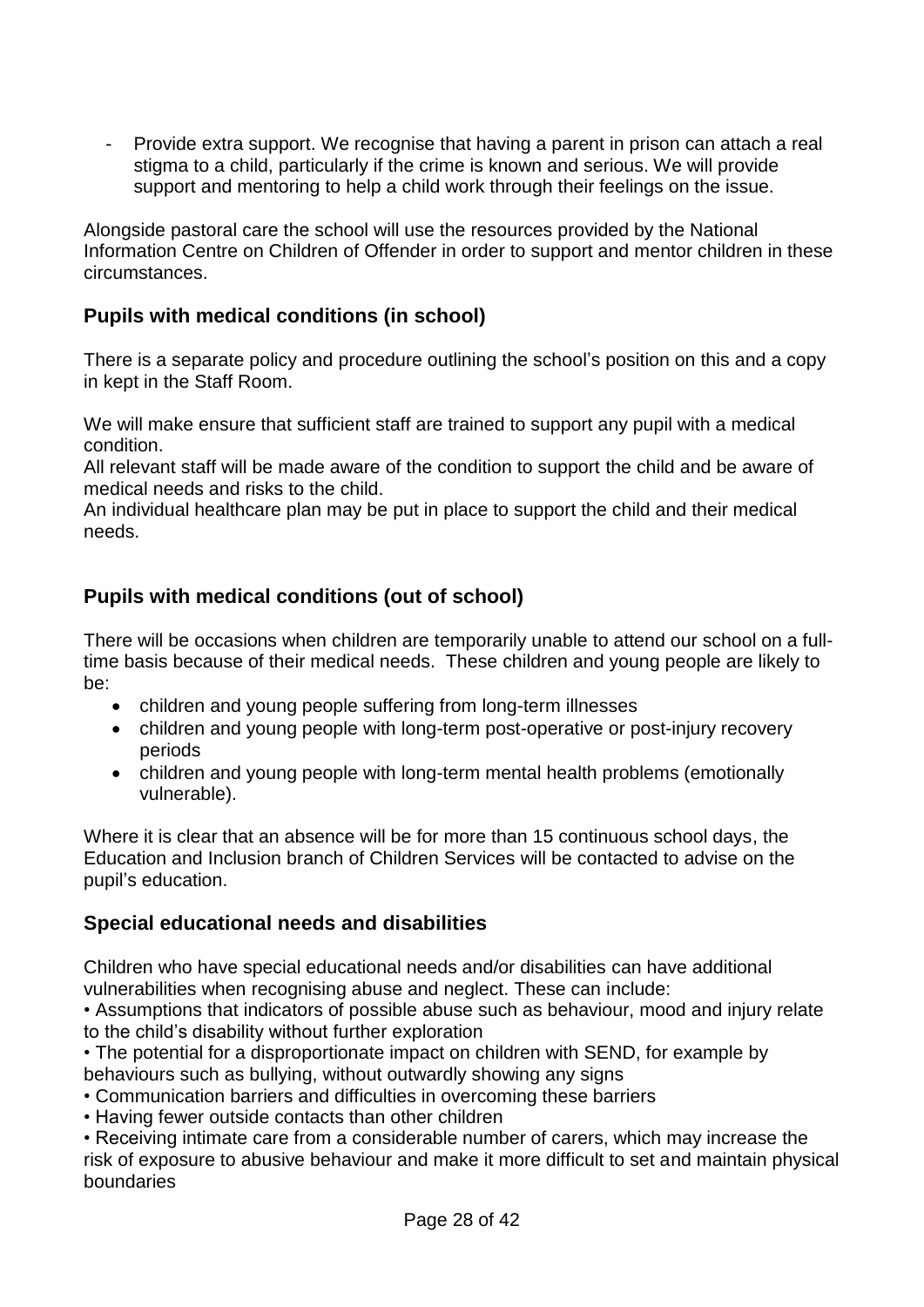- Having an impaired capacity to resist or avoid abuse
- Having communication difficulties that may make it difficult to tell others what is happening
- Being inhibited about complaining for fear of losing services
- Being especially vulnerable to bullying and intimidation
- Being more vulnerable than other children to abuse by their peers.

We will respond to this by:

• Making it common practice to enable disabled children to make their wishes and feelings known in respect of their care and treatment

• Ensuring t disabled children receive appropriate personal, health and social education (including sex education)

• Ensuring disabled children know how to raise concerns and give them access to a range of adults with whom they can communicate. This could mean using interpreters and facilitators who are skilled in using the child's preferred method of communication

• Recognising and utilising key sources of support including staff in schools, friends and family members where appropriate

• Developing the safe support services that families want, and a culture of openness and joint working with parents and carers on the part of services

• Ensuring that guidance on good practice is in place and being followed in relation to: intimate care; working with children of the opposite sex; managing behaviour that challenges families and services; issues around consent to treatment; anti-bullying and inclusion strategies; sexuality and safe sexual behaviour among young people; monitoring and challenging placement arrangements for young people living away from home.

### <span id="page-28-0"></span>**Intimate and personal care**

'Intimate Care' can be defined as care tasks of an intimate nature, associated with bodily functions, bodily products and personal hygiene, which demand direct or indirect contact with, or exposure of, the sexual parts of the body. The Intimate Care tasks specifically identified as relevant include:

- Dressing and undressing (underwear)
- Helping someone use the toilet
- Changing continence pads (faeces/urine)
- Bathing / showering
- Washing intimate parts of the body
- Changing sanitary wear
- Inserting suppositories
- Giving enemas
- Inserting and monitoring pessaries.

'Personal Care' involves touching another person, although the nature of this touching is more socially acceptable. These tasks do not invade conventional personal, private or social space to the same extent as Intimate Care.

Those Personal Care tasks specifically identified as relevant here include:

- Skin care/applying external medication
- Feeding
- Administering oral medication
- Hair care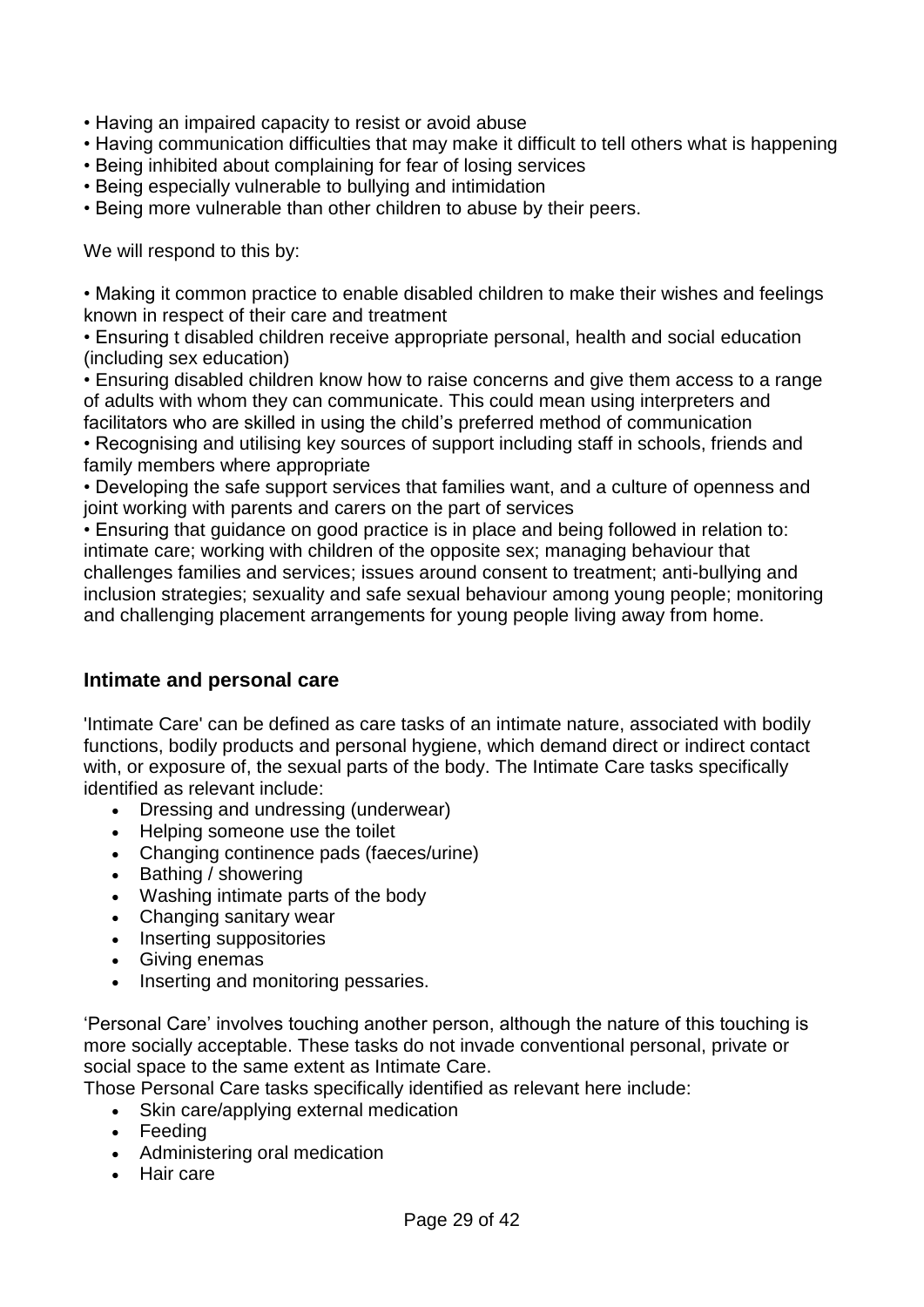- Dressing and undressing (clothing)
- Washing non-intimate body parts
- Prompting to go to the toilet.

Personal Care encompasses those areas of physical and medical care that most people carry out for themselves but which some are unable to do because of disability or medical need. Children and young people may require help with eating, drinking, washing, dressing and toileting.

Where Intimate Care is required, we will follow the following principles:

#### 1. **Involve the child in the intimate care**

Try to encourage a child's independence as far as possible in his or her intimate care. Where a situation renders a child fully dependent, talk about what is going to be done and give choices where possible. Check your practice by asking the child or parent about any preferences while carrying out the intimate care.

#### 2. **Treat every child with dignity and respect and ensure privacy appropriate to the child's age and situation.**

Staff can administer intimate care alone however we will be aware of the potential safeguarding issues for the child and member of staff. Care should be taken to ensure adequate supervision primarily to safeguard the child but also to protect the staff member from potential risk.

#### 3. **Be aware of your own limitations**

Only carry out activities you understand and with which you feel competent. If in doubt, ASK. Some procedures must only be carried out by members of staff who have been formally trained and assessed.

#### 4. **Promote positive self-esteem and body image**

Confident, self-assured children who feel their body belongs to them are less vulnerable to sexual abuse. The approach you take to intimate care can convey lots of messages to a child about their body worth. Your attitude to a child's intimate care is important. Keeping in mind the child's age, routine care can be both efficient and relaxed.

5. If you have any concerns you must report them.

If you observe any unusual markings, discolouration or swelling, report it immediately to the designated practitioner for child protection.

If a child is accidentally hurt during the intimate care or misunderstands or misinterprets something, reassure the child, ensure their safety and report the incident immediately to the DSL. Report and record any unusual emotional or behavioural response by the child. A written record of concerns must be made available to parents and kept in the child's child protection record.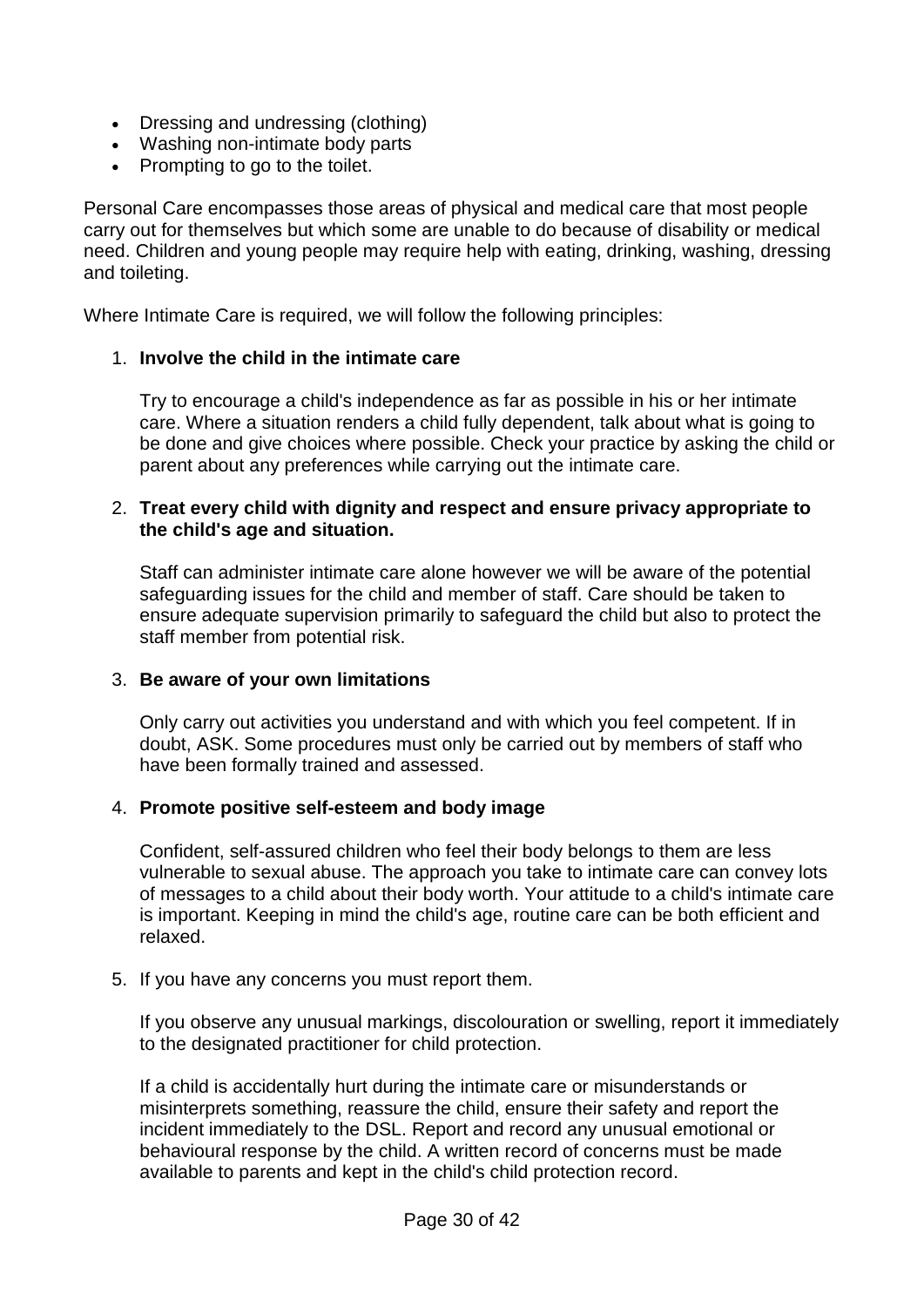### 6. **Helping through communication**

There is careful communication with each child who needs help with intimate care in line with their preferred means of communication (verbal, symbolic, etc.) to discuss the child's needs and preferences. The child is aware of each procedure that is carried out and the reasons for it.

### 7. **Support to achieve the highest level of autonomy**

As a basic principle, children will be supported to achieve the highest level of autonomy that is possible given their age and abilities. Staff will encourage each child to do as much for themselves as they can. This may mean, for example, giving the child responsibility for washing themselves. Individual intimate care plans will be drawn up for particular children as appropriate to suit the circumstances of the child. These plans include a full risk assessment to address issues such as moving and handling, personal safety of the child and the carer and health.

# <span id="page-30-0"></span>**Perplexing presentations (PP) / Fabricated or induced illness (FII)**

The Royal College of Paediatrics and Child Health have added the term "Perplexing presentations" to the guidance around FII.

Perplexing Presentations (PP) has been introduced to describe those situations where there are indicators of possible FII which have not caused or brought on any actual significant harm.

It is important to highlight any potential discrepancies between reports, presentations of the child and independent observations of the child. What is key to note are implausible descriptions and/or unexplained findings and/or parental behaviour.

There are three main ways that a parent/carer could fabricate or induce illness in a child. These are not mutually exclusive and include:

- fabrication of signs and symptoms. This may include fabrication of past medical history
- fabrication of signs and symptoms and falsification of hospital charts and records, and specimens of bodily fluids. This may also include falsification of letters and documents
- induction of illness by a variety of means.

If we are concerned that a child may be suffering from fabricated or induced illness, we will follow the HIPS protocol and inform children's social care.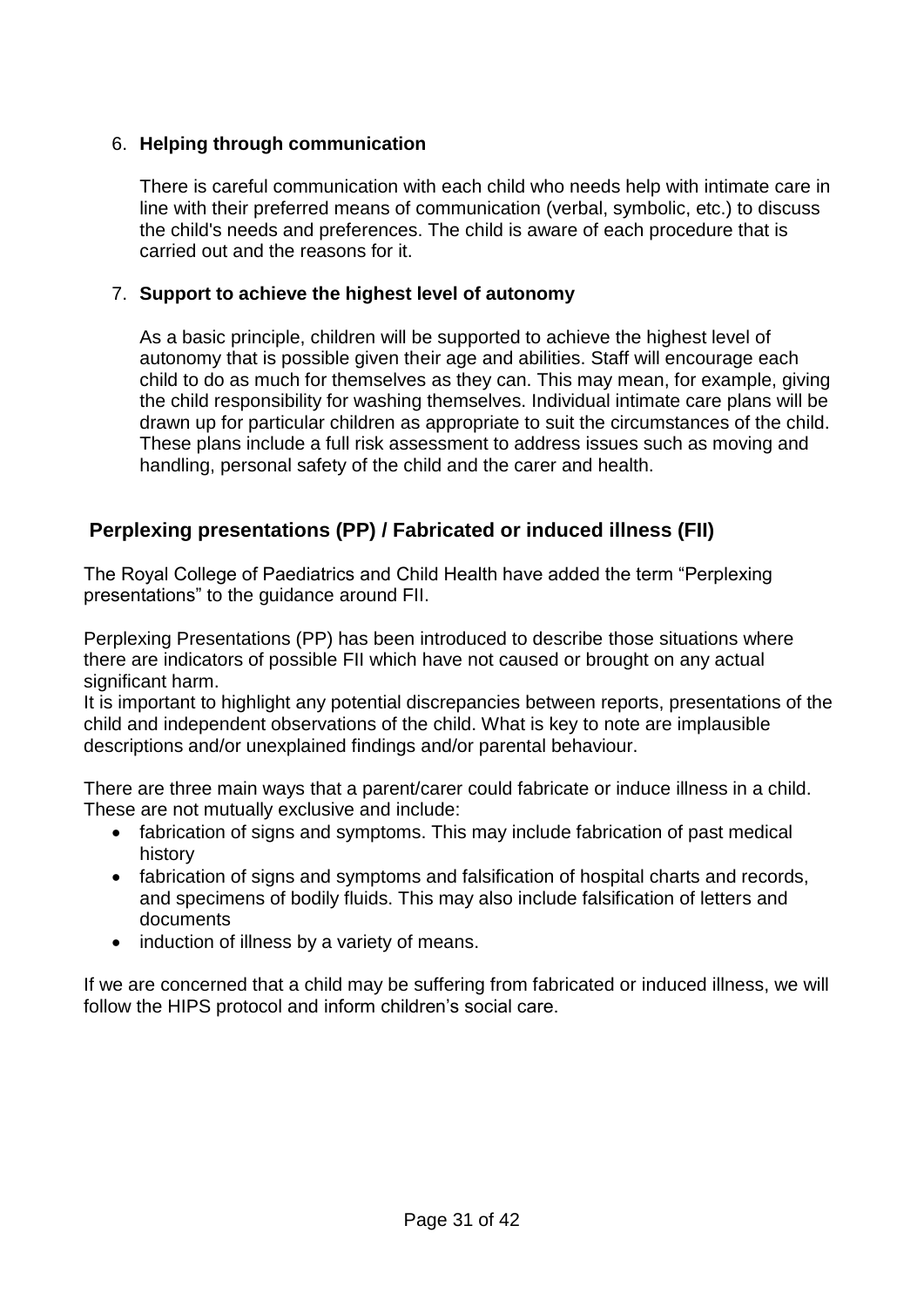# <span id="page-31-0"></span>**Mental Health**

Form tutors and class teachers see their pupils day in, day out. They know them well and are well placed to spot changes in behaviour that might indicate an emerging problem with the mental health and emotional wellbeing of pupils. All staff should also be aware that mental health problems can, in some cases, be an indicator that a child has suffered or is at risk of suffering abuse, neglect or exploitation.

The balance between the risk and protective factors is most likely to be disrupted when difficult events happen in pupils' lives. These include:

- **loss or separation** resulting from death, parental separation, divorce, hospitalisation, loss of friendships (especially in adolescence), family conflict or breakdown that results in the child having to live elsewhere, being taken into care or adopted
- **life changes**  such as the birth of a sibling, moving house or changing schools or during transition from primary to secondary school, or secondary school to sixth form
- **traumatic events** such as abuse, domestic violence, bullying, violence, accidents, injuries or natural disaster.

When concerns are identified, school staff will provide opportunities for the child to talk or receive support within the school environment. Parents will be informed of the concerns and a shared way to support the child will be discussed.

Where the needs require additional professional support, referrals will be made to the appropriate team or service with the appropriate agreement.

If staff have a mental health concern about a child that is also a safeguarding concern, they will take immediate action, raising the issue with the designated safeguarding lead or a deputy.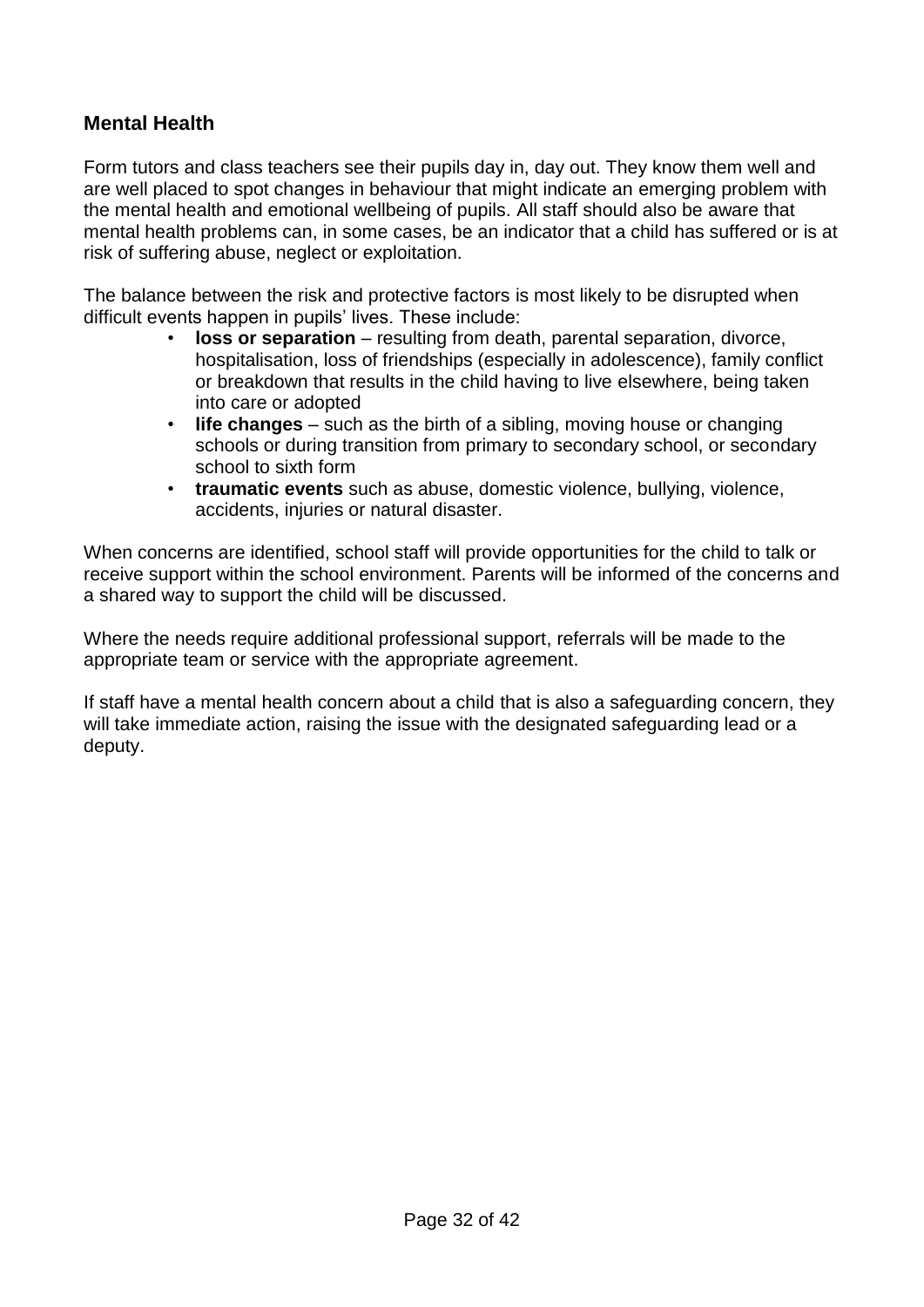# <span id="page-32-0"></span>**Part 3 – Other safeguarding issues that may potentially have an impact on pupils**

# <span id="page-32-1"></span>**Bullying**

The school has a separate anti-bullying policy that can be found in the Staff Room.

# <span id="page-32-2"></span>**Prejudice-based abuse**

Prejudice-based abuse or hate crime is any criminal offence which is perceived by the victim or any other person to be motivated by a hostility or prejudice-based on a person's real or perceived:

- Disability
- Race
- Religion
- Gender identity
- Sexual orientation

Although this sort of crime is collectively known as 'Hate Crime' the offender does not have to go as far as being motivated by 'hate', they only have to exhibit 'hostility'.

This can be evidenced by:

- 
- threatened or actual physical assault<br>• derogatory name calling. insults, for e • derogatory name calling, insults, for example racist jokes or homophobic language
- hate graffiti (e.g. on school furniture, walls or books)
- provocative behaviour e.g. wearing of badges or symbols belonging to known right wing, or extremist organisations
- distributing literature that may be offensive in relation to a protected characteristic
- verbal abuse
- inciting hatred or bullying against pupils who share a protected characteristic
- prejudiced or hostile comments in the course of discussions within lessons
- teasing in relation to any protected characteristic e.g. sexuality, language, religion or cultural background
- refusal to co-operate with others because of their protected characteristic, whether real or perceived
- expressions of prejudice calculated to offend or influence the behaviour of others
- attempts to recruit other pupils to organisations and groups that sanction violence, terrorism or hatred.

We will respond by:

- clearly identifying prejudice-based incidents and hate crimes and monitor the frequency and nature of them within the school
- taking preventative action to reduce the likelihood of such incidents occurring
- recognising the wider implications of such incidents for the school and local community
- providing regular reports of these incidents to the Governing Body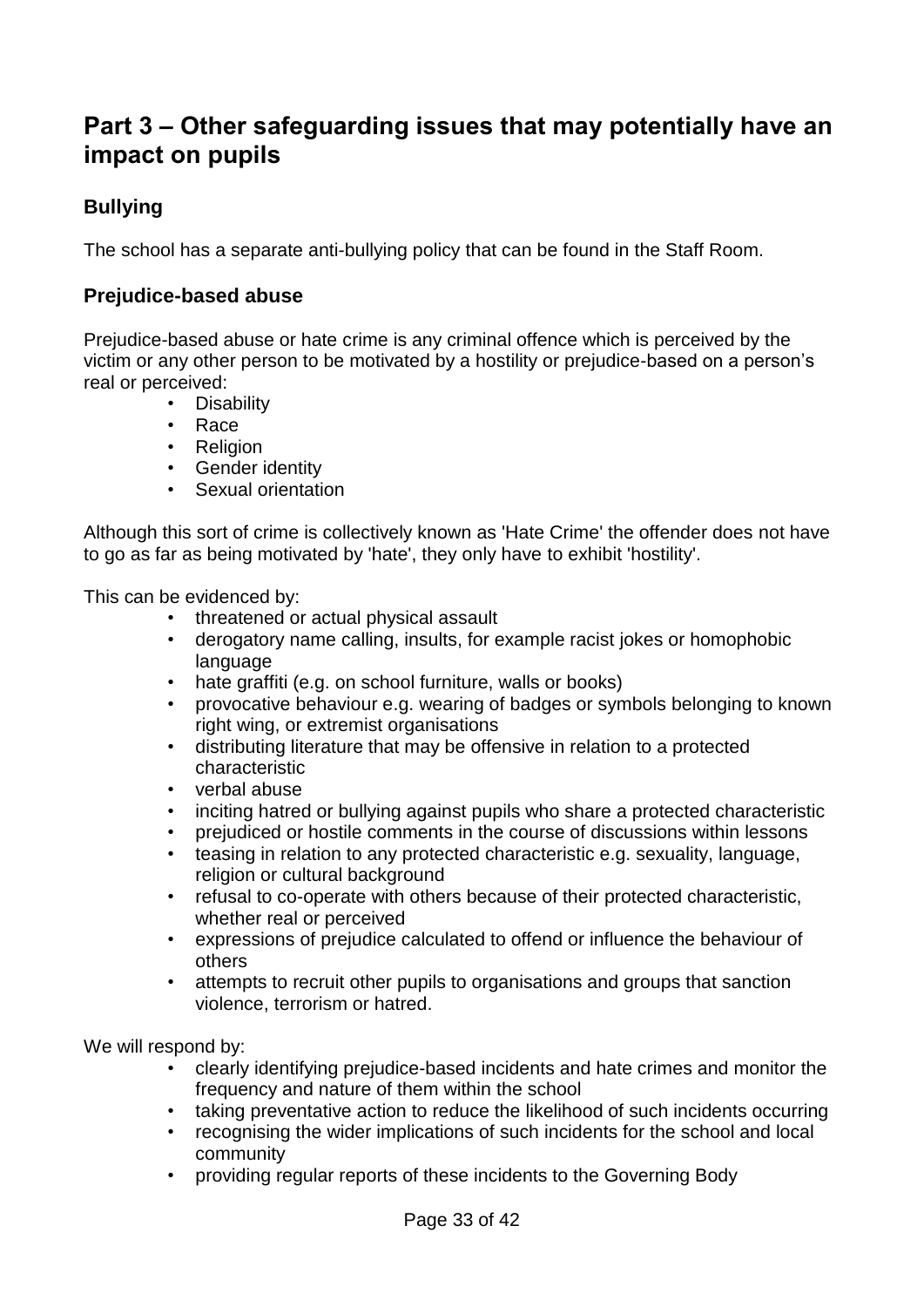- ensuring that staff are familiar with formal procedures for recording and dealing with prejudice-based incidents and hate crimes
- dealing with perpetrators of prejudice-based abuse effectively
- supporting victims of prejudice-based incidents and hate crimes
- ensuring that staff are familiar with a range of restorative practices to address bullying and prevent it happening again

### <span id="page-33-0"></span>**Drugs and substance misuse**

The school refers to the government guidance on the safeguarding in education guidance page could be considered. While the prevalence of drug and substance misuse decreases with the lower key stages, early years settings have had under 5's bring in both packets of class A drugs and drug based paraphernalia from home. The policy needs to consider both deliberate and accidental possession and use of drugs and other substances.

### <span id="page-33-1"></span>**Faith Abuse**

The number of known cases of child abuse linked to accusations of 'possession' or 'witchcraft' is small, but children involved can suffer damage to their physical and mental health, their capacity to learn, their ability to form relationships and to their self-esteem. Such abuse generally occurs when a carer views a child as being 'different', attributes this difference to the child being 'possessed' or involved in 'witchcraft' and attempts to exorcise him or her.

A child could be viewed as 'different' for a variety of reasons such as, disobedience; independence; bed-wetting; nightmares; illness; or disability. There is often a weak bond of attachment between the carer and the child.

There are various social reasons that make a child more vulnerable to an accusation of 'possession' or 'witchcraft'. These include family stress and/or a change in the family structure.

The attempt to 'exorcise' may involve severe beating, burning, starvation, cutting or stabbing and isolation, and usually occurs in the household where the child lives.

If the school becomes aware of a child who is being abused in this context, the DSL will follow the normal referral route to children's social care.

### <span id="page-33-2"></span>**Gangs and Youth Violence**

The majority of young people will not be affected by serious violence or gangs. However, where these problems do occur, even at low levels there will almost certainly be a significant impact.

We have a duty and a responsibility to protect our pupils. It is also well established that success in learning is one of the most powerful indicators in the prevention of youth crime. Dealing with violence also helps attainment. While pupils generally see educational establishments as safe places, even low levels of youth violence can have a disproportionate impact on any education.

Primary schools are also increasingly recognised as places where early warning signs that younger children may be at risk of getting involved in gangs can be spotted. Crucial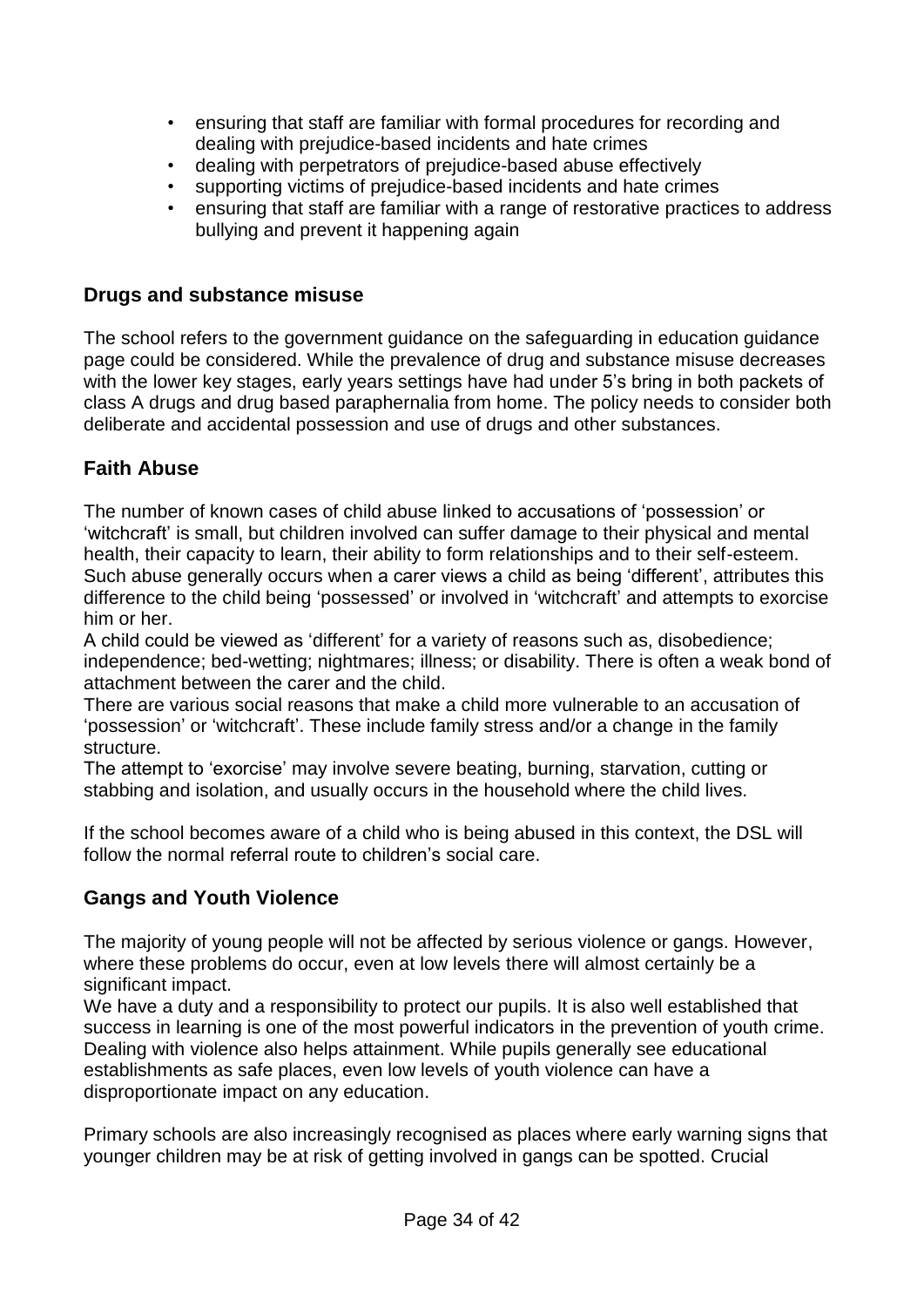preventive work can be done within school to prevent negative behaviour from escalating and becoming entrenched.

We will:

- develop skills and knowledge to resolve conflict as part of the curriculum
- challenge aggressive behaviour in ways that prevent the recurrence of such behaviour
- understand risks for specific groups, including those that are gender-based, and target interventions
- safeguard, and specifically organise child protection, when needed
- make referrals to appropriate external agencies
- carefully manage individual transitions between educational establishments especially into Pupil Referral Units (PRUs) or alternative provision
- work with local partners to prevent anti-social behaviour or crime.

### <span id="page-34-0"></span>**Private fostering**

Private fostering is an arrangement by a child's parents for their child (under 16 or 18 if disabled) to be cared for by another adult who is not closely related and is not a legal guardian with parental responsibility, for 28 days or more.

It is not private fostering if the carer is a close relative to the child such as grandparent, brother, sister, uncle or aunt.

The Law requires that the carers and parents must notify the Children's Services Department of any private fostering arrangement.

If the school becomes aware that a pupil is being privately fostered, we will inform the Children's Services Department and inform both the parents and carers that we have done so.

# <span id="page-34-1"></span>**Parenting**

All parents will struggle with the behaviour of their child(ren) at some point. This does not make them poor parents or generate safeguarding concerns. Rather it provides them with opportunities to learn and develop new skills and approaches to deal with their child(ren).

Some children have medical conditions and/or needs e.g. Tourette's Syndrome, some conditions associated with autism or ADHD that have a direct impact on behaviour and can cause challenges for parents in dealing with behaviours. This does not highlight poor parenting either.

Parenting becomes a safeguarding concern when the repeated lack of supervision, boundaries, basic care or medical treatment places the child(ren) in situations of risk or harm.

In situations where parents struggle with tasks such as setting boundaries and providing appropriate supervision, timely interventions can make drastic changes to the wellbeing and life experiences of the child(ren) without the requirement for a social work assessment or plan being in place.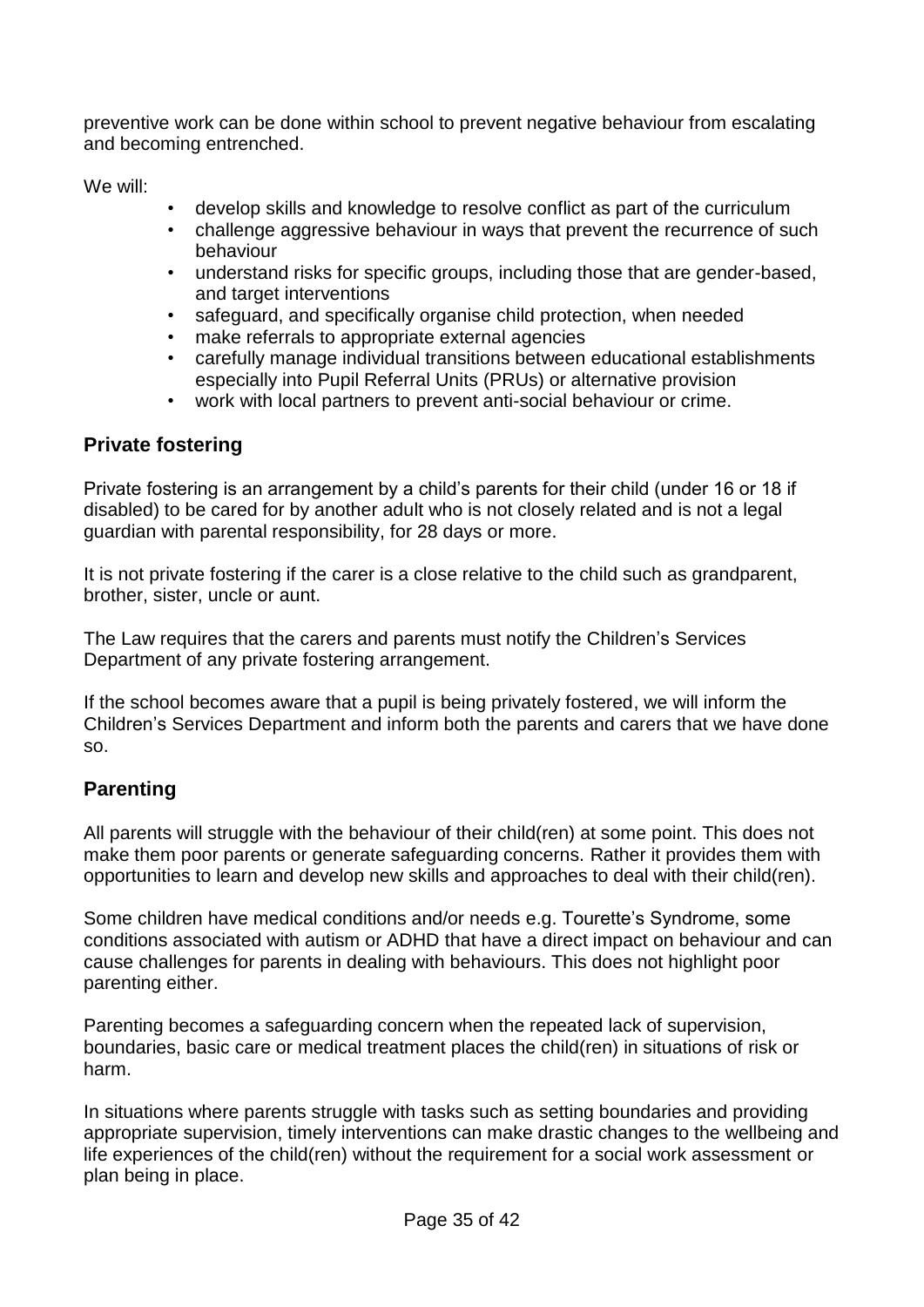We will support parents in understanding the parenting role and providing them with strategies that may assist:

- providing details of community-based parenting courses
- linking to web-based parenting resources
- referring to the school parenting worker/home school link worker (where available)
- discussing the issue with the parent and supporting them in making their own plans of how to respond differently (using evidence-based parenting programmes)
- signposting to support services
- Considering appropriate early help services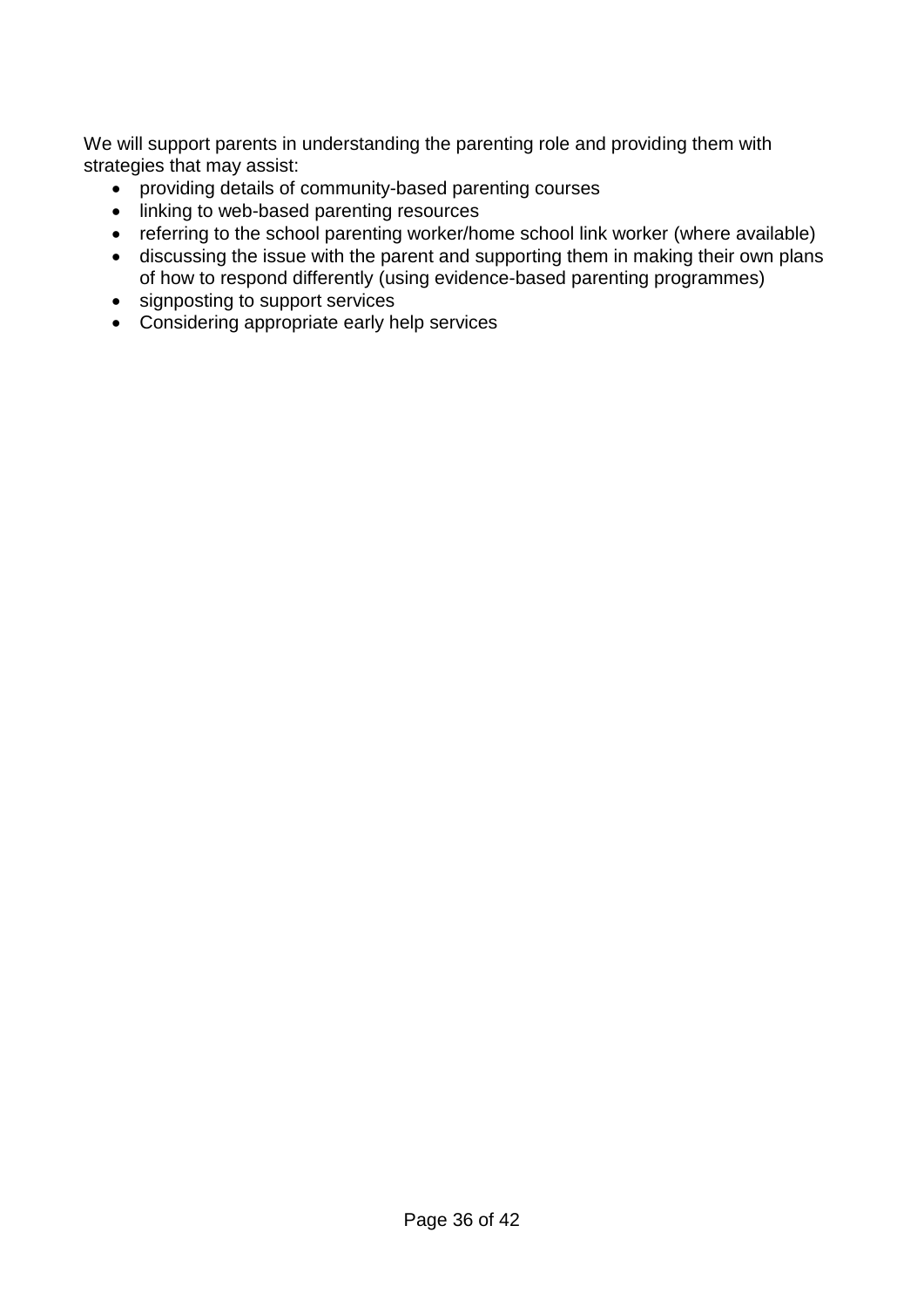# <span id="page-36-0"></span>**Part 4 –Safeguarding processes**

### <span id="page-36-1"></span>**Safer Recruitment**

The school operates a separate safer recruitment process as part of its Recruitment Policy. On all recruitment panels there is at least one member who has undertaken safer recruitment training.

The recruitment process checks the identity, criminal record (enhanced DBS), mental and physical capacity, right to work in the U.K., professional qualification and seeks confirmation of the applicant's experience and history through references.

### <span id="page-36-2"></span>**Staff Induction**

The DSL or their deputy will provide all new staff with training to enable them to both fulfil their role and also to understand the child protection policy, the safeguarding policy, the staff behaviour policy/code of conduct, and part one of Keeping Children Safe in Education. This induction may be covered within the annual training if this falls at the same time; otherwise it will be carried out separately during the initial starting period.

### <span id="page-36-3"></span>**Health and Safety**

There is a requirement that all schools must have a Health and Safety Policy that details the organisation, roles and responsibilities and arrangements in place at the premise for the managing and promoting of Health and Safety in accordance with the Health and Safety at Work act 1974 and regulations made under the act.

Schools must assess all their hazards and record any significant findings along with what control measures are required. The plans should wherever possible take a common sense and proportionate approach with the aim to allow activities to continue rather than preventing them from taking place. The School H&S policy can be accessed in the Staff Room.

### <span id="page-36-4"></span>**Site Security**

We aim to provide a secure site but recognise that the site is only as secure as the people who use it. Therefore, all people on the site have to adhere to the rules which govern it. These are:

- All gates are locked except at the start and end of the school day
- Doors are kept closed to prevent intrusion
- Visitors and volunteers enter at the reception and must sign in
- Visitors and volunteers are identified by visitor badges
- Children are only allowed home during the school day with adults/carers with parental responsibility or permission being given
- All children leaving or returning during the school day have to sign out and in
- **Empty classrooms have windows closed.**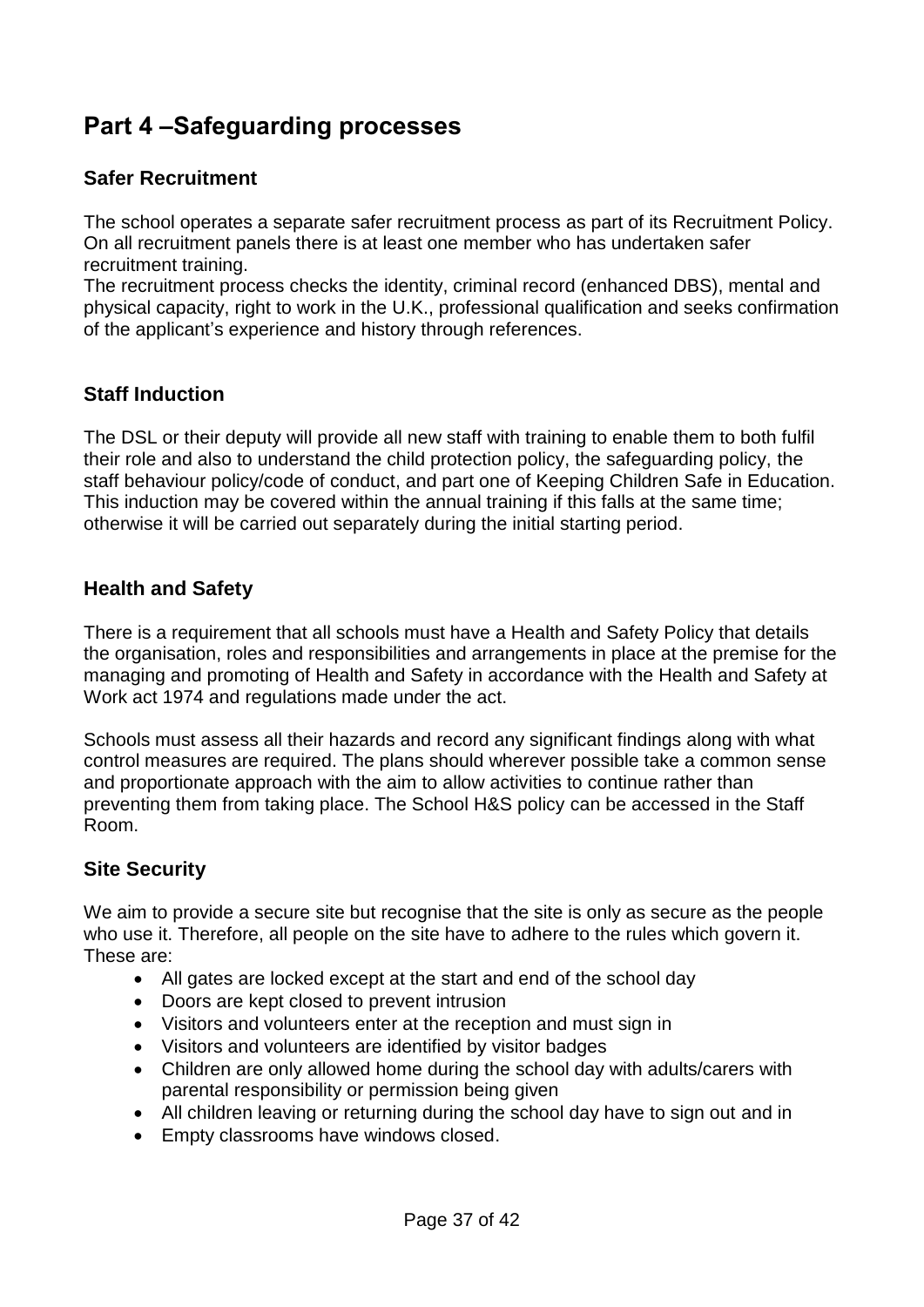# <span id="page-37-0"></span>**Off site visits**

A particular strand of health and safety is looking at risks when undertaking off site visits. Some activities, especially those happening away from the school and residential visits, can involve higher levels of risk. If these are annual or infrequent activities, a review of an existing assessment may be all that is needed. If it is a new activity, a visit involving adventure activities, residential, overseas or an 'Open Country' visit, a specific assessment of significant risks must be carried out. The school has an educational visits co-ordinator (EVC) who liaises with the local authority's outdoor education adviser and helps colleagues in schools to manage risks and support with off site visits and provides training in the management of groups during off site visits, as well as First Aid in an outdoor context. Please refer to the off-site activity policy/procedures.

# <span id="page-37-1"></span>**First Aid**

The school's first aid arrangements/policy can be in the Staff Room & Medical Room.

# <span id="page-37-2"></span>**Physical Intervention (use of reasonable force)**

We have a separate policy outlining how we will use physical intervention. This can be found in the Staff Room.

# <span id="page-37-3"></span>**Taking and the use and storage of images**

We will seek consent from the parent/carer of a pupil and from teachers and other adults before taking and publishing photographs or videos that contain images that are sufficiently detailed to identify the individual in school publications, printed media or on electronic publications.

We will not seek consent for photos where you would not be able to identify the individual.

We will seek consent for the period the pupil remains registered with us and, unless we have specific written permission we will remove photographs after a child (or teacher) appearing in them leaves the school or if consent is withdrawn.

Photographs will only be taken on school owned equipment and stored on the school network. No images of pupils will be taken or stored on privately owned equipment by staff members.

# <span id="page-37-4"></span>**Transporting pupils**

On occasions parents and volunteers support with the task of transporting children to visits and off-site activities arranged by the school; this is in addition to any informal arrangements made directly between parents for after school clubs etc.

In managing these arrangements, the school will put in place measures to ensure the safety and welfare of young people carried in parents' and volunteers' cars. This is based on guidance from the local authority and follows similar procedures for school staff using their cars on school business.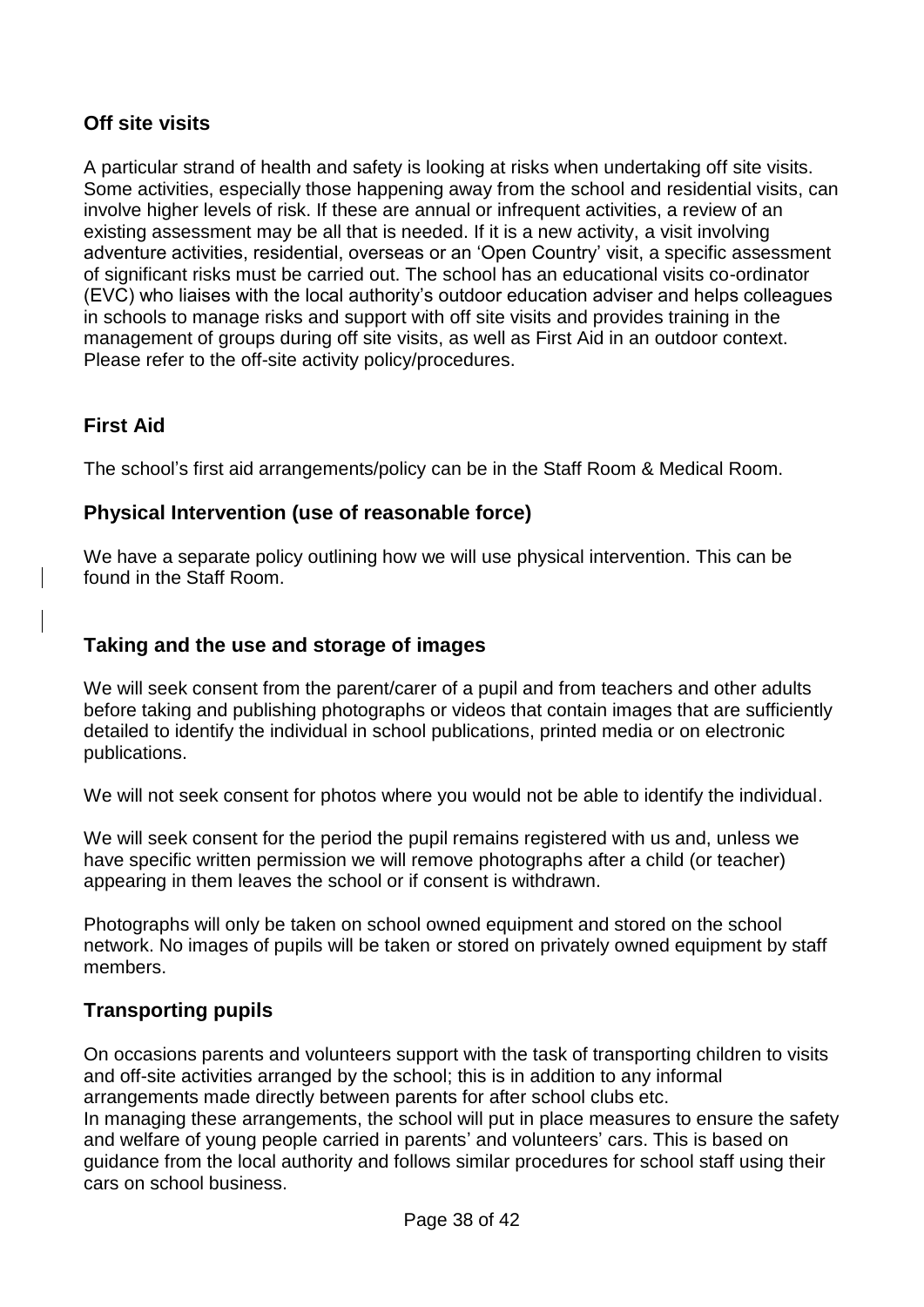Where parents'/volunteers' cars are used on school activities the school will notify parents/volunteers of their responsibilities for the safety of pupils, to maintain suitable insurance cover and to ensure their vehicle is roadworthy. Please see the section on transporting pupils in our health and safety policy.

### <span id="page-38-0"></span>**Disqualification under the childcare act**

The Childcare Act of 2006 was put in place to prevent adults who have been cautioned or convicted of a number of specific offences from working within childcare.

We will check for disqualification under the Childcare Act as part of our safer recruitment processes for any offences committed by staff members or volunteers.

### <span id="page-38-1"></span>**Community Safety Incidents**

Other community safety incidents in the vicinity of a school can raise concerns amongst children and parents, for example, people loitering nearby or unknown adults engaging children in conversation, or gang related activity.

As children get older and are granted more independence (for example, as they start walking to school on their own) it is important they are given practical advice on how to keep themselves safe. Many schools provide outdoor-safety lessons run by teachers or by local police staff. It is important that lessons focus on building children's confidence and abilities rather than simply warning them about all strangers. Further information is available at: [www.clevernevergoes.org.](http://www.clevernevergoes.org/)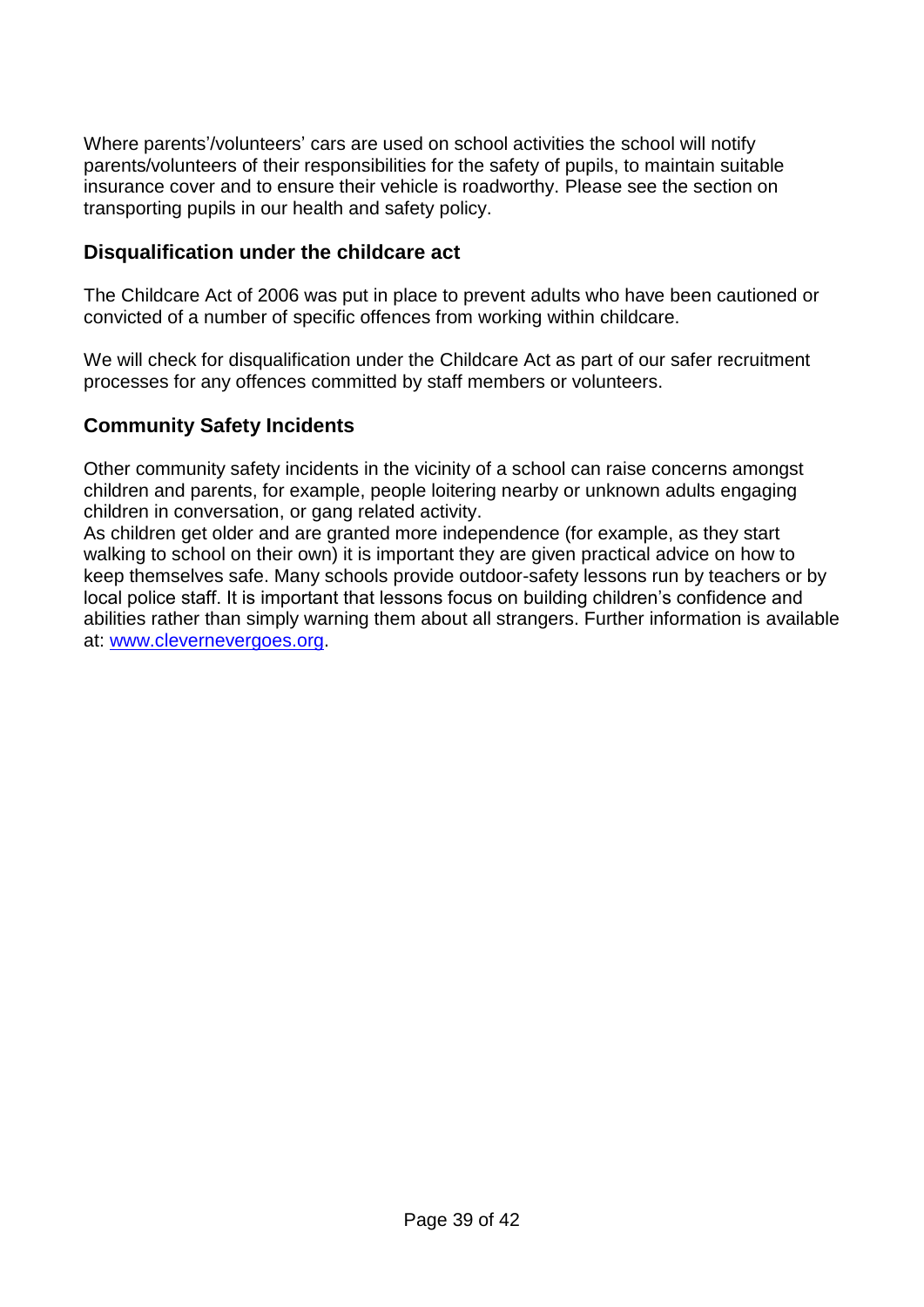# <span id="page-39-0"></span>**Table of changes**

Changes to grammar, punctuation, spelling and sentence structure have been made throughout the document. In addition to these minor changes the following have been made.

| Page           | Section                            | Changes                                                                         |
|----------------|------------------------------------|---------------------------------------------------------------------------------|
|                | Whole document                     | Changed reference from KCSiE 2020 to 2021                                       |
|                |                                    | Changed reference to Ofsted inspecting safeguarding                             |
|                |                                    | guidance from 2019 to 2021                                                      |
| 1              | <b>Explanation box</b>             | Added "in part 1" and Amended "Annex A" to "Annex B" for                        |
|                |                                    | the specific safeguarding areas                                                 |
|                |                                    |                                                                                 |
|                |                                    | Added "or resources that the school uses"                                       |
| 4              | Principles and values              | Re-write to reflect KCSiE and Working Together                                  |
| $\overline{7}$ | Preventing                         | Added "and the grooming of children" to the definition.                         |
|                | radicalisation                     |                                                                                 |
| 9              | Forced marriage                    | Link to a more detailed school based guidance from the                          |
|                |                                    | forced marriage unit of the police that can be used in this                     |
|                |                                    | section instead of the current section                                          |
| 9              | Honour based abuse                 | Amended the first paragraph to reflect the current KCSiE                        |
|                |                                    | definition                                                                      |
|                |                                    |                                                                                 |
|                |                                    | Added "or has already suffered" to the fourth paragraph                         |
| 10             | Teenage relationship               | Deleted "It can take place in relationships of any sexual                       |
|                | abuse                              | orientation and the victim and abuser can be any sexual                         |
|                |                                    | orientation." From the first paragraph                                          |
|                |                                    |                                                                                 |
| 11             | Sexual violence                    | Added "from primary to secondary stage and into colleges."                      |
|                |                                    | to the first sentence.                                                          |
|                |                                    |                                                                                 |
|                |                                    | Added "It is clear from the 2021 Ofsted review into SVAH                        |
|                |                                    | in schools and colleges that the prevalence of abusive and                      |
|                |                                    | unwanted behaviour is wide spread. As such staff in the                         |
|                |                                    | school will keep vigilant and look to intervene early to                        |
|                |                                    | prevent low level behaviours from becoming abusive                              |
|                |                                    | experiences." At the end of the section.                                        |
|                |                                    |                                                                                 |
| 13             | Domestic abuse                     | Most of the section has been updated to reflect the<br>Domestic Abuse Act 2021. |
|                |                                    | New section                                                                     |
| 15<br>16       | <b>Young Carers</b>                |                                                                                 |
|                | Children missing from<br>education | Added "Early intervention is necessary to identify the                          |
|                |                                    | existence of any underlying safeguarding risk and to help                       |
|                |                                    | prevent the risks of a child going missing in future. Staff                     |
|                |                                    | should be aware of their school's or college's unauthorised                     |
|                |                                    | absence and children missing from education procedures."                        |
|                |                                    | To the "missed lessons" section added - "Are other pupils                       |
|                |                                    | routinely missing the same lessons and does this raise                          |
|                |                                    |                                                                                 |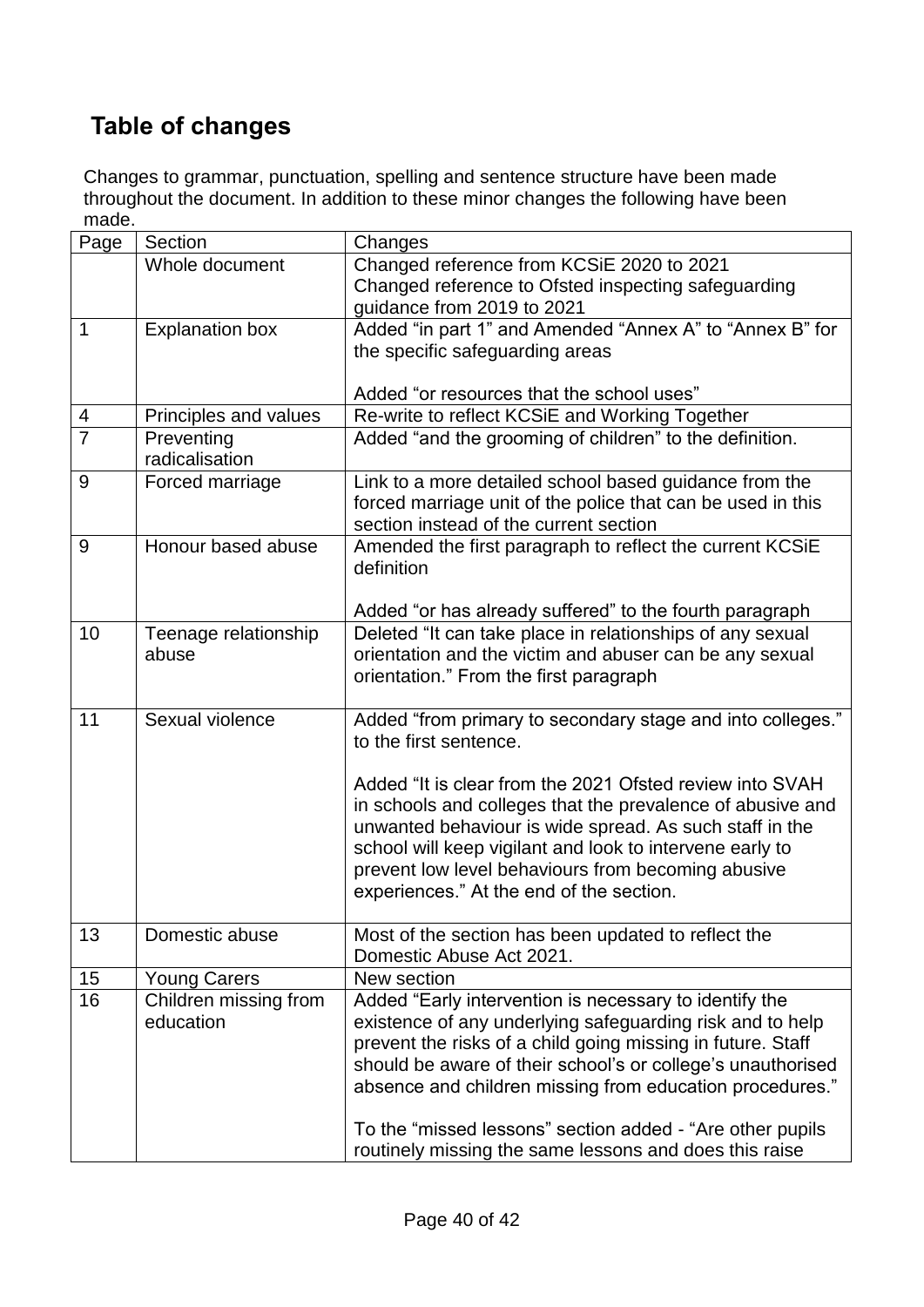|    |                                                  | other risks or concerns such as SVSH between pupils,<br>exploitation, gang behaviour or substance misuse?"                                                                                                                                                                                                                                                                                                                                                  |
|----|--------------------------------------------------|-------------------------------------------------------------------------------------------------------------------------------------------------------------------------------------------------------------------------------------------------------------------------------------------------------------------------------------------------------------------------------------------------------------------------------------------------------------|
|    |                                                  |                                                                                                                                                                                                                                                                                                                                                                                                                                                             |
|    |                                                  | To the "single missing days" section added - "Is the child"<br>avoiding abusive behaviour from peers or staff on this<br>day?"                                                                                                                                                                                                                                                                                                                              |
| 17 | Children missing from<br>home or care            | Clarification added to what is meant by Trigger Trio                                                                                                                                                                                                                                                                                                                                                                                                        |
| 18 | <b>CSE</b>                                       | Amended the definition of CSE to match the KCSIE 2021<br>version in the first three paragraphs                                                                                                                                                                                                                                                                                                                                                              |
|    |                                                  | Added 7 <sup>th</sup> paragraph "CSE can be a one-off occurrence or<br>a series of incidents over time and range from opportunistic<br>to complex organised abuse. It can involve force and/or<br>enticement-based methods of compliance and may, or may<br>not, be accompanied by violence or threats of violence."                                                                                                                                        |
| 19 |                                                  | Added "Children who have been exploited will need<br>additional support to help maintain them in education" to<br>the 8 <sup>th</sup> paragraph                                                                                                                                                                                                                                                                                                             |
| 19 | <b>CCE</b>                                       | Added "It is important to note that the experience of girls<br>who are criminally exploited can be very different to that of<br>boys. The indicators may not be the same, however<br>professionals should be aware that girls are at risk of<br>criminal exploitation too. It is also important to note that<br>both boys and girls being criminally exploited may be at<br>higher risk of sexual exploitation"                                             |
| 20 |                                                  | Added "Children who have been exploited will need<br>additional support to help maintain them in education" to<br>the 5 <sup>th</sup> paragraph                                                                                                                                                                                                                                                                                                             |
| 21 | <b>Serious Violence</b>                          | Added "Staff should be aware of the range of risk factors<br>which increase the likelihood of involvement in serious<br>violence, such as being male, having been frequently<br>absent or permanently excluded from school, having<br>experienced child maltreatment and having been involved<br>in offending, such as theft or robbery.<br>Advice for staff can be found in in the Home Office's<br><b>Preventing youth violence and gang involvement.</b> |
| 21 | <b>Trafficked Children</b><br>and Modern Slavery | Added "Modern slavery encompasses human trafficking<br>and slavery, servitude and forced or compulsory labour.<br>Exploitation can take many forms, including: sexual<br>exploitation, forced labour, slavery, servitude, forced<br>criminality and the removal of organs." From KCSiE                                                                                                                                                                      |
| 22 | Child abduction                                  | New section                                                                                                                                                                                                                                                                                                                                                                                                                                                 |
| 23 | Returning home from<br>care                      | New section                                                                                                                                                                                                                                                                                                                                                                                                                                                 |